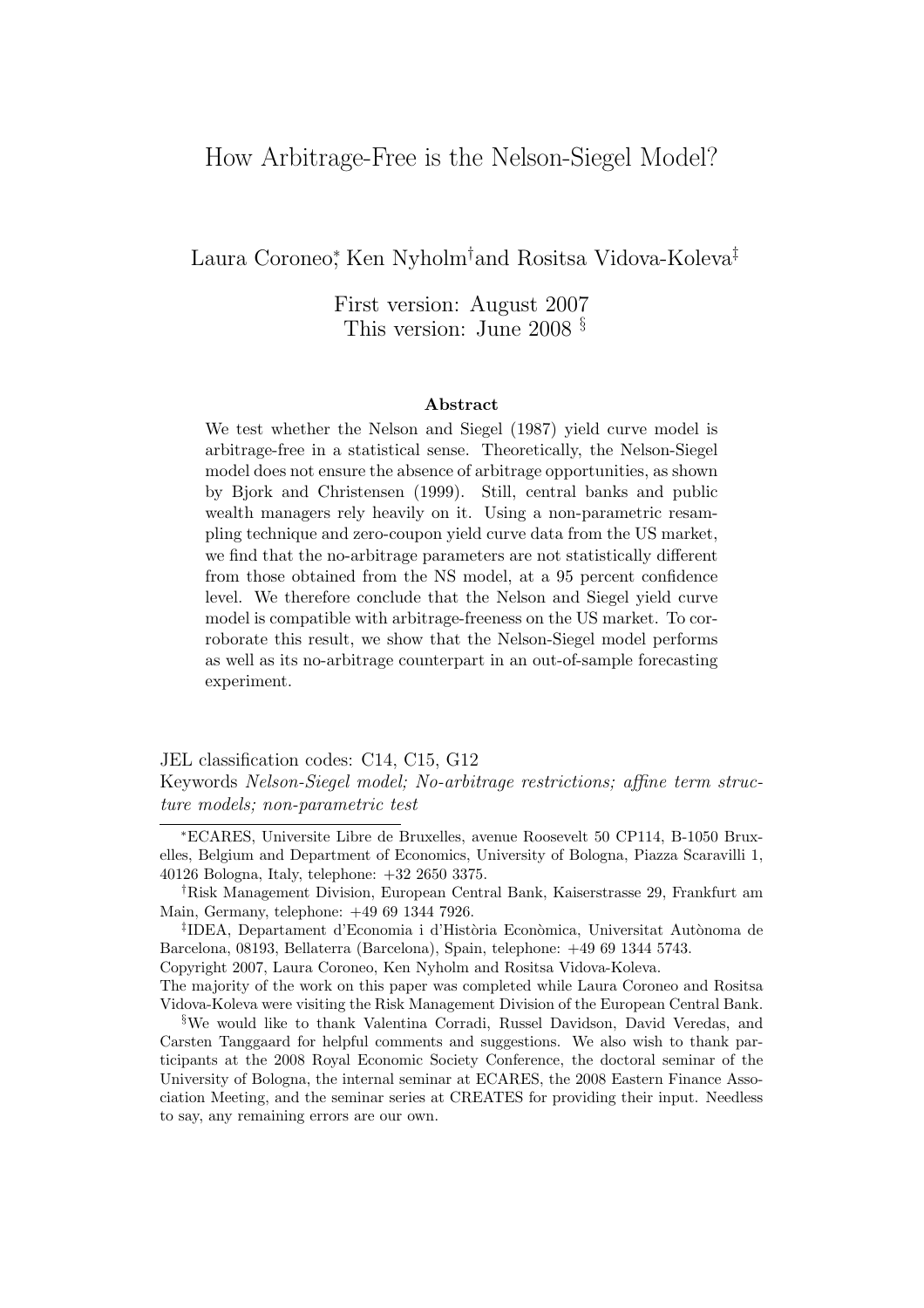## How Arbitrage-Free is the Nelson-Siegel Model?

#### Abstract

We test whether the Nelson and Siegel (1987) yield curve model is arbitragefree in a statistical sense. Theoretically, the Nelson-Siegel model does not ensure the absence of arbitrage opportunities, as shown by Bjork and Christensen (1999). Still, central banks and public wealth managers rely heavily on it. Using a non-parametric resampling technique and zero-coupon yield curve data from the US market, we find that the no-arbitrage parameters are not statistically different from those obtained from the NS model, at a 95 percent confidence level. We therefore conclude that the Nelson and Siegel yield curve model is compatible with arbitrage-freeness on the US market. To corroborate this result, we show that the Nelson-Siegel model performs as well as its no-arbitrage counterpart in an out-of-sample forecasting experiment.

JEL classification codes: C14, C15, G12 Keywords Nelson-Siegel model; No-arbitrage restrictions; affine term structure models; non-parametric test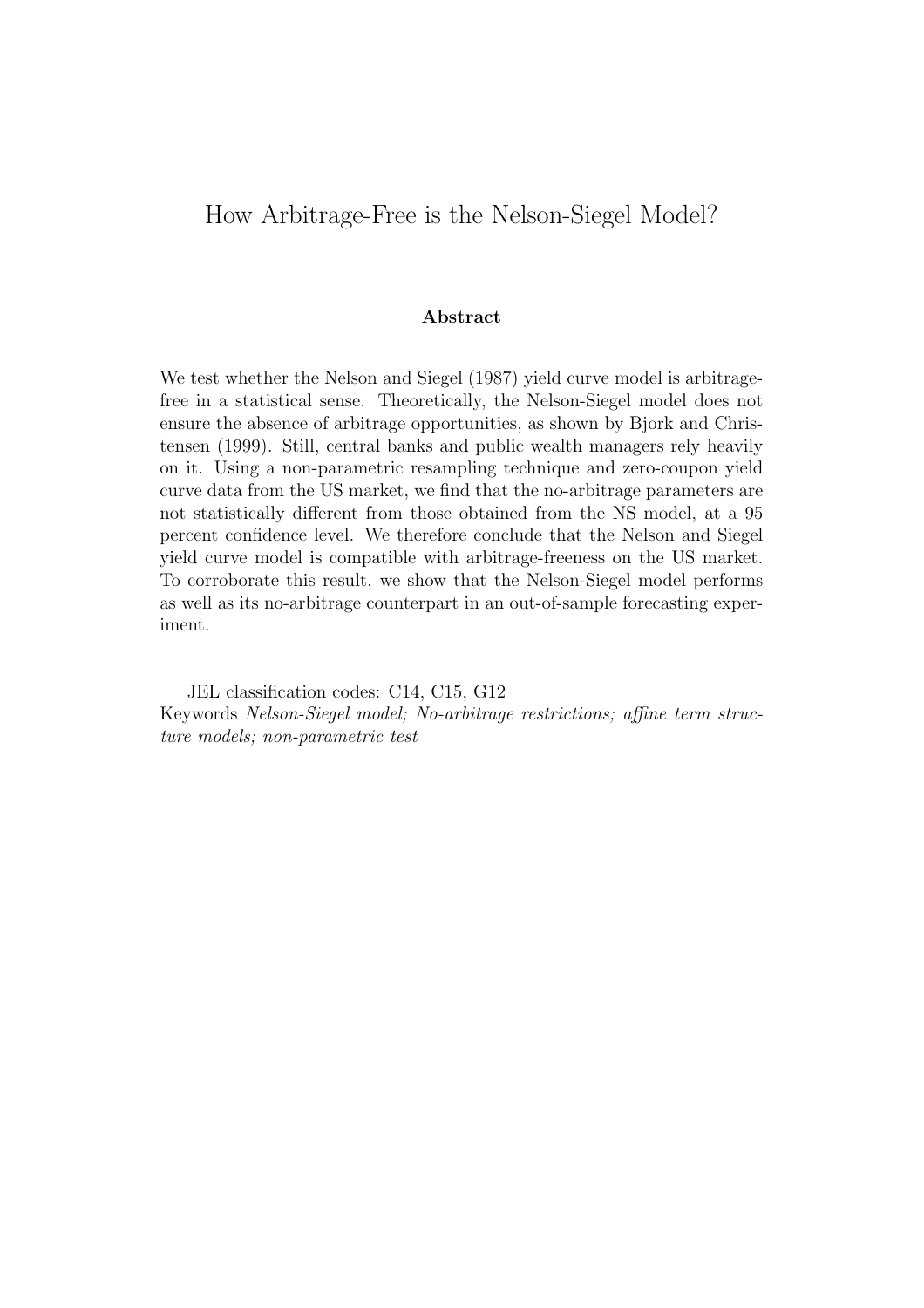Fixed-income wealth managers in public organizations, investment banks and central banks rely heavily on Nelson and Siegel (1987) type of models to fit and forecast yield curves. According to BIS (2005), the central banks of Belgium, Finland, France, Germany, Italy, Norway, Spain, and Switzerland, use these models to estimate zero-coupon yield curves. The European Central Bank (ECB) publishes daily Eurosystem-wide yield curves on the basis of the Soderlind and Svensson (1997) model, which is an extension of the Nelson-Siegel model.<sup>1</sup> In its foreign reserve management framework the ECB uses a regime-switching extension of the Nelson-Siegel model, see Bernadell, Coche and Nyholm (2005).

There are at least four reasons for the popularity of the Nelson-Siegel model. First, it is easy to estimate. In fact, if the so-called time-decayparameter is fixed, then Nelson-Siegel curves are obtained by linear regression techniques. If this parameter is not fixed, one has to resort to non-linear regression techniques. In addition, the Nelson-Siegel model by virtue of its empirical nature, can easily be extended. Second, the model provides by construction yields for all maturities, i.e. also maturities that are not covered by the data sample. As such, it lends itself as an interpolation and extrapolation tool for the analyst who often is interested in yields at maturities that are not directly observable.<sup>2</sup> Third, estimated yield curve factors obtained from the Nelson and Siegel model have intuitive interpretations, as

<sup>1</sup>For Eurosystem-wide yield curves see http://www.ecb.int/stats/money/ yc/html/index.en.html.

<sup>2</sup>This is relevant e.g. in a situation where fixed-income returns are calculated to take into account the roll-down/maturity shortening effect.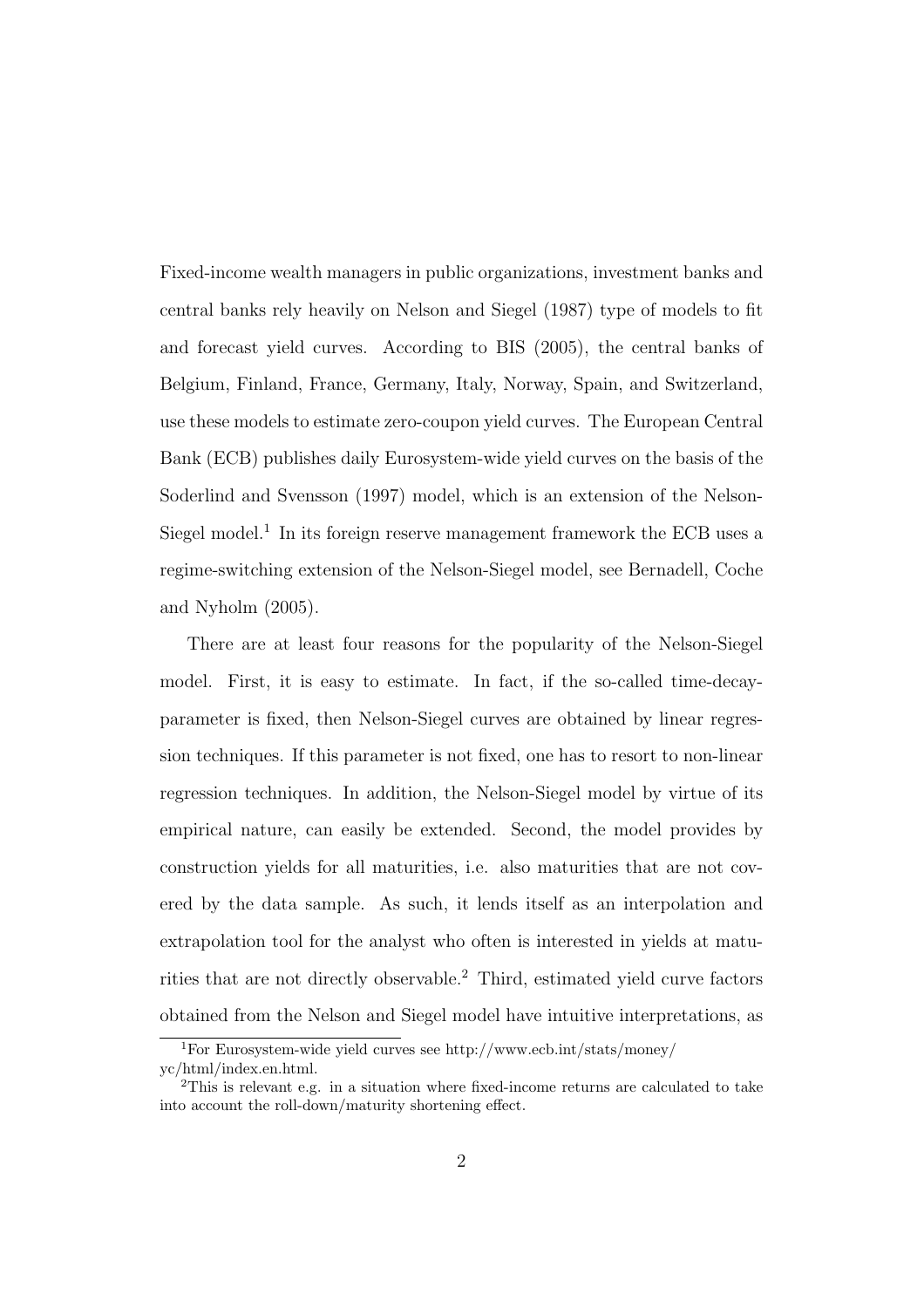the level, the slope, and the curvature of the yield curve. This interpretation is akin to that obtained by a principal component analysis, see e.g. Litterman and Scheinkman (1991) and Diebold and Li (2006). Due to its intuitive appeal estimates and conclusions drawn on the basis of the model are easy to communicate. Fourth, empirically the Nelson-Siegel model fits data well and performs well in out-of-sample forecasting exercises, as shown by e.g. Diebold and Li (2006) and De Pooter, Ravazzolo and van Dijk (2007).

However, despite its empirical merits and wide-spread use in the finance community, two theoretical concerns can be raised against the Nelson-Siegel model. First, by conventional standards, it is not arbitrage-free, as shown by Bjork and Christensen (1999). Second, as demonstrated by Diebold, Ji and Li (2006b), it falls outside the class of affine yield curve models defined by Duffie and Kan (1996) and Dai and Singleton (2000).

In its original form, the Nelson and Siegel (1987) model does not prespecify any dynamic evolution for the underlying yield curve factors. Rather, it presents a parsimonious and intuitive description of the forward and spot yield curve at a given point in time. A dynamic version of the Nelson-Siegel model is proposed by Diebold and Li (2006), where a time-series model is suggested to account for the evolution of the level, slope and curvature factors over time. Data, as opposed to theory, guides the parametrisation of the introduced time series model. In this case the Nelson-Siegel yield-curve model can be set in state-space form and estimation can be carried out using the Kalman filter.

The modelling advance made in Diebold and Li (2006), allows us to better analyse the connection between the Nelson-Siegel and the classic multi-factor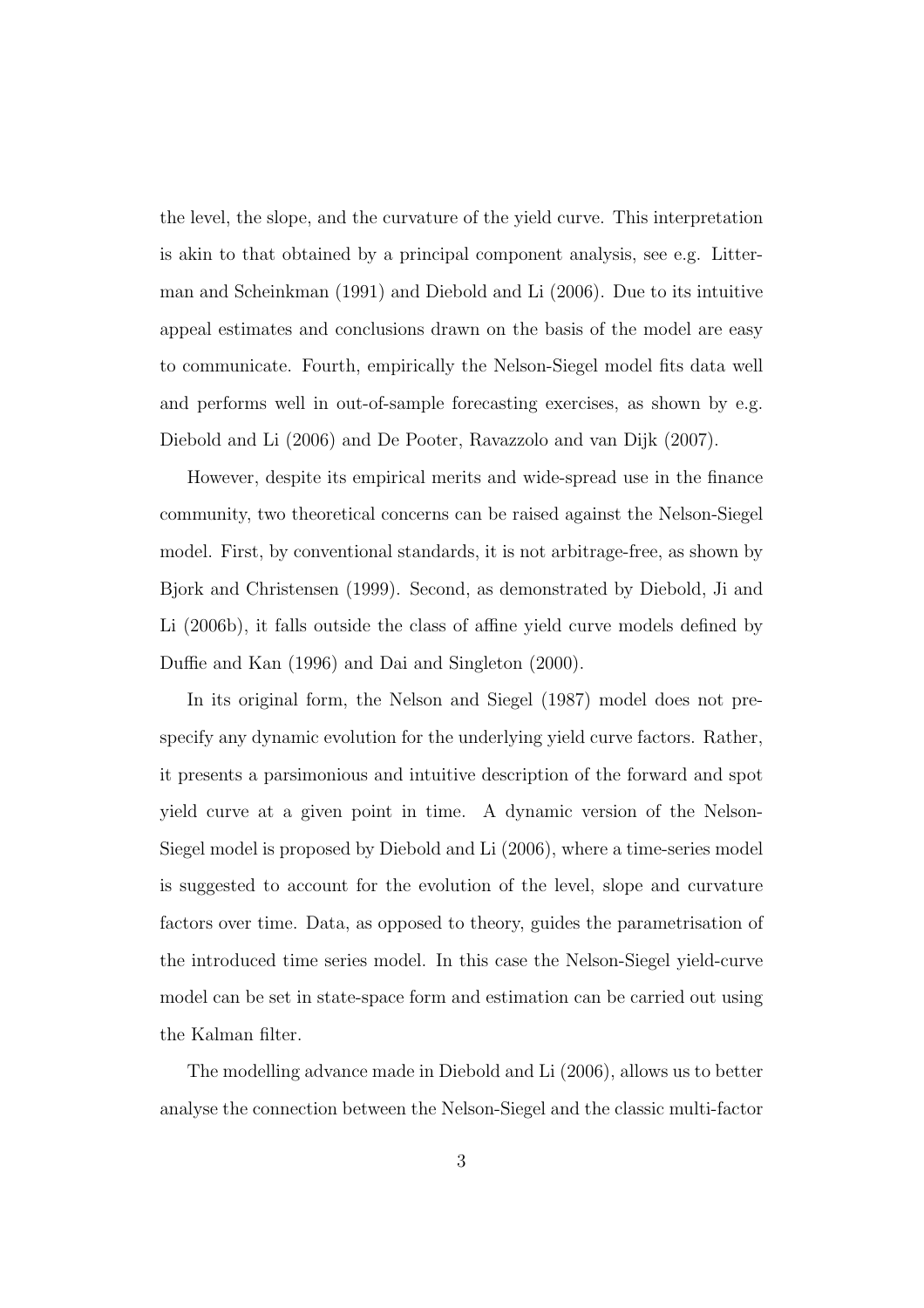no-arbitrage yield curve models. When viewed through the lens of a statespace model, this difference becomes clear. Setting the Nelson-Siegel model in state space form amounts to defining the observation equation, which translates the yield curve factors into observed yields, as the original Nelson-Siegel model; the state equation is then represented by a time-series model for the yield curve factors, e.g. the Vector Autoregressive model of order 1,  $VAR(1)$ , as suggested by Diebold and Li  $(2006)$ . It is important to note that there is no relationship between the parameters in the observation equation (also called factor loadings) and the parameters of the state equation, when setting the Nelson-Siegel model in state space form. Contrary to this, in a classic dynamic no-arbitrage model, such a connection exists and is dictated by theory. In fact, the no-arbitrage constraints impose a certain connection between yield curve factor loadings (the parameters in the the observation equation) and the parameters describing the dynamic evolution of yield curve factors over time (the parameters included in the state equation). In addition, classic no-arbitrage models specify yield curve dynamics under the risk neutral measure, and as a consequence, a functional form for the market price of risk also has to be specified.

Hence, the Nelson-Siegel model predefines the functional form for the yield-curve factor-loadings with an aim to obtain model-derived yield curves that provide a good fit to data, as well as model-parameters/factors that are intuitively appealing. The no-arbitrage models derive yield-curve factorloadings explicitly on the basis of the parameters that describe the timeseries evolution of the yield curve factors and the market price of risk. The particular way these parameters enter into the yield-curve factor-loadings is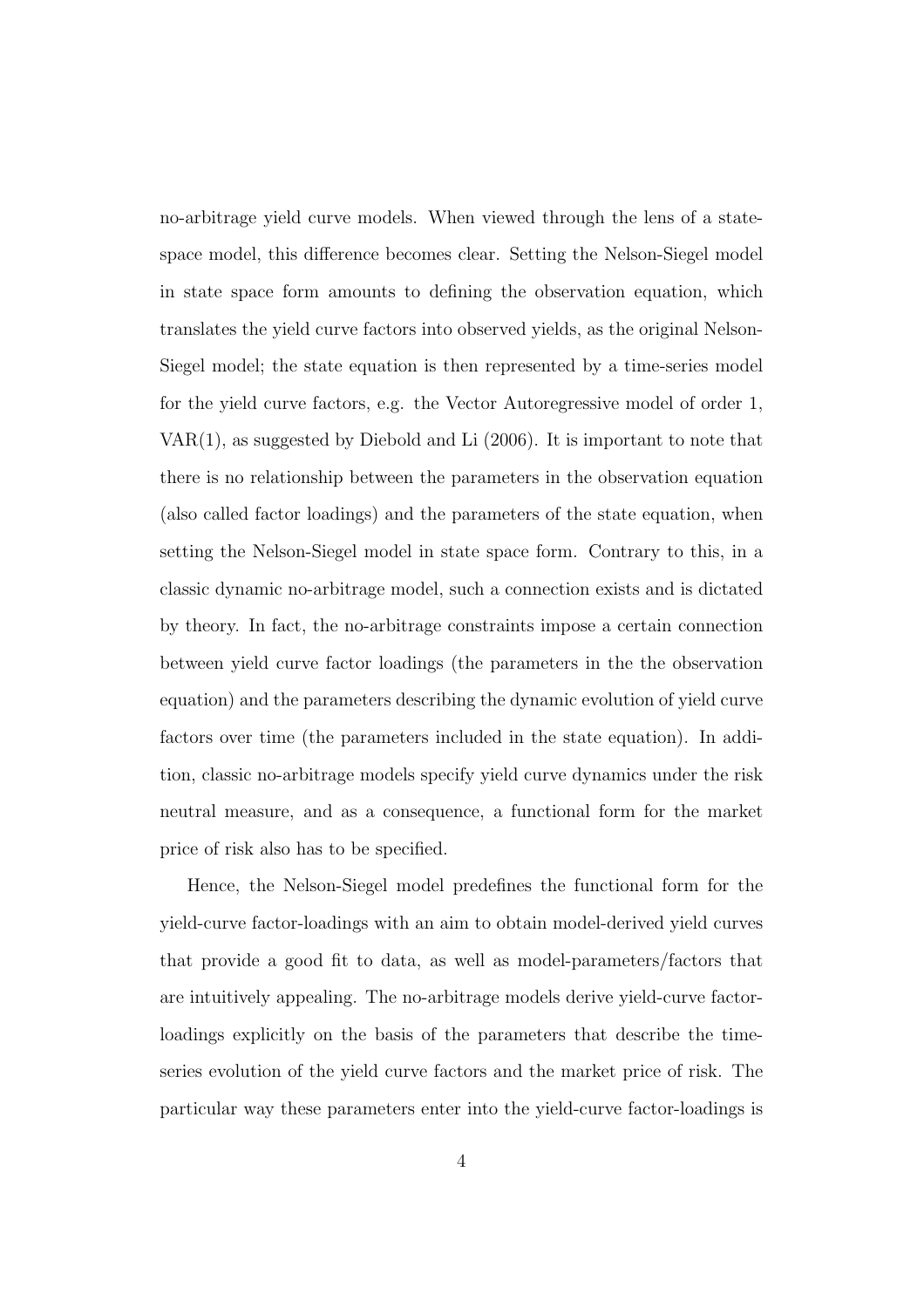determined by no-arbitrage principles.

The Nelson-Siegel yield-curve model operates at the level of yields, as they are observed, i.e. under the so-called empirical measure. In contrast, (affine) arbitrage-free yield curve models specify the dynamic evolution of yields under a risk-neutral measure and then map this dynamic evolution back to the physical measure via a functional form for the market price of risk. The advantage of the no-arbitrage approach is that it automatically ensures a certain consistency between the parameters that describe the dynamic evolution of the yield curve factors under the risk-neutral measure and the translation of yield curve factors into yields under the physical measure. An arbitrage-free setup will, by construction, ensure internal consistency as it cross-sectionally restricts, in an appropriate manner, the estimated parameters of the model. It is this consistency that guarantees arbitrage-freeness. Since a similar consistency is not hard-coded into the Nelson-Siegel model, this model is not necessarily arbitrage-free.<sup>3</sup>

It is an empirical fact that both modelling approaches produce modelderived yields that have good in-sample fits. Hence, for a given set of yield curve factors and yield curve factor dynamics, the factor loadings of the two models will be different only to the extent that the no-arbitrage constraints are binding. The main contribution of our paper lies in exploiting this idea to test the significance of the no-arbitrage constraints in relation to the Nelson-Siegel model. We treat the estimated Nelson-Siegel factors as "observables" in an affine arbitrage-free model and we apply the technique suggested by

<sup>3</sup>An illustrative example of this issue for a two-factor Nelson-Siegel model is presented by Diebold, Piazzesi and Rudebusch (2005).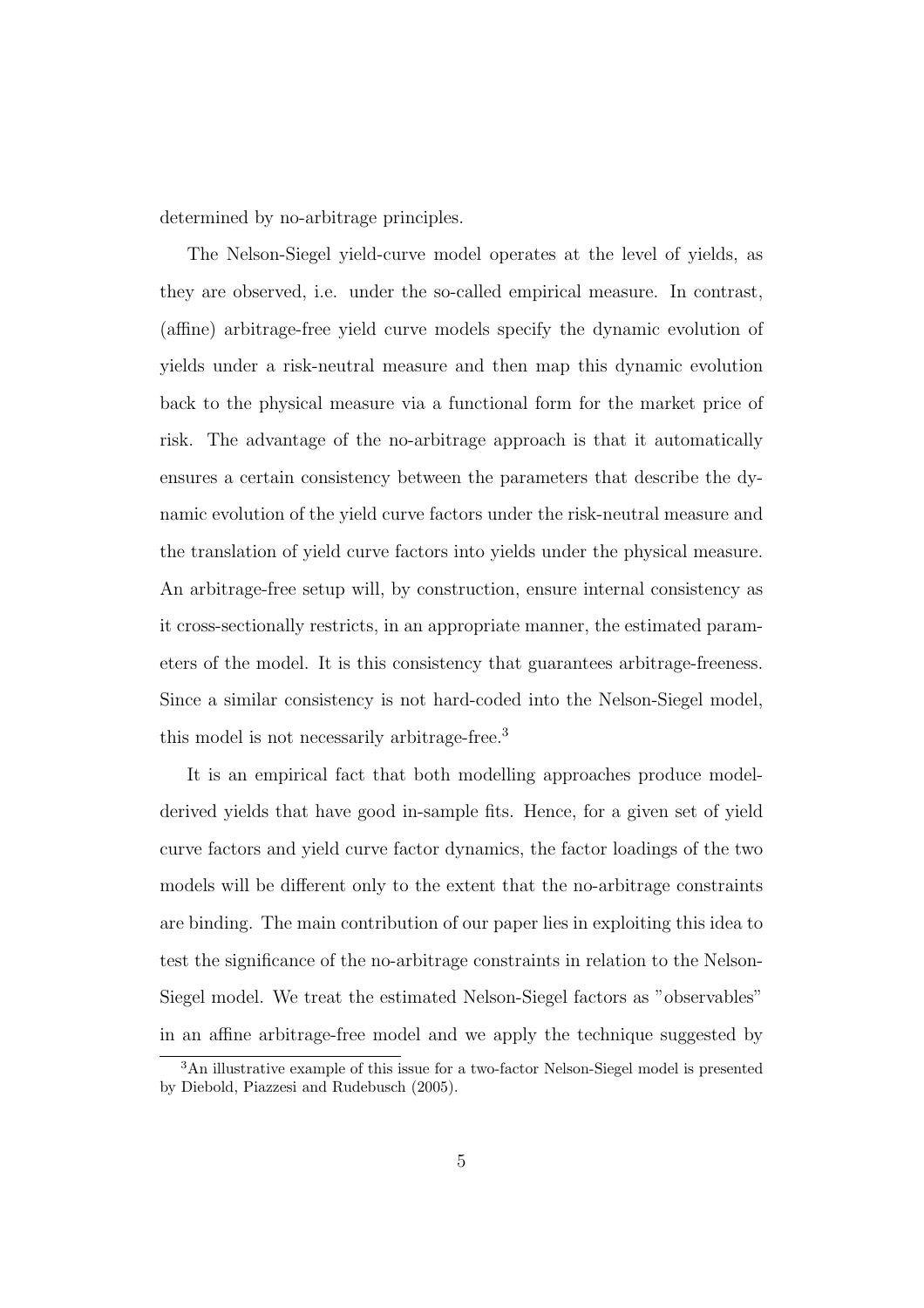Ang, Piazzesi and Wei (2006) to estimate the implied no-arbitrage loadings. Moreover, using zero-coupon yield curve data from the US market we apply a data resampling scheme, and for each resampled data set we estimate Nelson-Siegel yield curve factors (using a fixed Nelson-Siegel factor loading matrix). The obtained Nelson-Siegel yield curve factors are then used as exogenous factors in a no-arbitrage yield curve model, and following Ang et al. (2006) we obtain no-arbitrage factor loadings, which are consistent with the Nelson-Siegel factors. The applied resampling scheme allows us to build empirical distributions for the no-arbitrage factor-loadings, and these distributions facilitate statistical testing for the difference between the no-arbitrage loadings and the Nelson-Siegel loadings.

In a recent study Christensen, Diebold and Rudebusch (2007) also reconcile the Nelson and Siegel modelling setup with the absence of arbitrage by deriving a class of dynamic Nelson-Siegel models that fulfill the no-arbitrage constraints. They maintain the original Nelson-Siegel factor-loading structure and derive a correction term that, when added to the dynamic Nelson-Siegel model, ensures the fulfillments of the no-arbitrage constraints. The correction term is shown to mainly impact very long maturities, in particular maturities beyond the ten-year segment.

While being different in setup and analysis method, our paper confirms the findings of Christensen et al. (2007). In addition, we outline a general method for empirically testing for the fulfillment of the no-arbitrage constraints in yield curve models that are not necessarily arbitrage-free. Our results furthermore indicate that non-compliance with the no-arbitrage constraints is most likely to stem from "mis-specification" in the Nelson-Siegel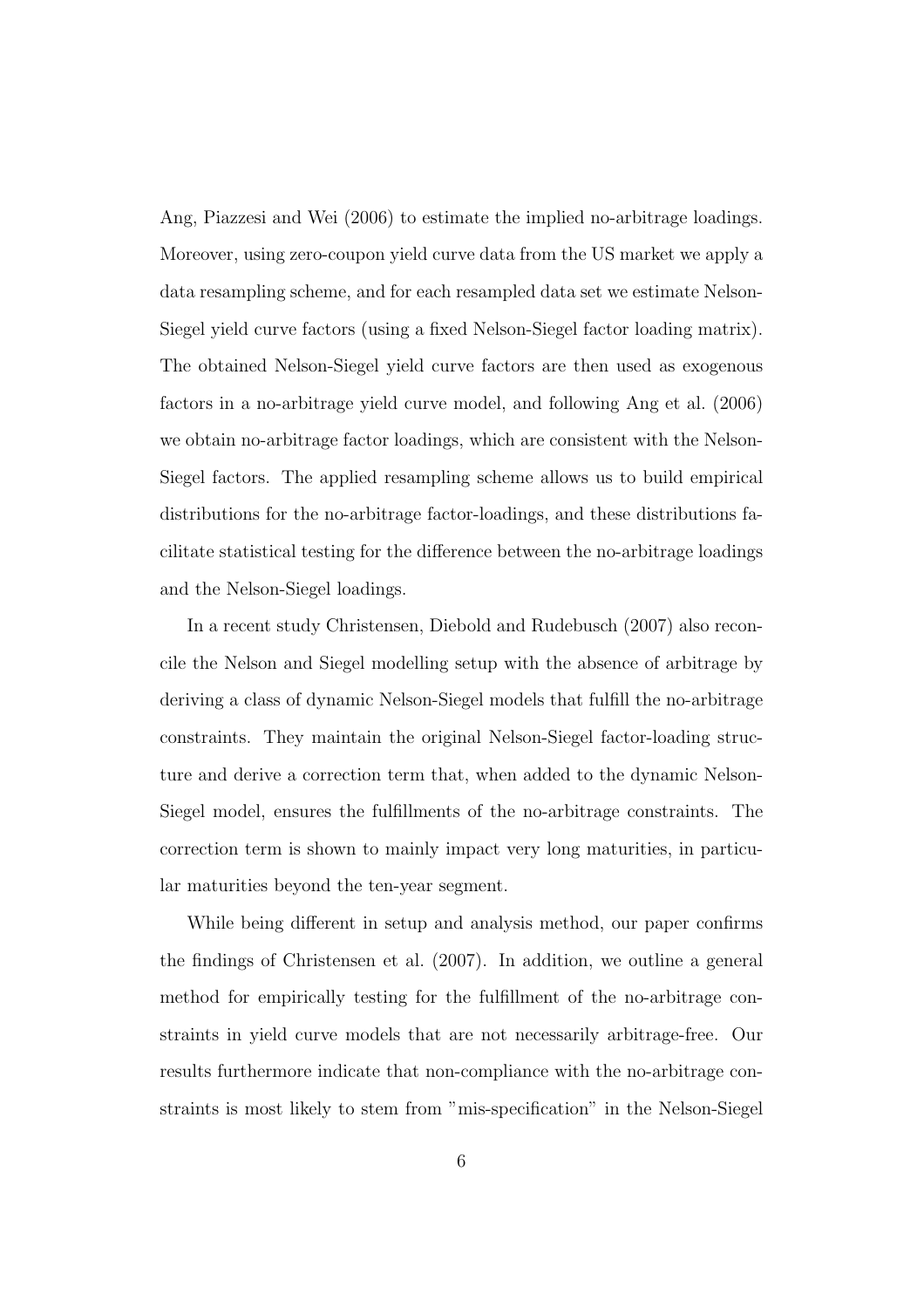factor loading structure pertaining to the third factor, i.e. the one often referred to as the curvature factor.

Our test is conducted on U.S. Treasury zero-coupon yield data covering the period from January 1970 to December 2000 and spanning 18 maturities from 1 month to 10 years. We rely on a non-parametric resampling procedure to generate multiple realizations of the original data. Our approach to regenerate yield curve samples can be seen as a simplified version of the yield-curve bootstrapping approach suggested by Rebonato, Mahal, Joshi, Bucholz and Nyholm (2005).

In summary, we (1) generate a realization from the original yield curve data using a circular block-bootstrapping technique; (2) estimate the Nelson-Siegel model on the regenerated yield curve sample; (3) use the obtained Nelson-Siegel yield curve factors as input for the essentially affine no-arbitrage model; (4) estimate the implied no-arbitrage yield curve factor loadings on the regenerated data sample. Steps (1) to (4) are repeated 1000 times in order to obtain bootstrapped distributions for the no-arbitrage parameters. These distributions are then used to test whether the implied no-arbitrage factor loadings are significantly different from the Nelson-Siegel loadings.

Our results show that the Nelson Siegel factor loadings are not statistically different from the implied no-arbitrage factor loadings at a 95 percent level of confidence. Moreover, in an out-of-sample forecasting experiment, we show that the performance of the Nelson-Siegel model is as good as the no-arbitrage counterpart. We therefore conclude that the Nelson and Siegel model is compatible with arbitrage-freeness for the US market at this level of confidence.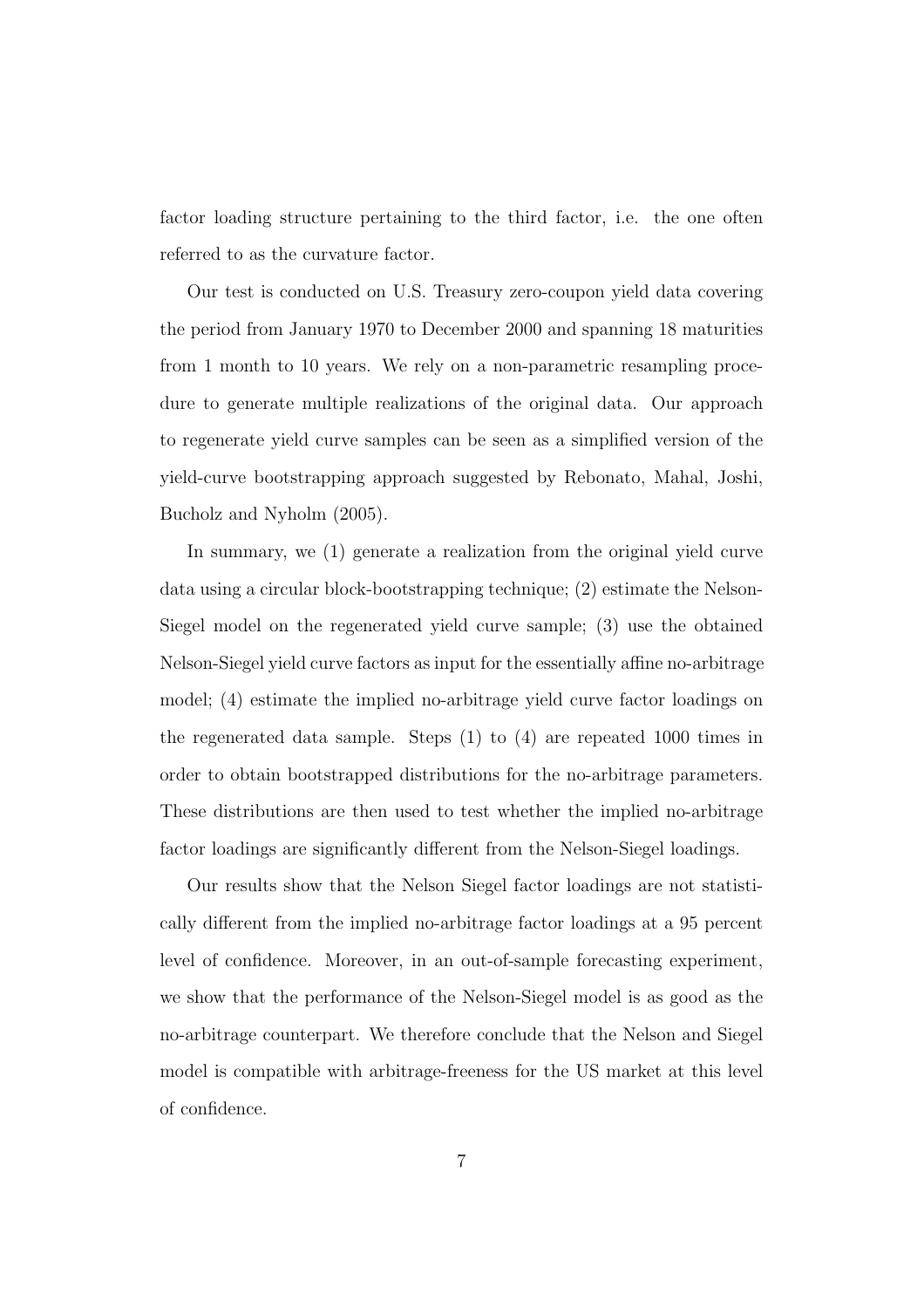## I Modeling framework

Term-structure factor models describe the relationship between observed yields, yield curve factors and loadings as given by

$$
y_t = a + bX_t + \epsilon_t,\tag{1}
$$

where  $y_t$  denotes a vector of yields observed at time t for N different maturities;  $y_t$  is then of dimension  $(N \times 1)$ .  $X_t$  denotes a  $(K \times 1)$  vector of yield curve factors, where  $K$  counts the number of factors included in the model. The variable a is a  $(N \times 1)$  vector of constants, b is of dimension  $(N \times K)$ and contains the yield curve factor loadings.  $\epsilon_t$  is a zero-mean  $(N \times 1)$  vector of measurement errors.

The reason for the popularity of factor models in the area of yield curve modeling is the empirical observation that yields at different maturities generally are highly correlated - when the yield for one maturity changes, it is very likely that yields at other maturities also change. As a consequence, a parsimonious representation of the yield curve can be obtained by modeling fewer factors than observed maturities.

This empirical feature of yields was first exploited in the continuous-time one factor models, where, in terms of equation (1),  $X_t = r_t$ ,  $r_t$  being the short rate, see e.g. Merton (1973), Vasicek (1977), Cox, Ingersoll and Ross (1985), Black, Derman and Toy (1990), and Black and Karasinski (1993).<sup>4</sup> A richer structure for the dynamic evolution of yield curves can be obtained by adding more yield curve factors to the model. Accordingly,  $X_t$  becomes

<sup>&</sup>lt;sup>4</sup>The merit of these models mainly lies in the area of derivatives pricing.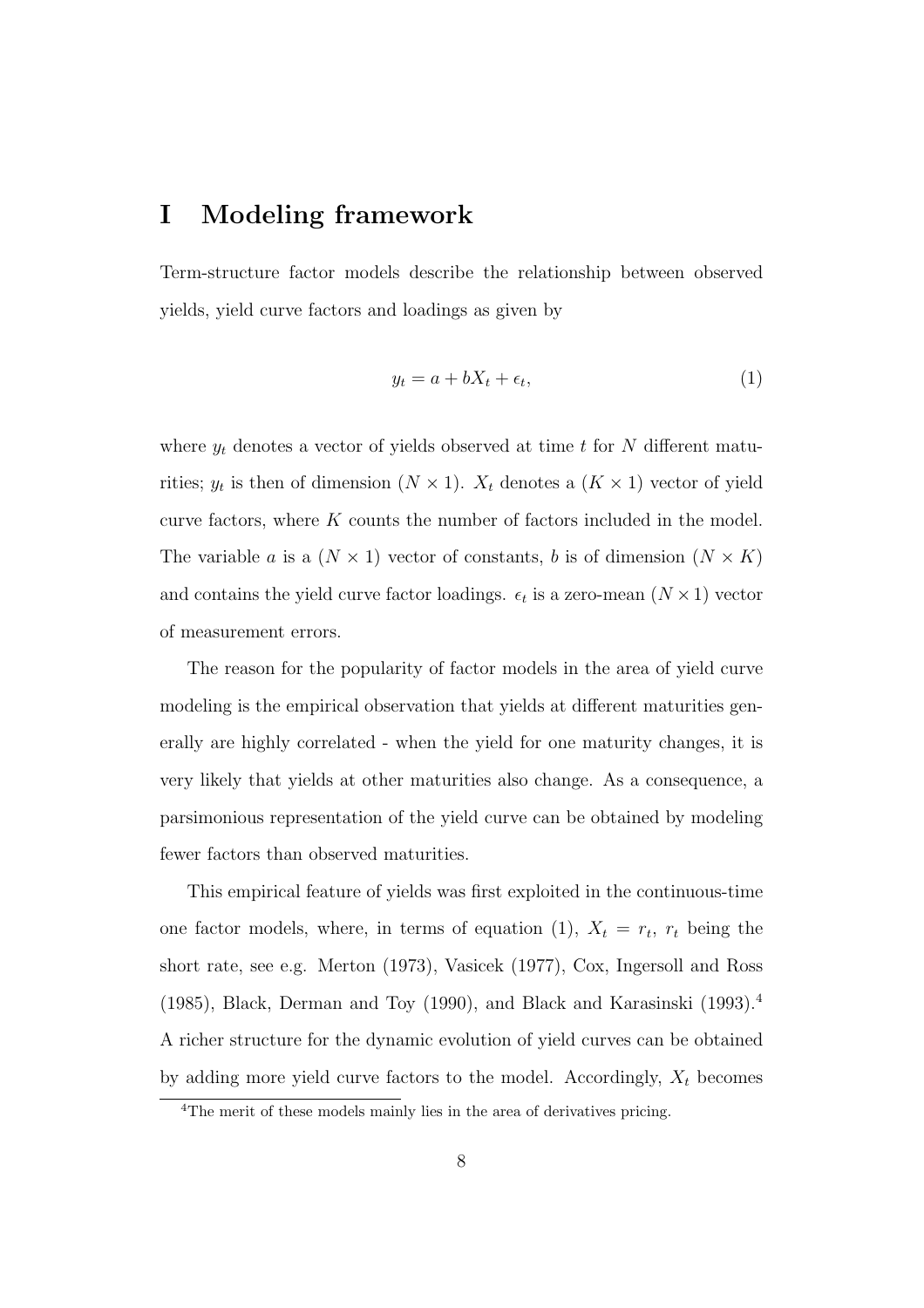a column-vector with a dimension equal to the number of included factors.<sup>5</sup> The multifactor representation of the yield curve is also supported empirically by principal component analysis, see e.g. Litterman and Scheinkman (1991).

Multifactor yield curve models can be specified in different ways: the yield curve factors can be observable or unobserved. In the latter case they have to be estimated alongside the other parameters of the model; the structure of the factor loadings can be specified in a way such that a particular interpretation is given to the unobserved yield curve factors, as e.g. Nelson and Siegel (1987) and Soderlind and Svensson (1997); or the factor loadings can be derived from no-arbitrage constraints, as in, among many others, Duffee (2002), Ang and Piazzesi (2003) and Ang, Bekaert and Wei (2007).

Yield curve models that are linear functions of the underlying factors can be written as special cases of equation  $(1)$ .<sup>6</sup> In this context, the two models used in the current paper are presented below.

### A The Nelson-Siegel model

The Nelson and Siegel (1987) model, as re-parameterized by Diebold and Li (2006), can be seen as a restricted version of equation (1) by imposing the following constraints:

$$
a^{NS} = 0\tag{2}
$$

$$
b^{NS} = \left[1 - \frac{1 - \exp(-\lambda \tau)}{\lambda \tau} \frac{1 - \exp(-\lambda \tau)}{\lambda \tau} - \exp(-\lambda \tau)\right],\tag{3}
$$

<sup>5</sup>Yield curve factor models are categorized by Duffie and Kan (1996) and Dai and Singleton (2000).

<sup>6</sup>Excluded from this list are naturally the quadratic term structure models as proposed by Ahn, Dittmar and Gallant (2002).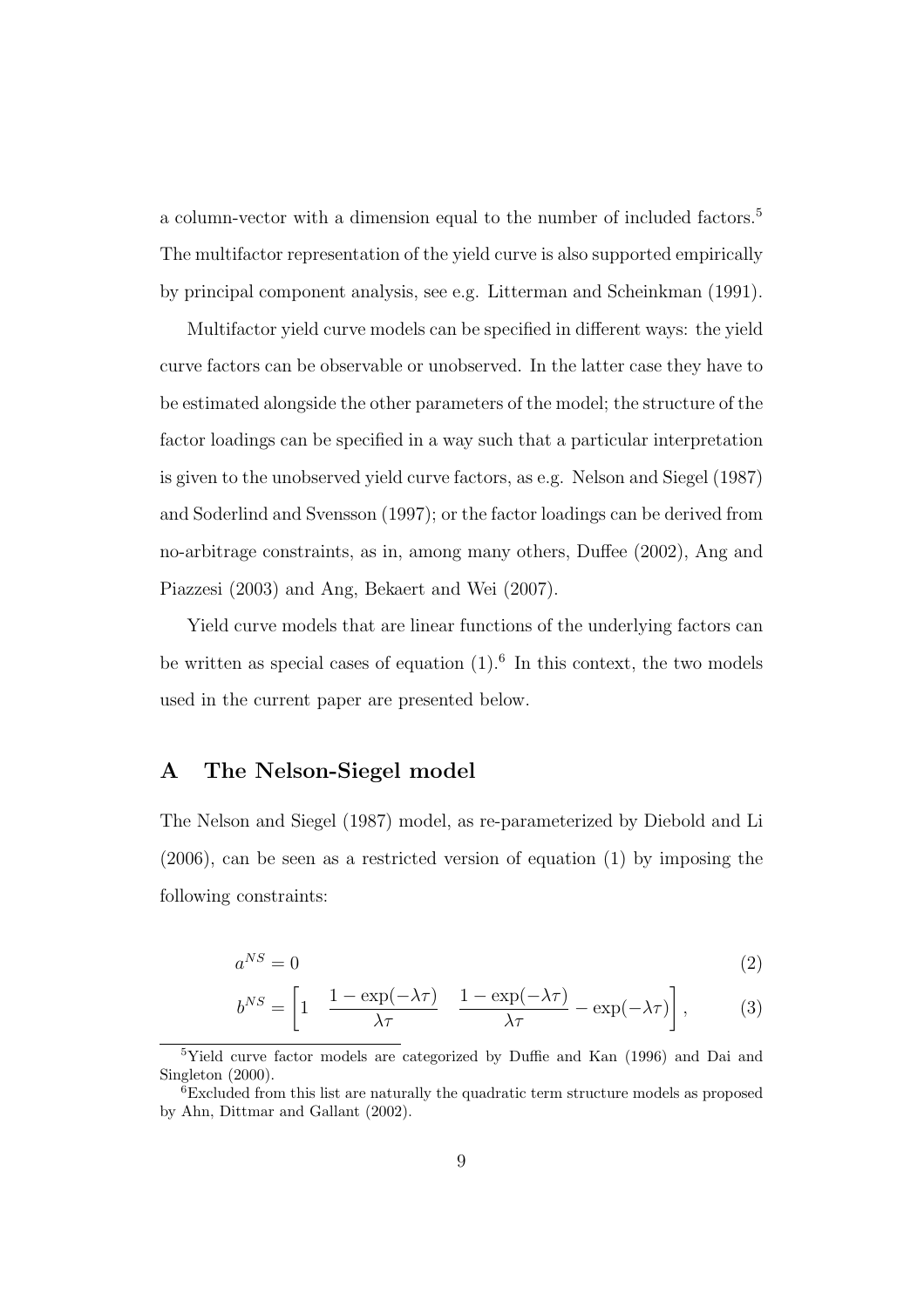where  $\lambda$  is the exponential decay rate of the loadings for different maturities, and  $\tau$  is time to maturity. This particular loading structure implies that the first factor is responsible for parallel yield curve shifts, since the effect of this factor is identical for all maturities; the second factor represents minus the yield curve slope, because it has a maximal impact on short maturities and minimal effect on the longer maturity yields; and, the third factor can be interpreted as the curvature of the yield curve, because its loading has a hump in the middle part of the maturity spectrum, and little effect on both short and long maturities. In summary, the three factors have the interpretation of a yield curve level, slope and curvature.

#### [FIGURE 1 AROUND HERE]

A visual representation of the Nelson and Siegel (NS) factor loading structure is given in Figure 1. By imposing the restrictions (2) to (3) on equation (1) we obtain

$$
y_t = b^{NS} X_t^{NS} + \epsilon_t^{NS},\tag{4}
$$

where  $X_t^{NS} = [L_t \quad S_t \quad C_t]$  represents the Nelson-Siegel yield curve factors: Level, Slope and Curvature, at time t.

A structure can be imposed on the dynamic evolution of the yield curve factors as suggested by Diebold and Li (2006). In general this means that

$$
X_t^{NS} = f(X_{t-1}^{NS}, ..., X_{t-j}^{NS}, Z)
$$
\n(5)

where j counts the number of lags of  $X^{NS}$  to be included and Z is a vector of exogenous variables, that also can include lags.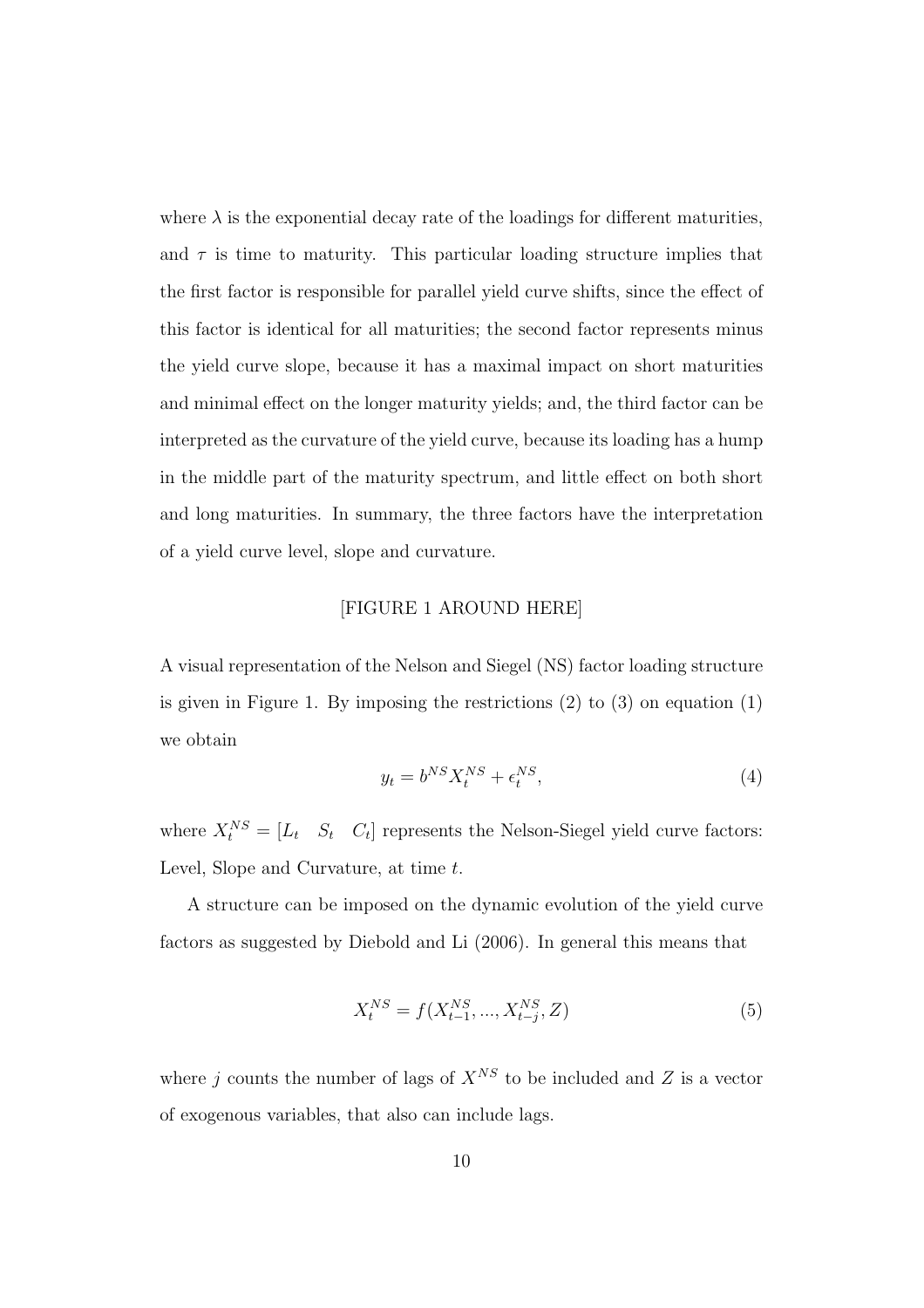Empirically the Nelson-Siegel model fits data well, as shown by Nelson and Siegel (1987), and performs relatively well in out-of-sample forecasting exercises, see among others, Diebold and Li (2006) and De Pooter et al. (2007). However, as mentioned in the introduction, from a theoretical viewpoint the Nelson-Siegel yield curve model is not necessarily arbitrage-free, see Bjork and Christensen (1999) and does not belong to the class of affine yield curve models, see Diebold et al. (2006b).

#### B Gaussian arbitrage-free models

The Gaussian discrete-time arbitrage-free affine term structure model can also be seen as a particular case of equation (1), where the factor loadings are cross-sectionally restricted to ensure the absence of arbitrage opportunities. This class of no-arbitrage (NA) models can be represented by

$$
y_t = a^{NA} + b^{NA} X_t^{NA} + \epsilon_t^{NA}, \tag{6}
$$

where the underlying factors are assumed to follow a Gaussian VAR(1) process

$$
X_t^{NA} = \mu + \Phi X_{t-1}^{NA} + u_t,
$$

with  $u_t \sim N(0, \Sigma \Sigma')$  being a  $(K \times 1)$  vector of errors,  $\mu$  is a  $(K \times 1)$  vector, and  $\Phi$  is a  $(K \times K)$  autoregressive matrix. The elements of  $a^{NA}$  and  $b^{NA}$  in equation (6) are defined by

$$
a_{\tau}^{NA} = -\frac{A_{\tau}}{\tau}, \quad b_{\tau}^{NA} = -\frac{B_{\tau}}{\tau}, \tag{7}
$$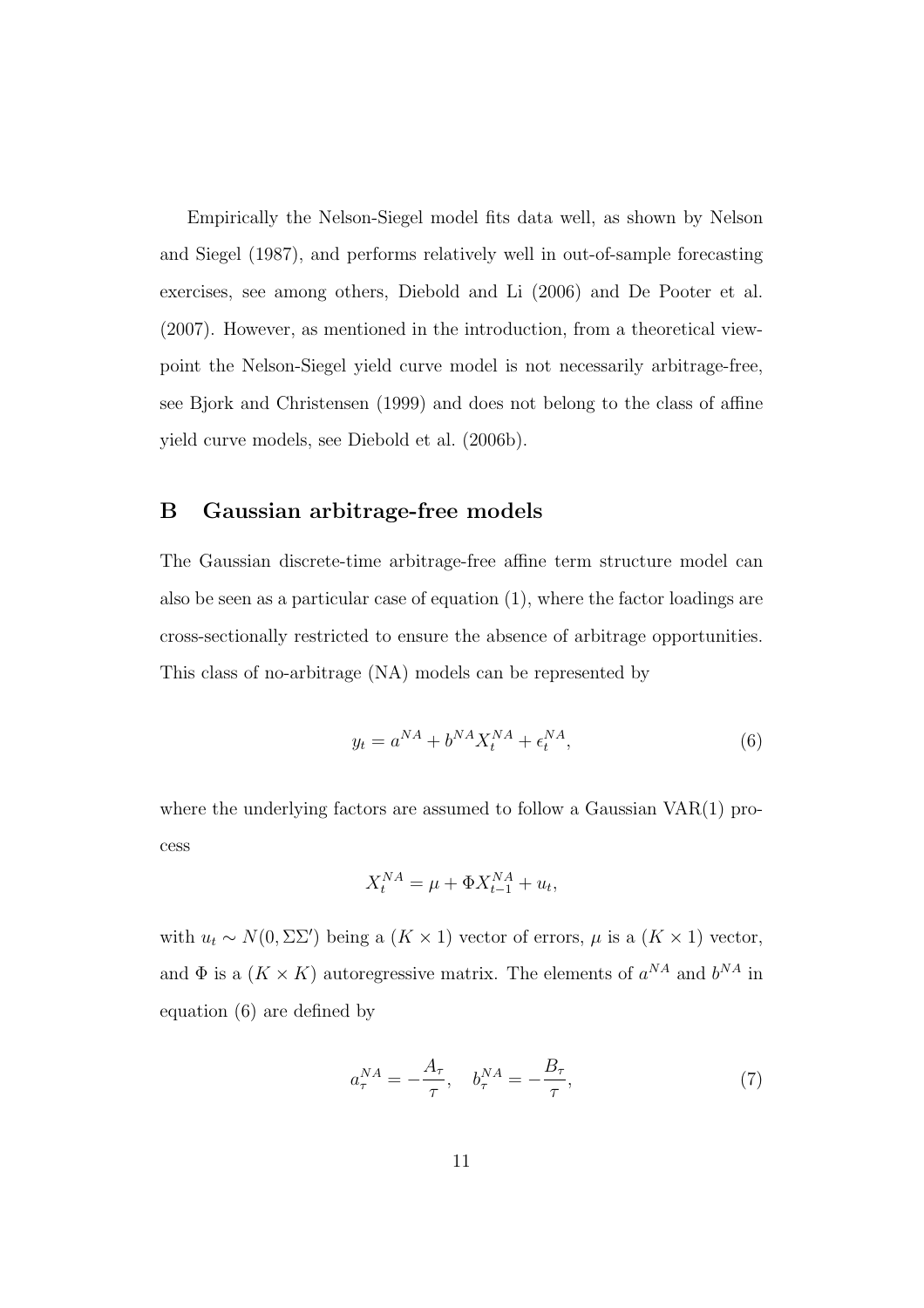where, as shown by e.g. Ang and Piazzesi (2003),  $A_{\tau}$  and  $B_{\tau}$  satisfy the following recursive formulas that preclude arbitrage opportunities

$$
A_{\tau+1} = A_{\tau} + B'_{\tau} (\mu - \Sigma \lambda_0) + \frac{1}{2} B'_{\tau} \Sigma \Sigma' B_{\tau} - A_1,
$$
 (8)

$$
B'_{\tau+1} = B'_{\tau} (\Phi - \Sigma \lambda_1) - B'_1,
$$
\n(9)

with boundary conditions  $A_0 = 0$  and  $B_0 = 0$ . The parameters  $\lambda_0$  (( $K \times 1$ ) vector) and  $\lambda_1$  ( $(K \times K)$  matrix) govern the time-varying market price of risk, specified as an affine function of the yield curve factors

$$
\Lambda_t = \lambda_0 + \lambda_1 X_t^{NA}.
$$

The coefficients  $A_1 = -a_1^{NA}$  and  $B_1 = -b_1^{NA}$  in equations (8) to (9) refer to the short rate equation

$$
r_t = a_1^{NA} + b_1^{NA} X_t^{NA} + v_t,
$$

where usually  $r_t$  is approximated by the one-month yield.

If the factors  $X_t^{NA}$  driving the dynamics of the yield curve are assumed to be unobservable, the estimation of affine term structure models requires a joint procedure to estimate the factors and the parameters of the model. This is a difficult task, given the non-linearity of the model and that the number of parameters grows with the number of included factors. As the factors are latent, identifying restrictions have to be imposed. Moreover, as mentioned by Ang and Piazzesi (2003), the likelihood function is flat in the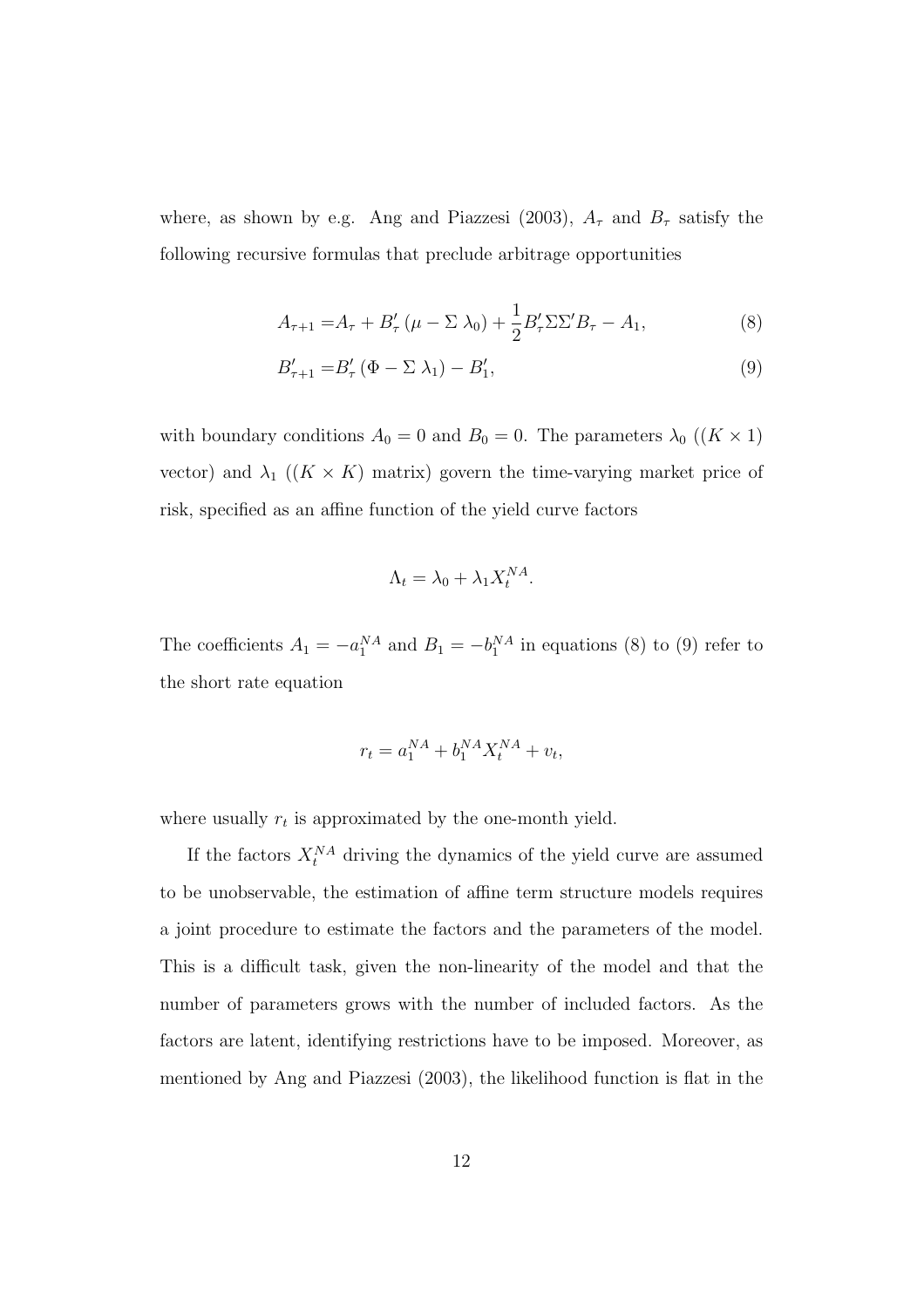market-price-of-risk parameters and this further complicates the numerical estimation process.

To overcome these difficulties Chen and Scott (1993) describes an estimation procedure that draws on the assumption that as many yields, as factors, are observed without measurement error. Hence, it allows for recovering the latent factors from the observed yields by inverting the yield curve equation. Unfortunately, the estimation results will depend on which yields are assumed to be measured without error and will vary according to the choice made. Alternatively, to reduce the degree of arbitrariness induced by the Chen and Scott (1993) procedure, observable factors can be used. For example, Ang et al. (2006) use the short rate, the spread and the quarterly GDP growth rate as yield curve factors. It is also possible to rely on pure statistical techniques in the determination of the yield curve factors, as e.g. De Pooter et al. (2007) who use extracted principal components as yield curve factors.

## C Motivation

The affine no-arbitrage term structure models impose a structure on the loadings  $a^{NA}$  and  $b^{NA}$ , presented in equations (7) to (9), such that the resulting yield curves, in the maturity dimension, are compatible with the estimated time-series dynamics for the yield curve factors. This hard-coded internal consistency between the dynamic evolution of the yield curve factors, and hence the yields at different maturity segments of the curve, is what ensures the absence of arbitrage opportunities. A similar constraint is not integrated in the setup of the Nelson-Siegel model, see e.g. Bjork and Christensen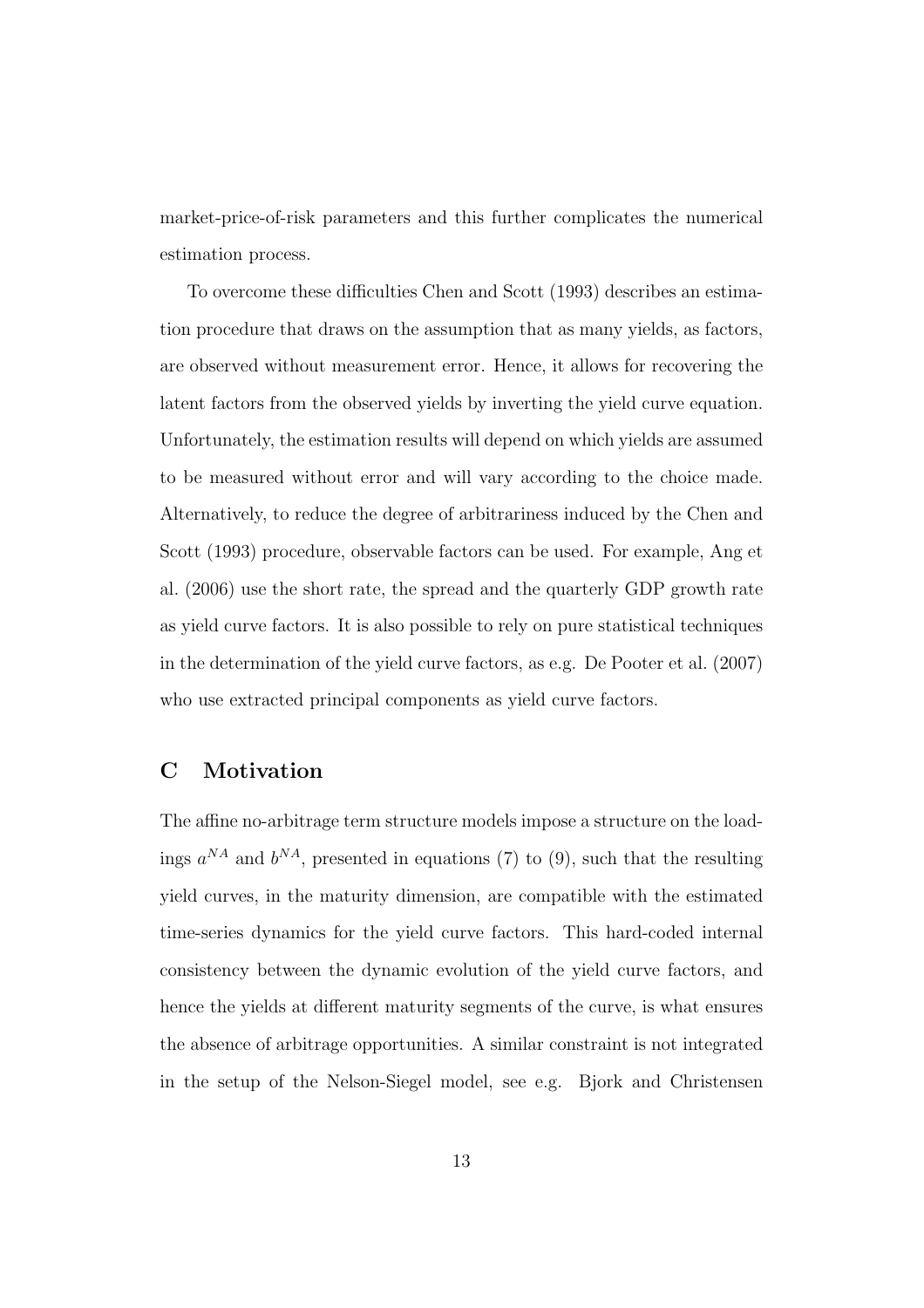(1999).

However, in practice, when the Nelson-Siegel model is estimated, it is possible that the no-arbitrage constraints are approximately fulfilled, i.e. fulfilled in a statistical sense, while not being explicitly imposed on the model. It cannot be excluded that the functional form of the yield curve, as it is imposed by the Nelson and Siegel factor loading structure in equations (2) and (3), fulfils the no-arbitrage constraints most of the time.

As a preliminary check for the comparability of the Nelson-Siegel model and the no-arbitrage model, Figure 2 compares extracted, standardized yield curve factors i.e.  $\widehat{X}_t^{NA}$  and  $\widehat{X}_t^{NS}$  for US data from 1970 to 2000 (the data is presented in Section II). We estimate the Nelson-Siegel factors as in Diebold and Li (2006), and the no-arbitrage model as in Ang and Piazzesi (2003) using the Chen and Scott (1993) method, and assuming that yields at maturities 3, 24, 120 months are observed without error.

#### [FIGURE 2 AROUND HERE]

Although the two models have different theoretical backgrounds and use different estimation procedures, the extracted factors are highly correlated. Indeed, the estimated correlation between the Nelson-Siegel level factor and the first latent factor from the no-arbitrage model is 0.95. The correlation between the slope and the second latent factor is 0.96 and between the curvature and the third latent factor is 0.65.<sup>7</sup>

On the basis of these results and in order to properly investigate whether the Nelson-Siegel model is compatible with arbitrage-freeness, we conduct a

<sup>7</sup> Correlations are reported in absolute value.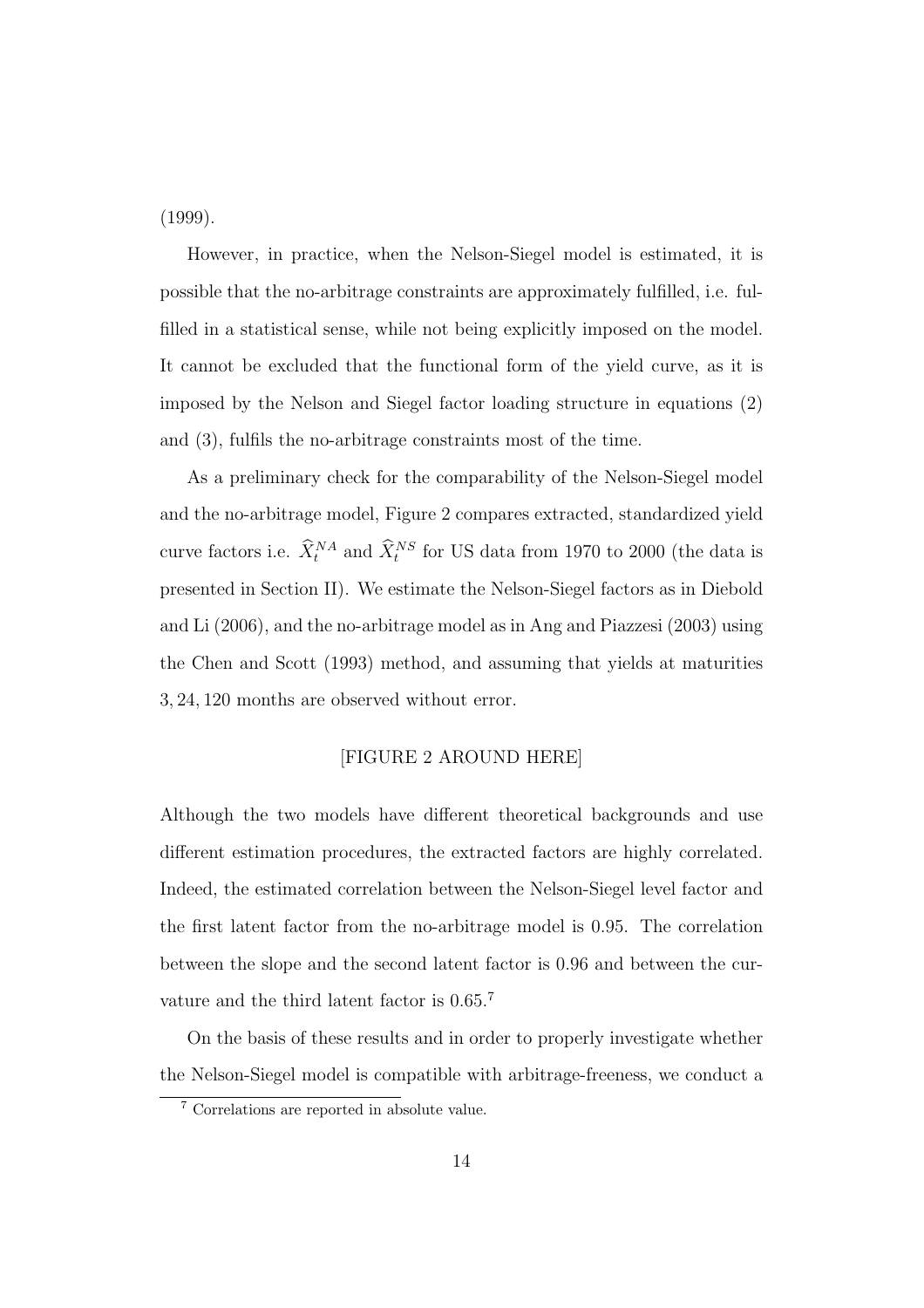test for the equality of the Nelson-Siegel factor loadings to the implied noarbitrage ones obtained from an arbitrage-free model. To ensure correspondence between the Nelson-Siegel model and its arbitrage-free counterpart, we use extracted Nelson-Siegel factors as exogenous factors in the no-arbitrage setup. The model that we estimate is the following

$$
y_t = a^{NA} + b^{NA} \widehat{X}_t^{NS} + \epsilon_t^{NA}, \quad \epsilon_t^{NA} \sim (0, \Omega), \tag{10}
$$

where  $\widehat{X}_{t}^{NS}$  are the estimated Nelson-Siegel factors from equations (2) to (4), the observation errors  $\epsilon_t^{NA}$  are not assumed to be normally distributed and  $a^{NA}$  and  $b^{NA}$  satisfy the no-arbitrage restrictions presented in equations (7) to (9). In order to impose these no-arbitrage restrictions we have to fit a VAR(1) on the estimated Nelson-Siegel factors

$$
\hat{X}_t^{NS} = \mu + \Phi \hat{X}_{t-1}^{NS} + u_t,\tag{11}
$$

with  $u_t \sim N(0, \Sigma \Sigma')$ , to specify the market price of risk as an affine function of the estimated Nelson-Siegel factors

$$
\Lambda_t = \lambda_0 + \lambda_1 \hat{X}_t^{NS},\tag{12}
$$

and the short rate equation as

$$
r_t = a_1^{NA} + b_1^{NA} \hat{X}_t^{NS} + v_t.
$$
 (13)

In this way, we estimate the no-arbitrage factor loading structure that emerges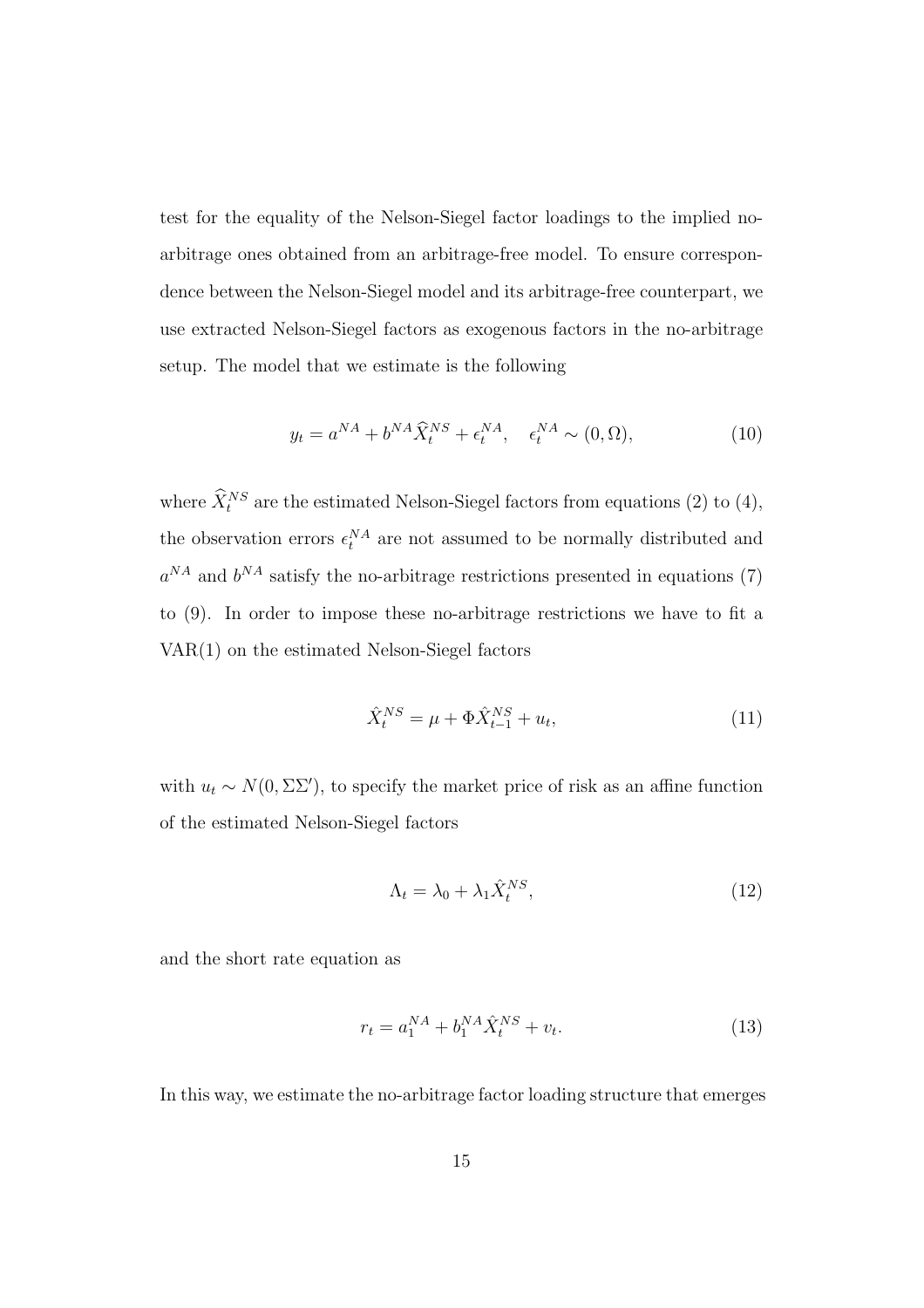when the underlying yield curve factors are identical to the Nelson-Siegel yield curve factors. The test is then formulated in terms of the equality between the intercepts of the two models,  $a^{NS}$  and  $a^{NA}$ , and the relative loadings,  $b^{NA}$  and  $b^{NS}$ .

## II Data

We use U.S. Treasury zero-coupon yield curve data covering the period from January 1970 to December 2000 constructed by Diebold and Li (2006), based on end-of-month CRSP government bond files.<sup>8</sup> The data is sampled at a monthly frequency providing a total of 372 observations for each of the maturities observed at the (1, 3, 6, 9, 12, 15, 18, 21, 24, 30, 36, 48, 60, 72, 84, 96, 108, 120) month segments.

#### [FIGURE 3 AROUND HERE]

The data is presented in Figure 3. The surface plot illustrates how the yield curve evolves over time. Table 1 reports the means, standard deviations and autocorrelations across maturities to further illustrate the properties of the data.

#### [TABLE 1 AROUND HERE]

The estimated autocorrelation coefficients are significantly different from zero at a 95 percent level of confidence for lag one through twelve, across all ma-

<sup>8</sup>The data can be downloaded from http://www.ssc.upenn.edu/ fdiebold/papers/ paper49/FBFITTED.txt and Diebold and Li (2006, pp. 344-345) give a detailed description of the data treatment methodology applied.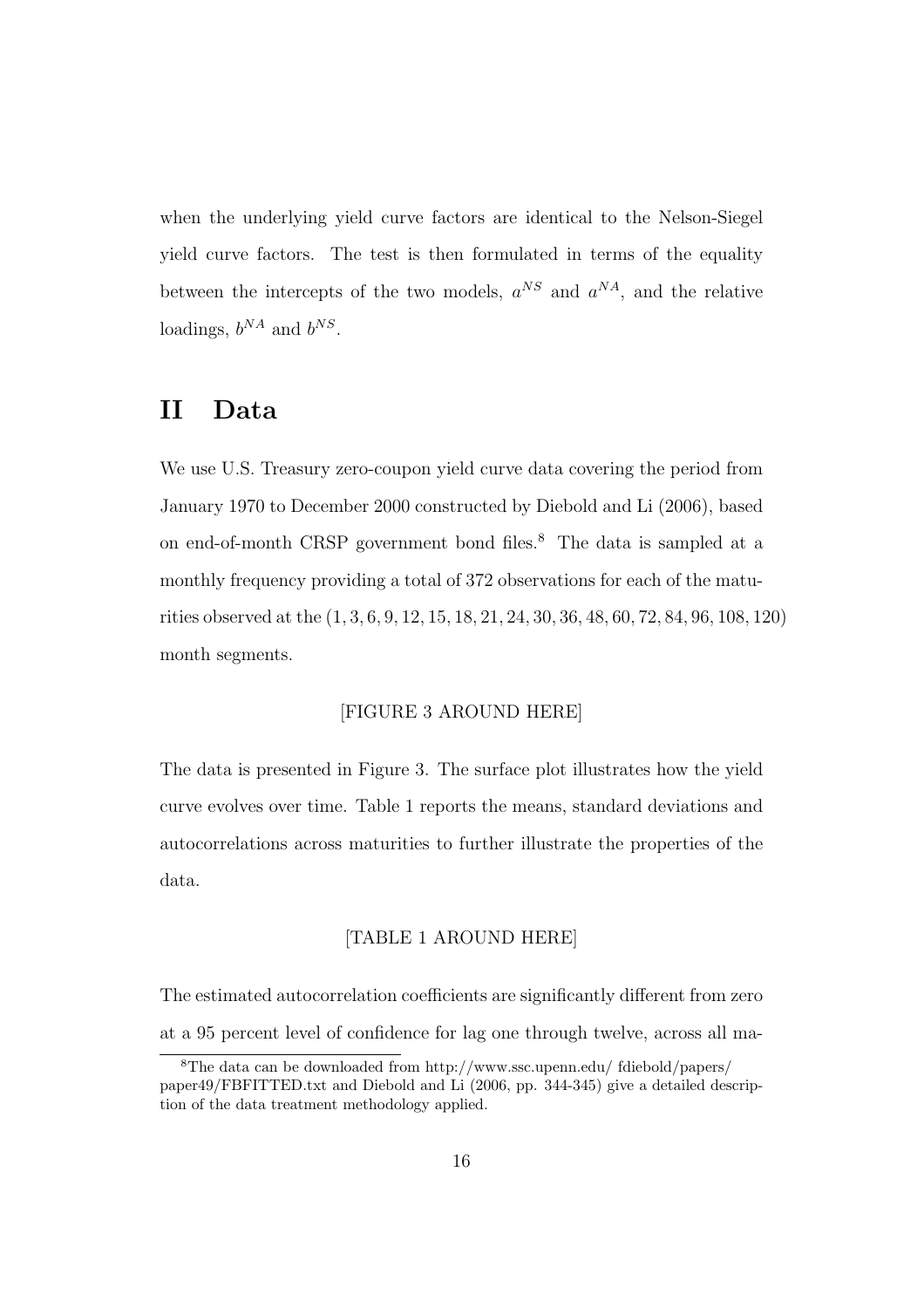turities.<sup>9</sup> Such high autocorrelations could suggest that the underlying yield series are integrated of order one. If this is the case, we would need to take first-differences to make the variables stationary before valid statistical inference could be drawn, or we would have to resort to co-integration analysis. However, economic theory tells us that nominal yield series cannot be integrated, since they have a lower bound support at zero and an upper bound support lower than infinity. Consequently, and in accordance with the yield-curve literature, we model yields in levels and thus disregard that their in-sample properties could indicate otherwise.<sup>10</sup>

## III Estimation Procedure

To estimate the Nelson-Siegel factors  $\widehat{X}_{t}^{NS}$  in equation (4), we follow Diebold and Li (2006) by fixing the decay parameter  $\lambda = 0.0609$  in equation (3) and by using OLS.<sup>11</sup> We treat the obtained Nelson-Siegel factors as observable in the estimation of the no-arbitrage model presented in equations (7) to (13). To estimate the parameters of the arbitrage-free model we use the two-step procedure proposed by Ang et al. (2006). In the first step, we fit a VAR(1) for the Nelson-Siegel factors to estimate  $\hat{\mu}$ ,  $\hat{\Phi}$  and  $\hat{\Sigma}$  from equation (11). And, to estimate the parameters in the short rate equation (13), we project the short rate (one-month yield) on the Nelson-Siegel yield curve factors. In

<sup>&</sup>lt;sup>9</sup>A similar degree of persistence in yield curve data is also noted by Diebold and Li (2006).

 $10$ It is often the case in yield-curve modeling that yields are in levels. See, among others, Nelson and Siegel (1987), Diebold and Li (2006), Diebold, Rudebusch and Aruoba (2006a), Diebold, Li and Yue (2007), Duffee (2006), Ang and Piazzesi (2003), Bansal and Zhou (2002), and Dai and Singleton (2000).

<sup>&</sup>lt;sup>11</sup>This value of  $\lambda$  maximizes the loading on the curvature at 30 months maturity as shown by Diebold and Li (2006).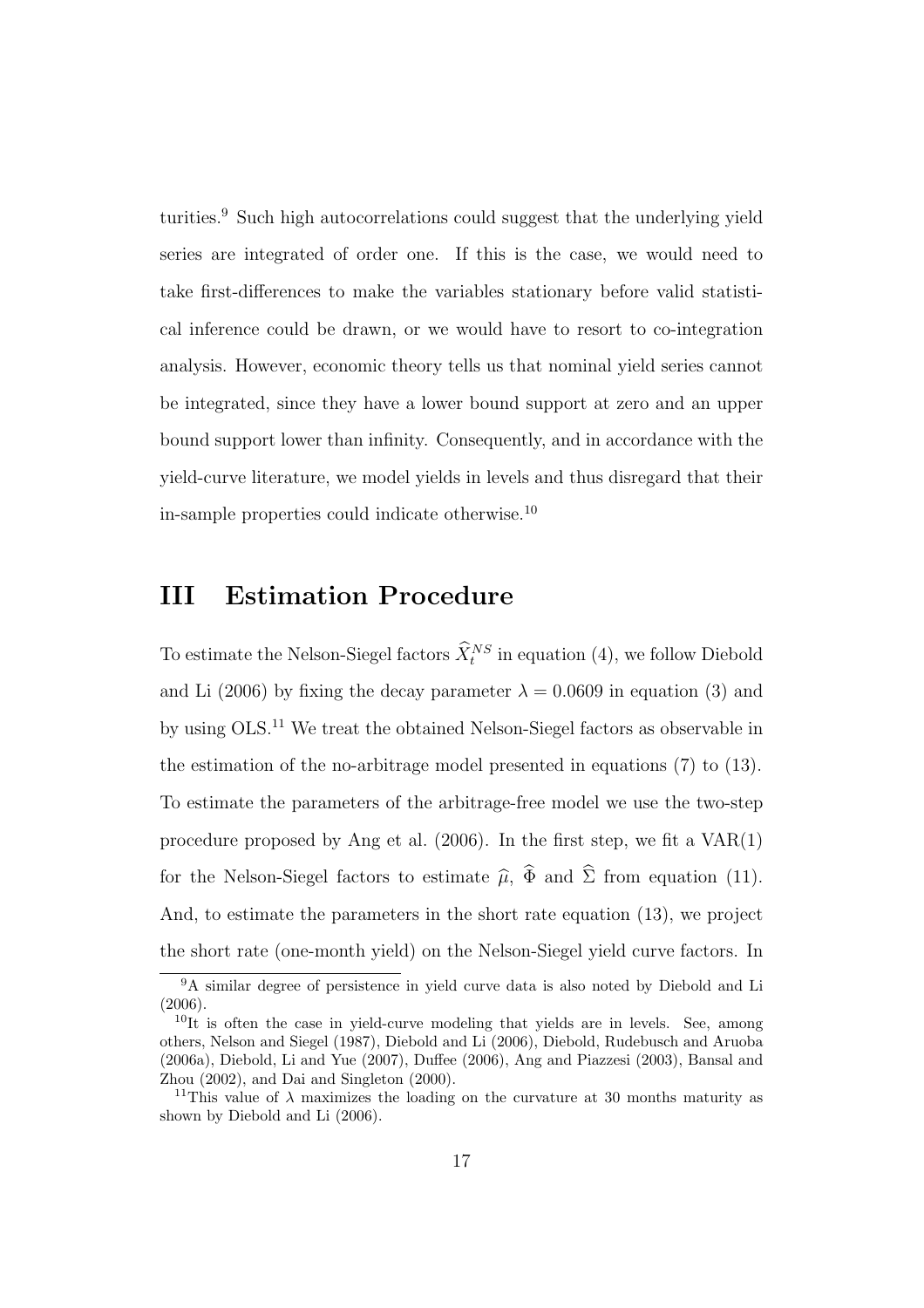the second step, we minimize the sum of squared residuals between observed yields and fitted yields to estimate the market-price-of-risk parameters  $\hat{\lambda}_0$ and  $\widehat{\lambda}_1$  of equation (12). Finally, we compute  $\widehat{a}^{NA}$  and  $\widehat{b}^{NA}$ .

Our goal is to test whether the Nelson-Siegel model in equations (2) to (4) is statistically different from the no-arbitrage model in equations (7) to (13). Since the estimated factors,  $\widehat{X}^{NS}_t$  are the same for both models we can formulate our hypotheses is the following way:

$$
H_0^1: a_\tau^{NA} = a_\tau^{NS} \equiv 0,
$$
  
\n
$$
H_0^2: b_\tau^{NA}(1) = b_\tau^{NS}(1),
$$
  
\n
$$
H_0^3: b_\tau^{NA}(2) = b_\tau^{NS}(2),
$$
  
\n
$$
H_0^4: b_\tau^{NA}(3) = b_\tau^{NS}(3),
$$

where  $b_{\tau}^{NA}(k)$  denotes the loadings on the k-th factor in the no-arbitrage model at maturity  $\tau$ , and  $b_{\tau}^{NS}(k)$  denotes the corresponding variable from the Nelson-Siegel model.

We claim that the Nelson-Siegel model is compatible with arbitragefreeness if  $H_0^1$  to  $H_0^4$  are not rejected at traditional levels of confidence. Notice that to test for  $H_0^1$  to  $H_0^4$  we only need to estimate  $a^{NA}$  and  $b^{NA}$ , since the Nelson-Siegel loading structure is fixed from the model. To account for the two-step estimation procedure of the no-arbitrage model and for the generated regressor problem, we construct confidence intervals around  $\hat{a}^{NA}$ and  $\hat{b}^{NA}$  using the resampling procedure described in the next section.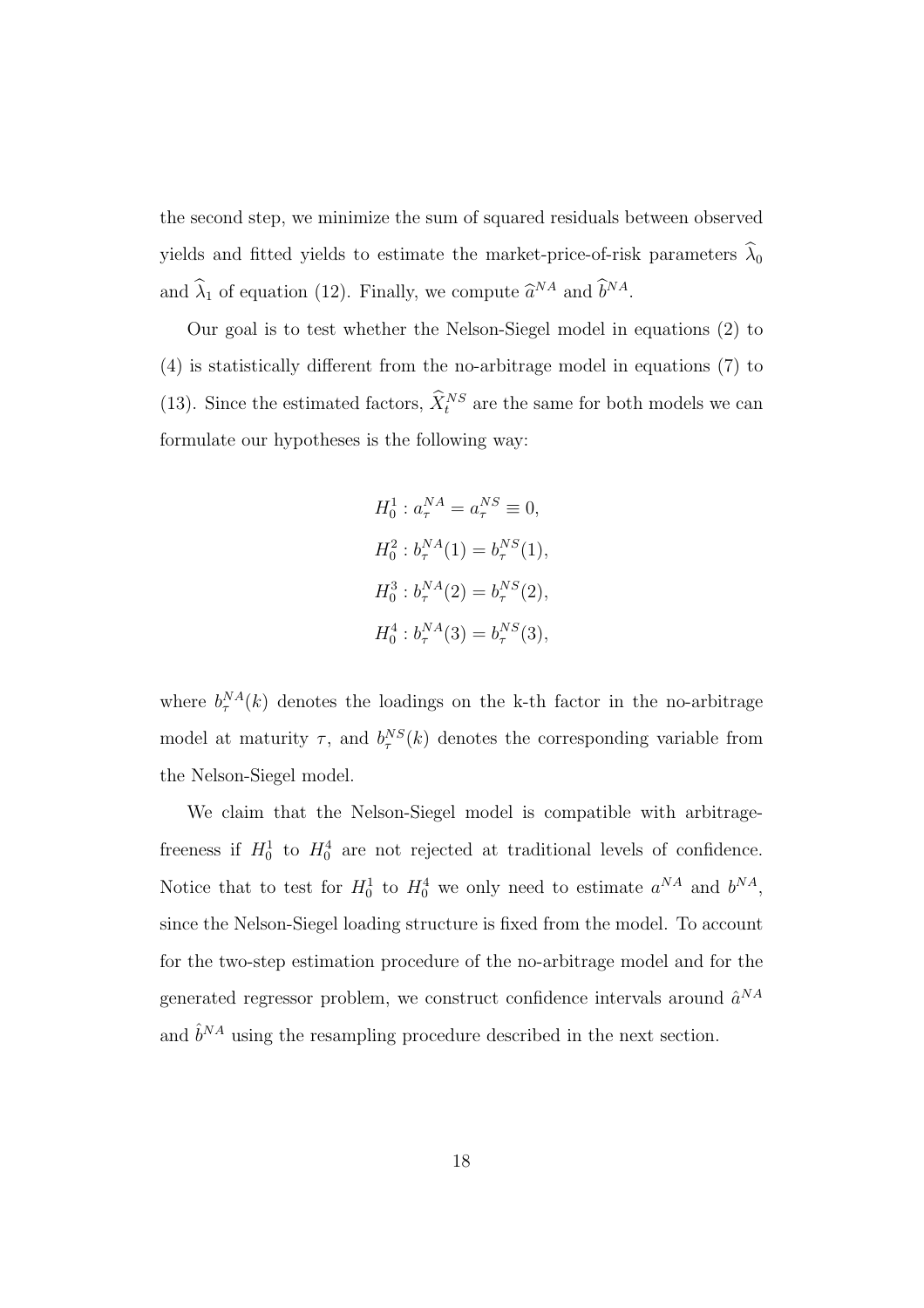### A Resampling procedure

Bootstrap methods come in many guises in the field of financial econometrics, see among others Davidson and MacKinnon (2006) for a general overview with an emphasis on hypothesis testing. There exist three generic forms of bootstrapping: parametric, semi-parametric and non-parametric. Parametric bootstrapping refers to a situation where the data generating process can be written down explicitly, and where the error-term distribution fulfils standard criteria (Niid). In this case new data samples are generated by drawing innovations from a normal distribution and feeding them through the true data generating process. In semi-parametric bootstrapping the distributional assumption on the error-term made under the parametric setting is relaxed. Rather it is assumed that errors are iid, but not necessarily normal, in which case new data samples can be generated by resampling from the empirical residuals, and feeding the resampled residuals through the data generating process. A variant of semi-parametric bootstrapping, called (circular) blockbootstrap, exists to cater for the event where the empirical residuals are serially autocorrelated. Here "blocks" of the empirical residuals are drawn and the blocks are concatenated to form a full-length series of innovations, which are then fed through the mode. Finally, the non-parametric method refers to the "original" bootstrap method as suggested by Efron (1979). Following this approach one does not assume a true data generating process, but instead resamples the observed data.

To recover the empirical distributions of the estimated parameters we conduct non-parametric circular block resampling, in the spirit of Efron (1979),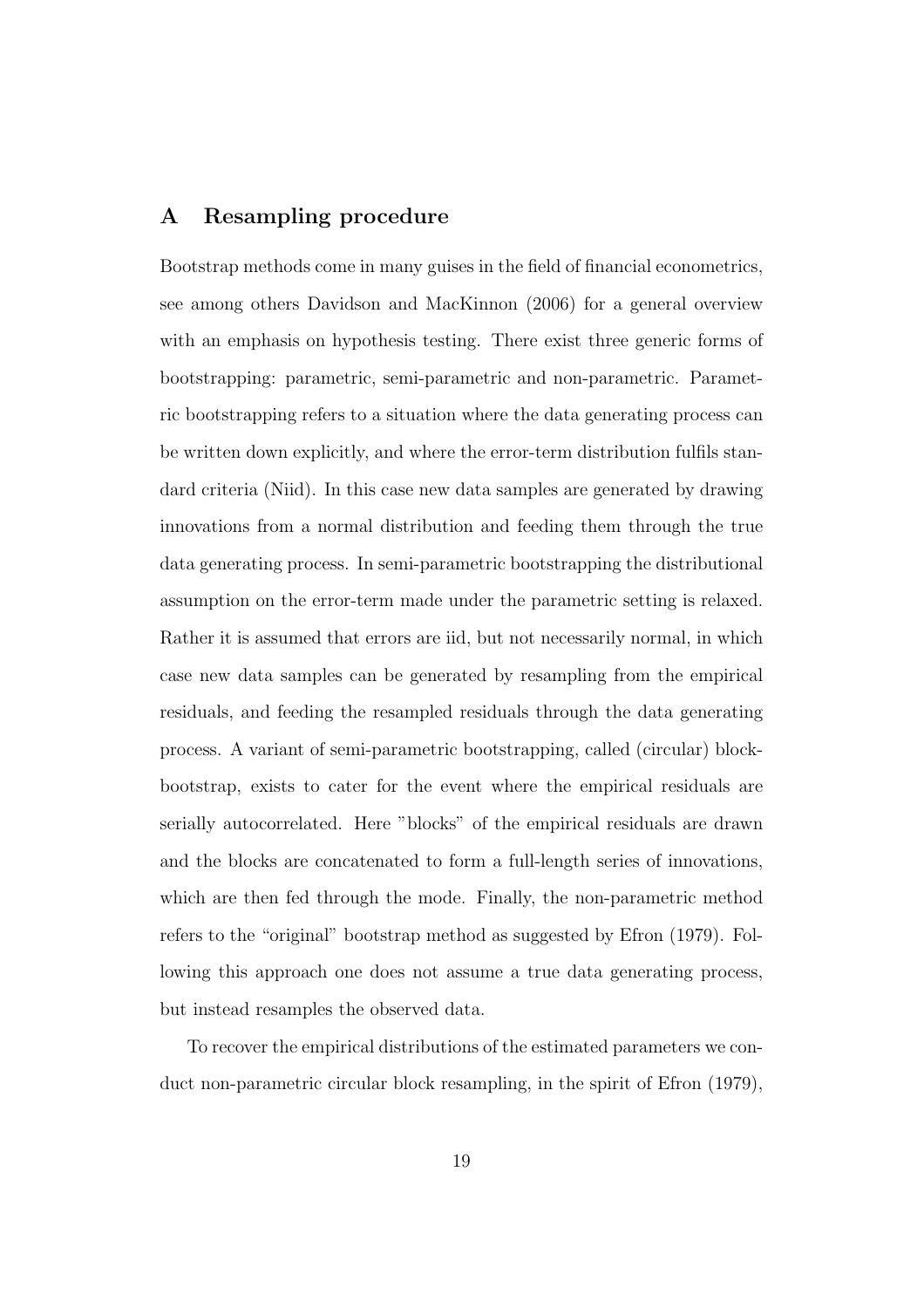and reconstruct multiple yield curve data samples from the original yield curve data. Alternatively, a semi-parametric bootstrapping technique could have been applied.<sup>12</sup> In principle, our assumed data generating process is the Nelson-Siegel model, cast in state space form. Hence, the observation equation is the Nelson-Siegel yield equation (4) and the state equation is a  $VAR(1)$  for the yield curve factors equation  $(11)$ , which is similar to Diebold and Li (2006). Residuals are then observable at the level of the state and the observation equations. It is common that residuals from models applying yield curve data generate residuals that are strongly autocorrelated.<sup>13</sup> Consequently, a semi-parametric block-bootstrapping scheme could be used, where innovations to the state and observation equations are drawn, whereby new yield-curve data-samples would be generated. However, it is not clear what would be gained from using a semi-parametric approach in our setting, in particular, since we do not focus our hypothesis tests on pivot statistics but directly on the estimated parameters.<sup>14</sup>

<sup>12</sup>A parametric bootstrap is deemed unrealistic in the preset case due to the statistical properties of the data.

<sup>&</sup>lt;sup>13</sup>Using co-integration analysis, as e.g. Campbell and Shiller (1991) the problem of high residual autocorellation is naturally removed.

<sup>&</sup>lt;sup>14</sup>It seems that bootstrapping pivot statistics, i.e. statistics that do not depend on the parameters of the estimated model, generally provide better statistical results, than what is obtained when bootstrapping the parameters of the model directly (see e.g. Davidson and MacKinnon (2006)). It could therefore (possibly) be argued, that a semi-parametric approach would have the advantage of allowing us to recover the standard errors of the estimated parameters, by calculating the first derivatives to our model, and, as such, allow us to base hypothesis testing on pivot statistics. However, it is not entirely clear how this would be done in our two-stage estimation procedure, and further more, acknowledging that yield curve data is nearly  $I(1)$  series, it seems more than heroic to assume that such a scheme would provide reliable results. In this connection it should also be mentioned, that a semi-parametric resampling scheme would also imply an explicit assumption to be made about the correlation structure between innovations to the dynamic evolution of yield curve factors and the innovations to the yield equation. Such an explicit modelling of innovation term correlation is naturally subject to err as regards to the assumptions made. A non-parametric resampling scheme applied directly at the level of observed yields does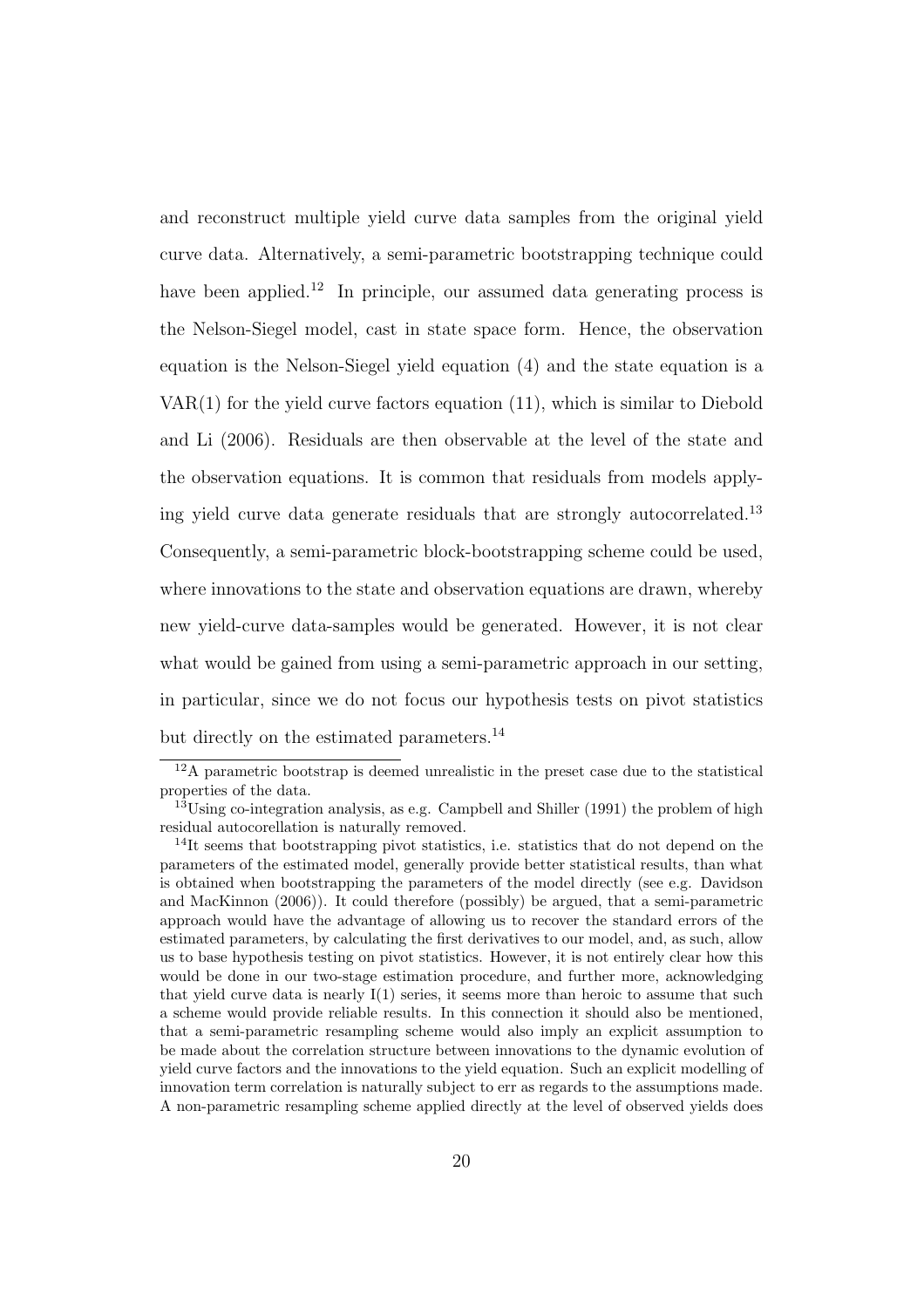Our non-parametric procedure commences as follows. We denote by  $G$  the matrix of observed yield ratios with elements  $y_{t,\tau}/y_{t-1,\tau}$  where  $t = (2,\ldots,T)$ and  $\tau = (1, \ldots, N)$ . We first randomly select a starting yield curve  $y_k$ , where the index  $k$  is an integer drawn randomly from a discrete uniform distribution  $[1, \ldots, T]$ . The resulting k marks the random index value at which the starting yield curve is taken.

In a second step, blocks of length  $w$  are sampled from the matrix of yield ratios G using a circular scheme. The generic *i*-th block can be denoted by  $\tilde{g}_{z,i}$ where z is a random number from  $[2, \ldots, T]$  denoting the first observation of the block and  $i = 1...I$ , where I is the maximum number of blocks drawn.<sup>15</sup> Note that, in the spirit of circular block-resampling, if the first observation of the block is  $T$  then a block is constructed using this observation and the first  $w - 1$  observations of G. A full data-sample of regenerated yield curve ratios  $\tilde{G}$  can then be constructed by vertical concatenation of the drawn data blocks  $\widetilde{q}_{z,i}$  for  $i = 1 \dots I$ .

Finally, a new data set of resampled yields can be constructed via:

$$
\begin{cases}\n\widetilde{y}_1 &= y_k \\
\widetilde{y}_s &= \widetilde{y}_{s-1} \odot {\widetilde{G}}_s, \qquad s = 2, \dots, S,\n\end{cases}
$$
\n(14)

where  $\{\widetilde{G}\}_s$  denotes the  $s^{th}$  row of the matrix of resampled ratios  $\widetilde{G}$ , and  $\odot$ denotes element by element multiplication.

We choose to resample from yield ratios for two reasons. First, it ensures

not suffer from the same deficiency. Finally, it can be remarked that a semi-parametric resampling scheme would also not elevate the nuisance of resampled yield curves having negative realisations.

<sup>&</sup>lt;sup>15</sup>We use  $\sim$  to indicate the re-sampled variables.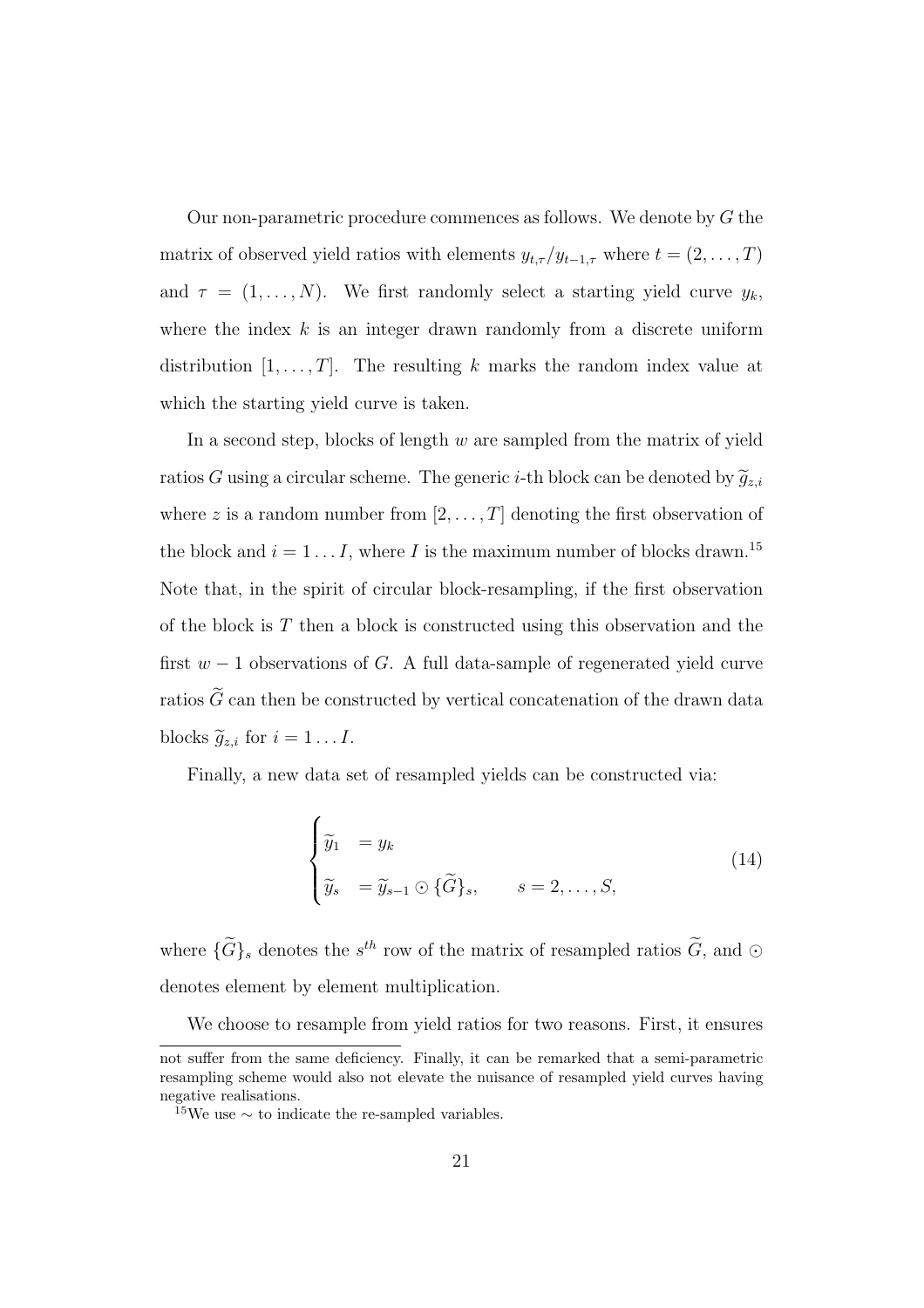positiveness of the resampled yields. Second, as reported in Table 1, yields are highly autocorrelated and close to  $I(1)$ . Therefore, one could resample from first differences, but as reported in Table 2, first differences of yields are highly autocorrelated and not variance-stationary. Yield ratios display better statistical properties regarding variance-stationarity, as can be seen by comparing the correlation coefficients for squared differences and ratios in Table 2. Block-bootstrapping is used to account for serial correlation in the yield curve ratios. Moreover, the circular scheme corrects the issue pertaining to the regular block bootstrap technique of not allocating equal sampling probability to observations located at the beginning and at the end of the data series.<sup>16</sup>

#### [TABLE 2 AROUND HERE]

A similar resampling technique has been proposed by Rebonato et al. (2005). They provide a detailed account for the desirable statistical features of this approach. In the present context we recall that the method ensures: (i) the exact asymptotic recovery of all the eigenvalues and eigenvectors of yields; (ii) the correct reproduction of the distribution of curvatures of the yield

<sup>16</sup>We thank V. Corradi for pointing out to us that resampling from ratios leads our resampled data to have a biased mean. However, since this bias can be shown to affect results only when the yield ratios deviate from unity, the bias problem can only marginally influence our results. In fact, the mean of yield ratios across all maturities in our data sample is close to unity; reflecting the near integratedness of yield curve data. In addition, it should be mentioned, that the obvious alternative, namely sampling from the first differences of yields, will also bias the mean of the resampled data. This bias would however not be introduced at the bootstrapping level, but when enforcing that nominal yields are only meaningful when they are positive. In practice, when resampling from first differences, one would need to discard all yield curve realisations having one or more resampled yield observations landing in the negative territory. Naturally, such a procedure would also bias the mean of the resampled series, and the bias would be of an unknown size.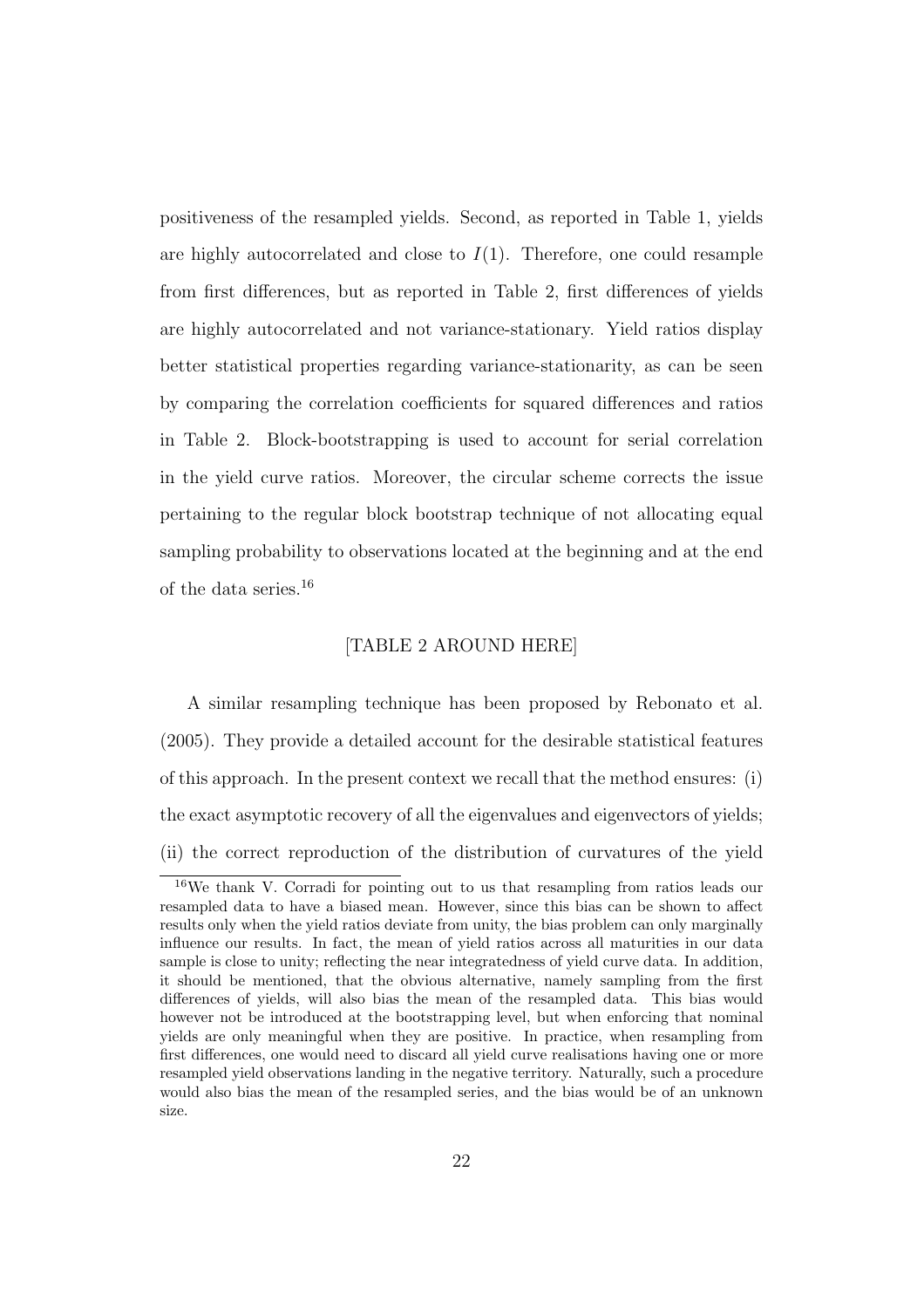curve across maturities; (iii) the correct qualitative recovery of the transition from super- to sub-linearity as the yield maturity is increased in the variance of n-day changes, and (iv) satisfactory accounting of the empirically-observed positive serial correlations in the yields.

To test hypotheses  $H_0^1$  to  $H_0^4$  we employ the following scheme:

- (1) Construct a yield curve sample  $\tilde{y}$  following equation (14);
- (2) Estimate the Nelson-Siegel yield curve factors  $\widetilde{X}_{t}^{NS}$  on  $\widetilde{y}$ ;
- (3) Use  $\widetilde{X}_t^{NS}$  to estimate the parameters  $\widetilde{\alpha}^{NA}$  and  $\widetilde{b}^{NA}$  from the arbitragefree model given in equations  $(7)$  -  $(13)$ ;
- (4) Repeat steps 1 to 3, 1000 times to build a distribution for the parameter estimates  $\hat{a}^{NA}$  and  $\hat{b}^{NA}$ ;
- (5) Construct confidence intervals for  $\hat{a}^{NA}$  and  $\hat{b}^{NA}$  using the sample quantiles of the empirical distribution of the estimated parameters.

Note that by fixing  $\lambda$  in step 2, the Nelson-Siegel factor loading structure remains unchanged from repetition to repetition. We set the block length equal to 48 observations (4 years of data), i.e.  $w = 48$ , and generate a total of 372 yield curve observations for each replication, i.e.  $S = 372$ .<sup>17</sup>

## IV Results

This section presents three sets of results to help assess whether the Nelson-Siegel model is compatible with arbitrage-freeness when applied to US zero-

<sup>&</sup>lt;sup>17</sup>All the results presented in the paper are robust to changes in the size of the block length (in a reasonable way).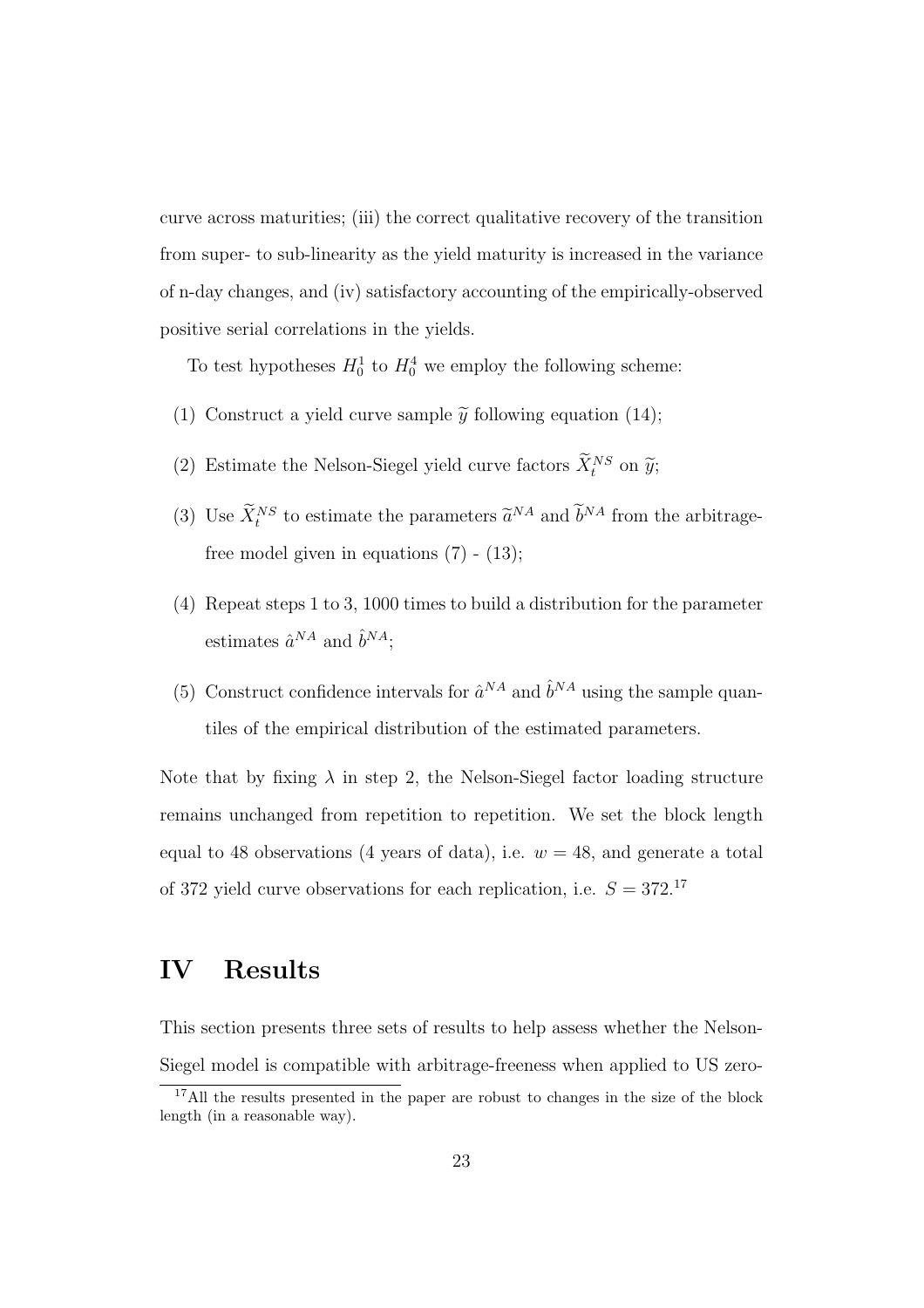coupon data. Our main result is a test of equality of the factor loadings of the affine arbitrage-free model (based on exogenous Nelson-Siegel yield curve factors), equations  $(7)$  -  $(13)$ , to the factor loadings of the Nelson-Siegel model, equations  $(2)$  -  $(4)$ , on the basis of the resampling technique outlined in section III. In addition we compare the in-sample and out-ofsample performance of the Nelson-Siegel model to the no-arbitrage model.

### A Testing results

Using the resampling methodology outlined in section III, we generate empirical distributions for each factor loading of the no-arbitrage yield curve model in equation (10). Results are presented for each maturity covered by the original data sample. The Nelson-Siegel factor loading structure, in equations (2) and (3), is constant across all bootstrapped data sampled because  $\lambda$ is treated as a known parameter.<sup>18</sup> Hence, only the extracted Nelson-Siegel factors vary across the bootstrap samples.

Parameter estimates and corresponding empirical confidence intervals for the no-arbitrage model, equations  $(7)$  -  $(13)$ , are shown in Table 3. The diagonal elements of the matrices holding the estimated autoregressive coefficients  $\hat{\Phi}$  and the covariance matrix of the VAR residuals  $\hat{\Sigma}$ , in equation  $(11)$ , are significantly different from zero at a 95 percent level of confidence.<sup>19</sup>

<sup>&</sup>lt;sup>18</sup>The results presented in the paper are robust to changes in  $\lambda$ . We have performed the calculations for other values of  $\lambda$ , namely  $\lambda = 0.08$ ,  $\lambda = 0.045$ , and  $\lambda = 0.0996$ , and the results for these values of  $\lambda$  are qualitatively the same as the ones presented in the paper.

<sup>&</sup>lt;sup>19</sup>The results from the tests are robust to a diagonal specification of the VAR process for the factors in equation (11). However, in terms of forecasting the more parsimonius representation performs better. Since the main purpose of the paper is not to compare the forecasting performance of different model specifications and for readability, we stick to the original full formulation of the model.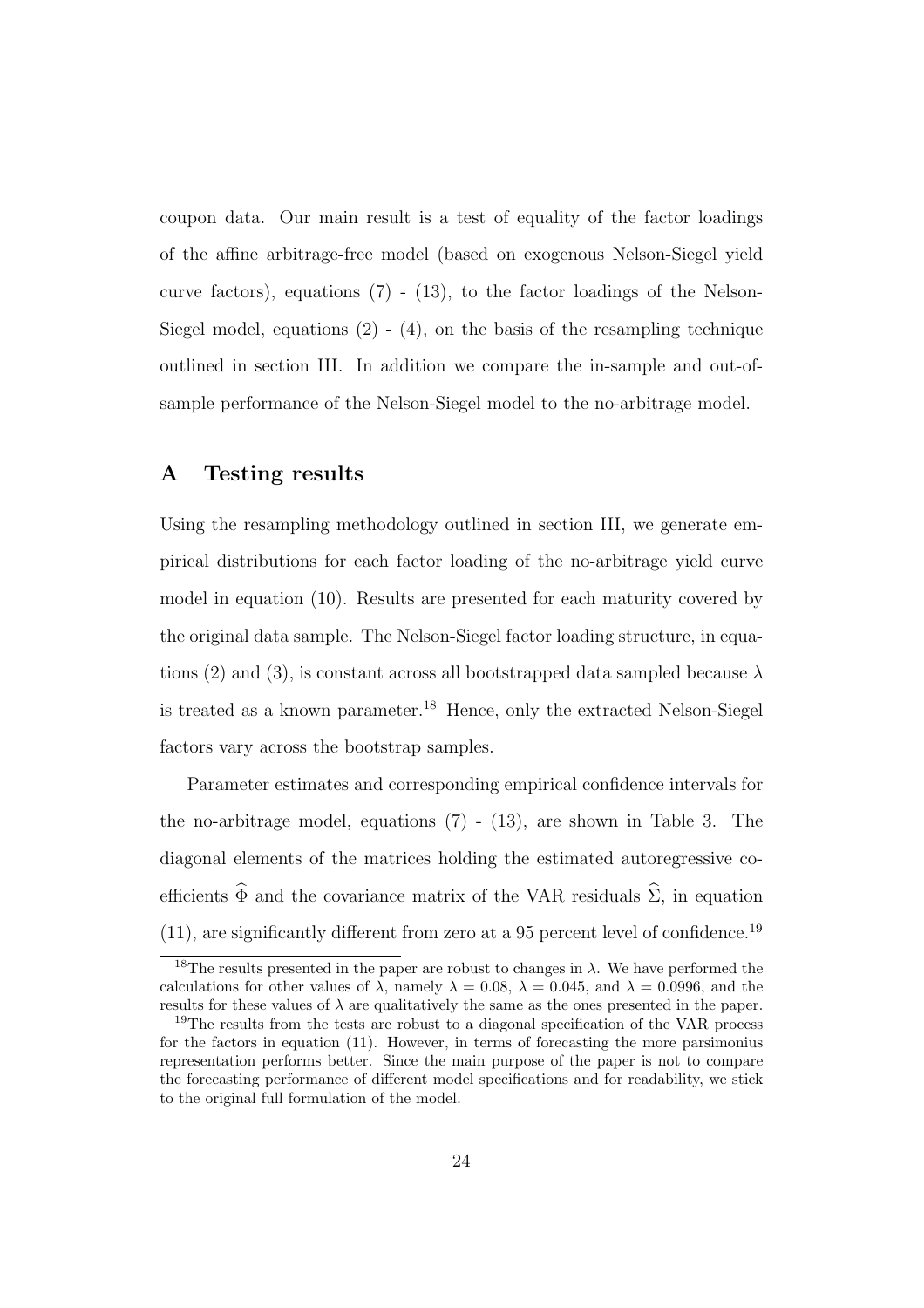In addition, the estimates of the first two elements of the  $(3 \times 1)$  vector  $b_1^{NA}$ in equation (13), are also different from zero, judged at the same level of confidence. The estimate for  $a_1^{NA}$  is not significantly different from zero, which is in line with the zero intercept in the NS model.

### [TABLE 3 AROUND HERE]

The estimated intercepts of the no-arbitrage model  $\hat{a}^{NA}$ , computed as in equations (7) - (8), are presented in Table 4, for each maturity covered by the original data. This table reports also the 95 percent confidence intervals, obtained from the resampling, and the Nelson-Siegel intercepts  $a^{NS}$ . Therefore, results in Table 4 allow for testing  $H_0^1$  for the equality between the intercepts in the yield curve equations for the no-arbitrage and the Nelson-Siegel models. Tables 5 to 7 present the corresponding results that allow us to test  $H_0^2$ ,  $H_0^3$ , and  $H_0^4$ , i.e. whether the corresponding yield curve factor loadings are equal. The empirical 95 percent confidence intervals are included in Tables 4, 5, 6 and 7. The upper and lower bounds of the confidence intervals are denoted by a subscript  $U$   $L$ , respectively.

#### [TABLE 4 to 7 AROUND HERE]

Figure 4 gives a visual representation of the results contained in Tables 4 to 7. The figure shows the estimated no-arbitrage loadings,  $\hat{a}^{NA}$  and  $\hat{b}^{NA}$ , with the relative 50 percent and 95 percent empirical confidence intervals obtained from resampling, as well as the parameter values for the Nelson-Siegel model, i.e.  $a^{NS}$  and  $b^{NS}$ , for comparison.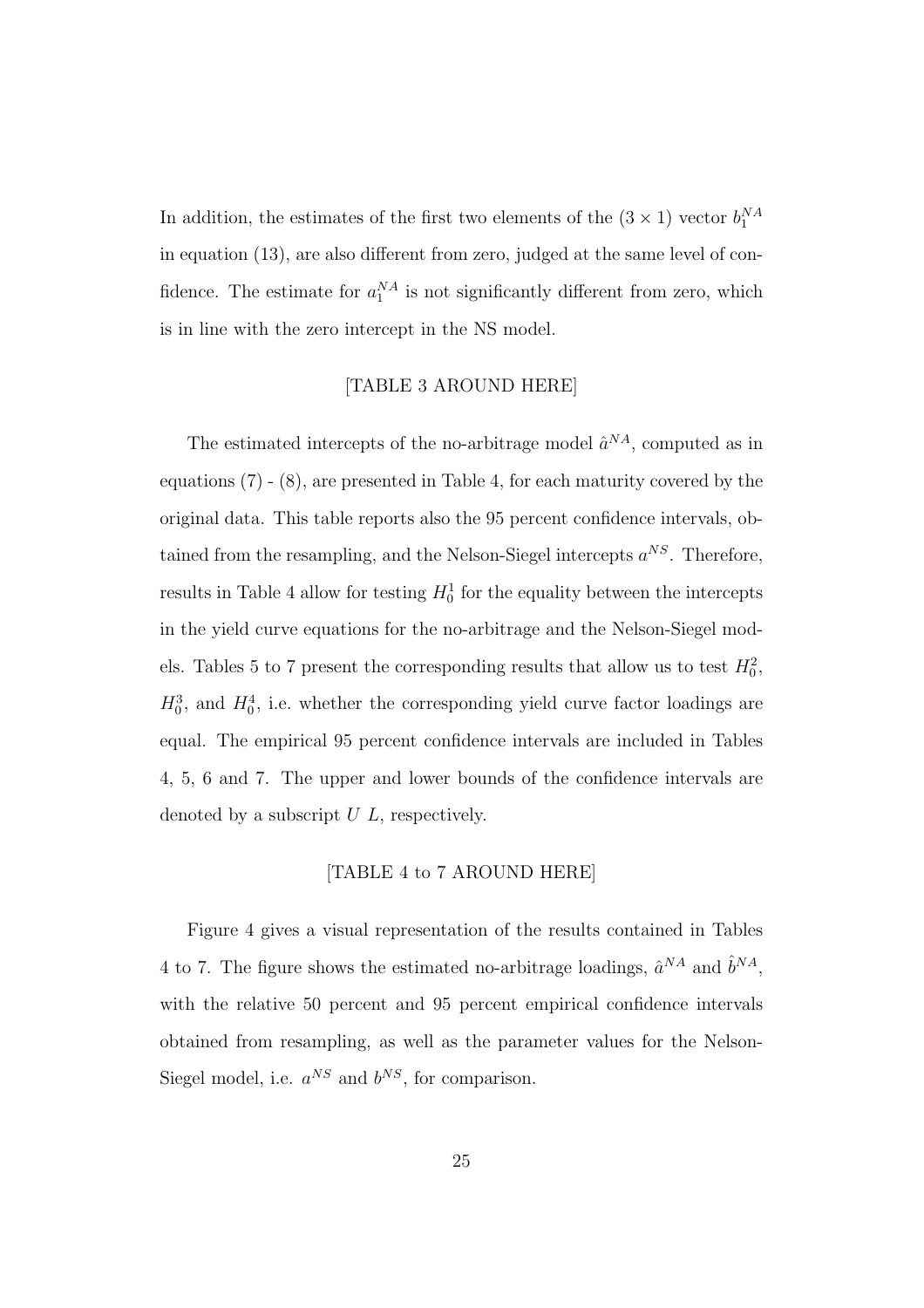It is clear from Figure 4 that the empirical distributions are highly skewed for most of the maturities. Consider, for example, the plot for the intercept estimates (the top left plot in Figure 4) at maturity 120.

### [FIGURE 4 AROUND HERE]

This non-normality of the distributions for the estimated no-arbitrage parameters, is further analyzed in Table 8. This table shows that all distributions display skewness, excess kurtosis, or both. Selected maturities are shown in Table 8, however, this result holds for all maturities included in the sample. We also perform the Jarque-Bera test for normality, and reject normality at a 95 percent confidence level for all maturities.

### [TABLE 8 AROUND HERE]

Visual confirmation of the documented non-normality is provided by Figures 5 to 8. For a representative selection of maturities, these figures show the empirical distribution of the estimated no-arbitrage loadings, and a normal distribution approximation. In addition, the figures show the 95 percent confidence intervals computed as sample quantiles of the empirical distribution of the parameters and the normal approximation.

### [FIGURE 5 to 8 AROUND HERE]

The non-normality of the empirical distributions for the bootstrapped intercepts  $\hat{a}^{NA}$ , and factor loadings  $\hat{b}^{NA}$ , indicates that the confidence intervals should be constructed using the sample quantiles of the empirical distribution.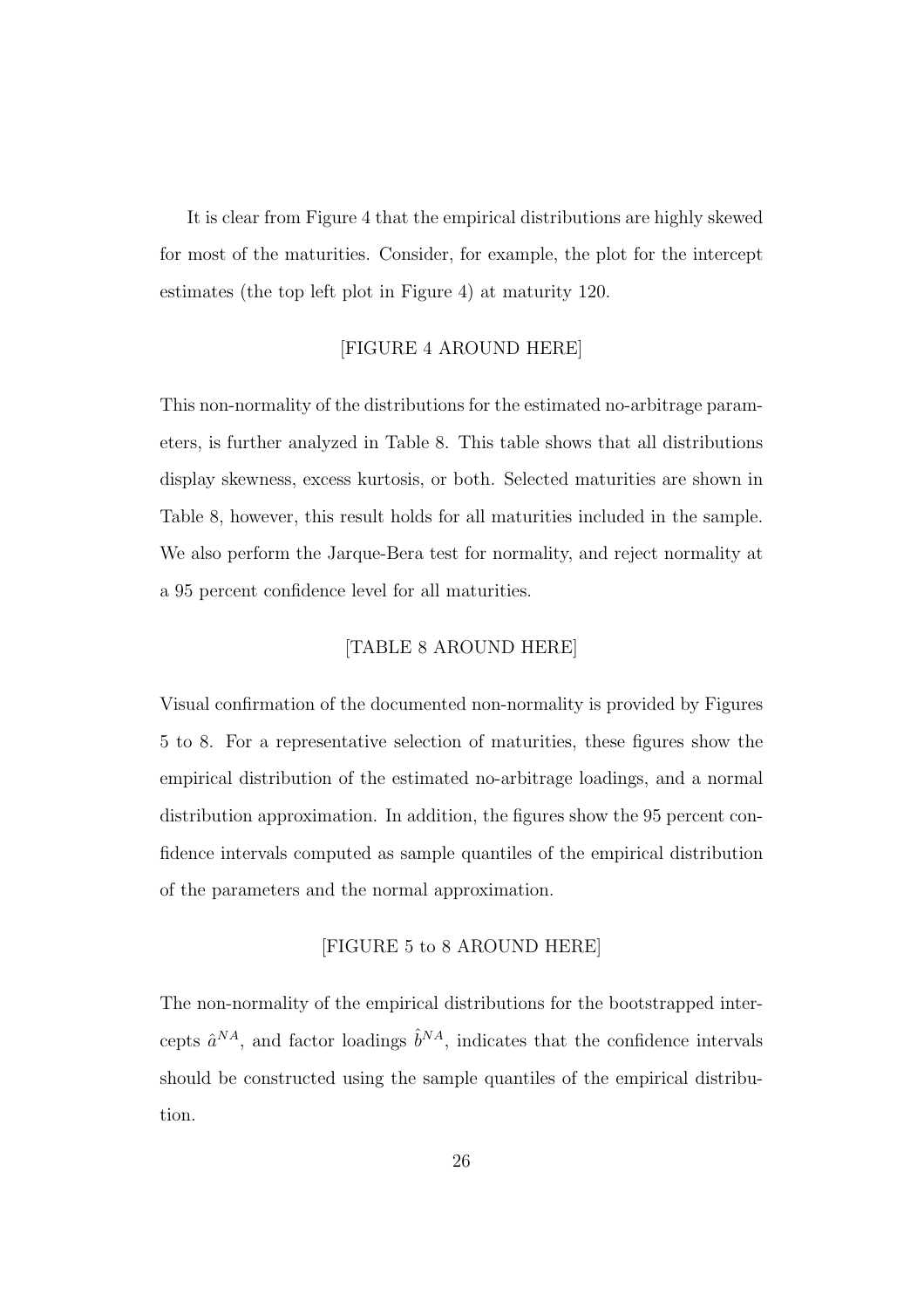By inspecting the tables, we reach the following conclusions for the tested hypotheses:

$$
H_0^1: a_\tau^{NA} = a_\tau^{NS} \equiv 0
$$
 not rejected at a 95% level of confidence,  
\n
$$
H_0^2: b_\tau^{NA}(1) = b_\tau^{NS}(1)
$$
 not rejected at a 95% level of confidence,  
\n
$$
H_0^3: b_\tau^{NA}(2) = b_\tau^{NS}(2)
$$
 not rejected at a 95% level of confidence,  
\n
$$
H_0^4: b_\tau^{NA}(3) = b_\tau^{NS}(3)
$$
 not rejected at a 95% level of confidence.

The hypotheses  $H_0^1$  through  $H_0^4$  test the equality between each no-arbitrage factor loading and the corresponding Nelson-Siegel factor loading separately for each maturity. The last rows of Tables 4 - 7 show the F statistics for the null hypothesis that the corresponding no-arbitrage factor loadings are jointly equal to the Nelson-Siegel factor loadings for all maturities in the sample. To perform these tests we use the empirical variance-covariance matrix of the estimates obtained from the resampling. All the joint tests support the result of no statistical difference between the Nelson-Siegel and the no-arbitrage loadings. We have also computed the joint F test for the equality of all the NA and NS factor loadings across maturities. The test statistic is 0.25 and the 95 percent critical F-value with 72 and 300 degrees of freedom is 1.34. Therefore, we also cannot reject the hypothesis that the loading structures of the two models are equal.

For the test of the curvature parameter in  $H_0^4$  an additional comment is warranted. As can be seen from Figure 4, the curvature parameter, at middle maturities, is the closest to violating the 95 percent confidence band, and this parameter thus constitutes the "weak point" of the Nelson-Siegel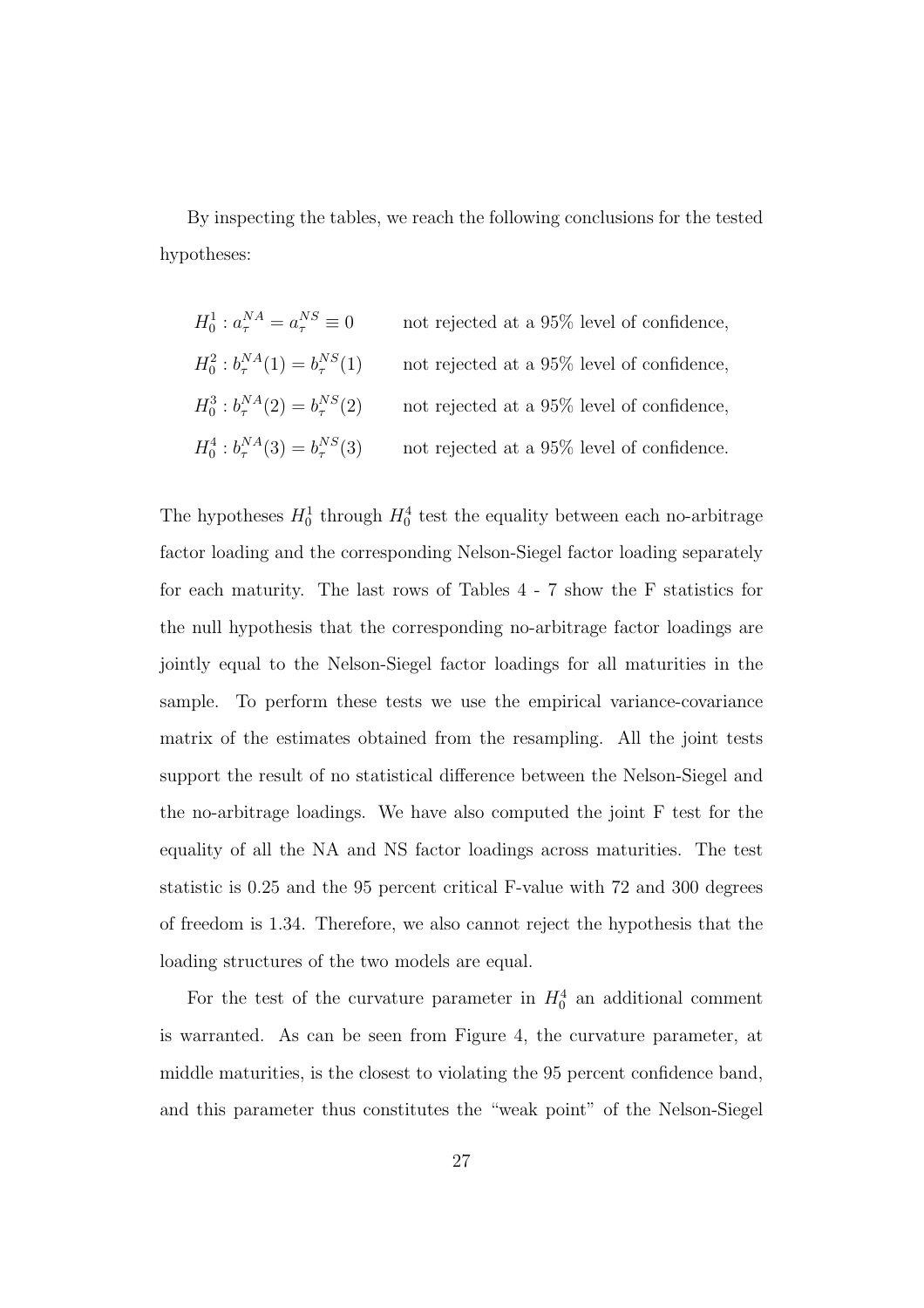model in relation to the no-arbitrage constraints. This finding is in line with Bjork and Christensen (1999) who prove that a Nelson-Siegel type model with two additional curvature factors, each with its own  $\lambda$ , theoretically would be arbitrage-free. However, when acknowledging that Litterman and Scheinkman (1991) find that the curvature factor only accounts for approximately 2 percent of the variation of yields, and in the light of our results, one can question the significance of adding additional factors. Our empirical finding is also supported by the theoretical results in Christensen et al. (2007) who show that adding an additional term at very long maturities reconciles the dynamic Nelson-Siegel model with the affine arbitrage-free term structure models.

Using yield curve modeling for purposes other than relative pricing, as for example central bankers and fixed-income strategists do, one might be tempted to use the Nelson-Siegel model on the basis of its compatibility with arbitrage-freeness.

### B In-sample comparison

To conduct an in-sample comparison of the two models, we estimate the Nelson-Siegel model in equations (2) - (4) and the no-arbitrage model in equations  $(7)$  -  $(13)$ , where the latter model uses the yield curve factors extracted from the former. Measures of fit are displayed in Table 9.

A general observation is that both models fit data well: the means of the residuals for all maturities are close to zero and show low standard deviations. The root mean squared error, RMSE, and the mean absolute deviation,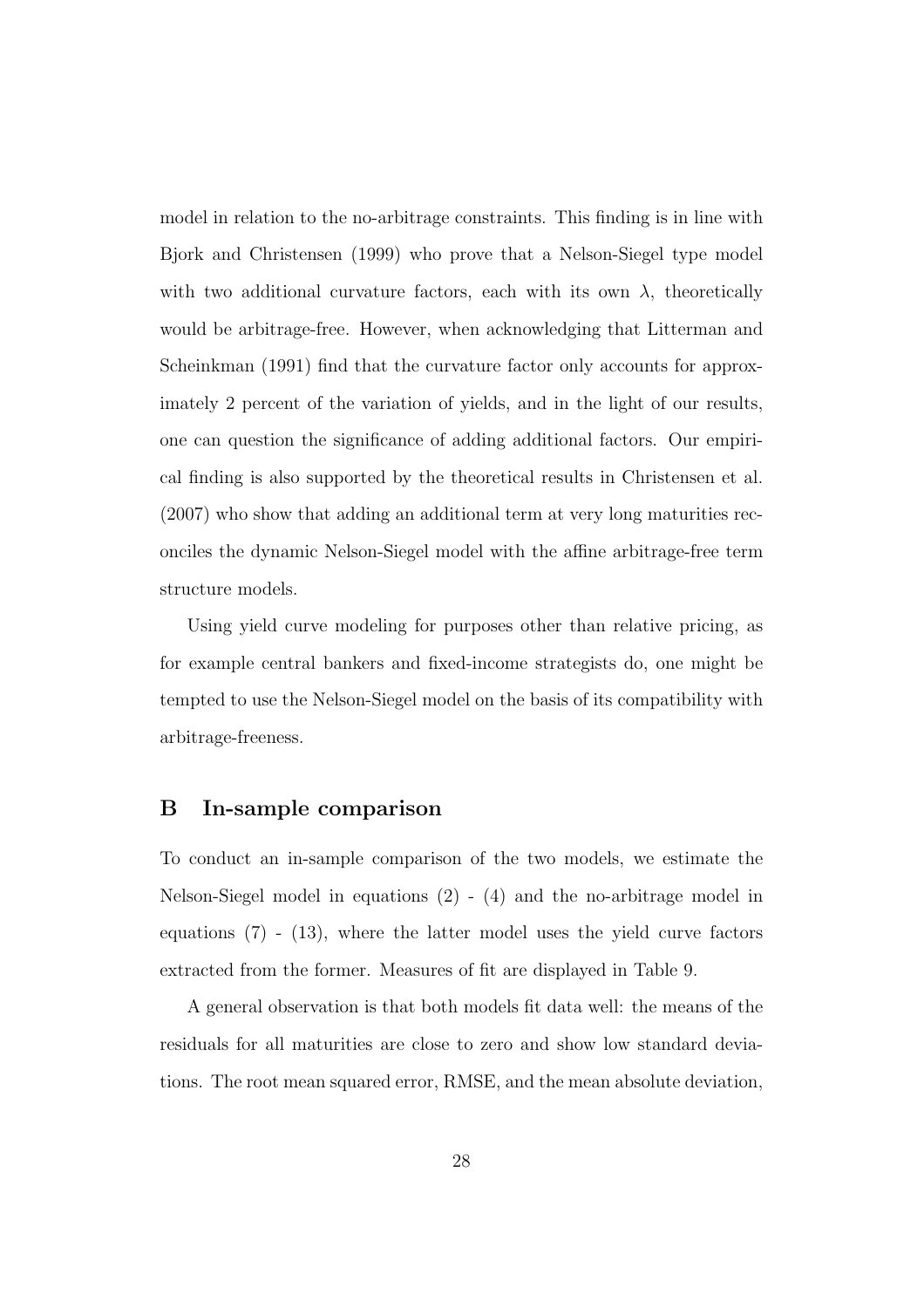MAD, are also low and similar for both models.

More specifically, Table 9 shows that the averages of the residuals from the fitted Nelson-Siegel model,  $\hat{\epsilon}^{NS}$ , for the included maturities, are all lower than 16 basis points, in absolute value. In fact, the mean of the absolute residuals across maturities is 5 basis points, while the corresponding number for  $\hat{\epsilon}^{NA}$ is 3 basis points. The 3 months maturity is the worst fitted maturity for the no-arbitrage model with a mean of the residuals of 8 basis points. For the Nelson-Siegel model the worst fitted maturity is the 1 month segment with a mean of the residuals close to -16 bp. Furthermore, the two models have the same amount of autocorrelation in the residuals. A similar observation is made for the Nelson-Siegel model alone by Diebold and Li (2006).

#### [TABLE 9 AROUND HERE]

Drawing a comparison on the basis of RMSE and MAD figures gives the conclusion that both models fit data equally well.

## C Out-of-sample comparison

As a last comparison-check of the equivalence of the Nelson-Siegel model and the no-arbitrage counterpart, we perform an out-of-sample forecast experiment. In particular, we generate h-steps ahead iterative forecasts in the following way. First, the yield curve factors are projected forward using the estimated VAR parameters from equation (11)

$$
\hat{X}_{t+h|t}^{NS} = \sum_{s=0}^{h-1} \hat{\Phi}^s \hat{\mu} + \hat{\Phi}^h \hat{X}_t^{NS},
$$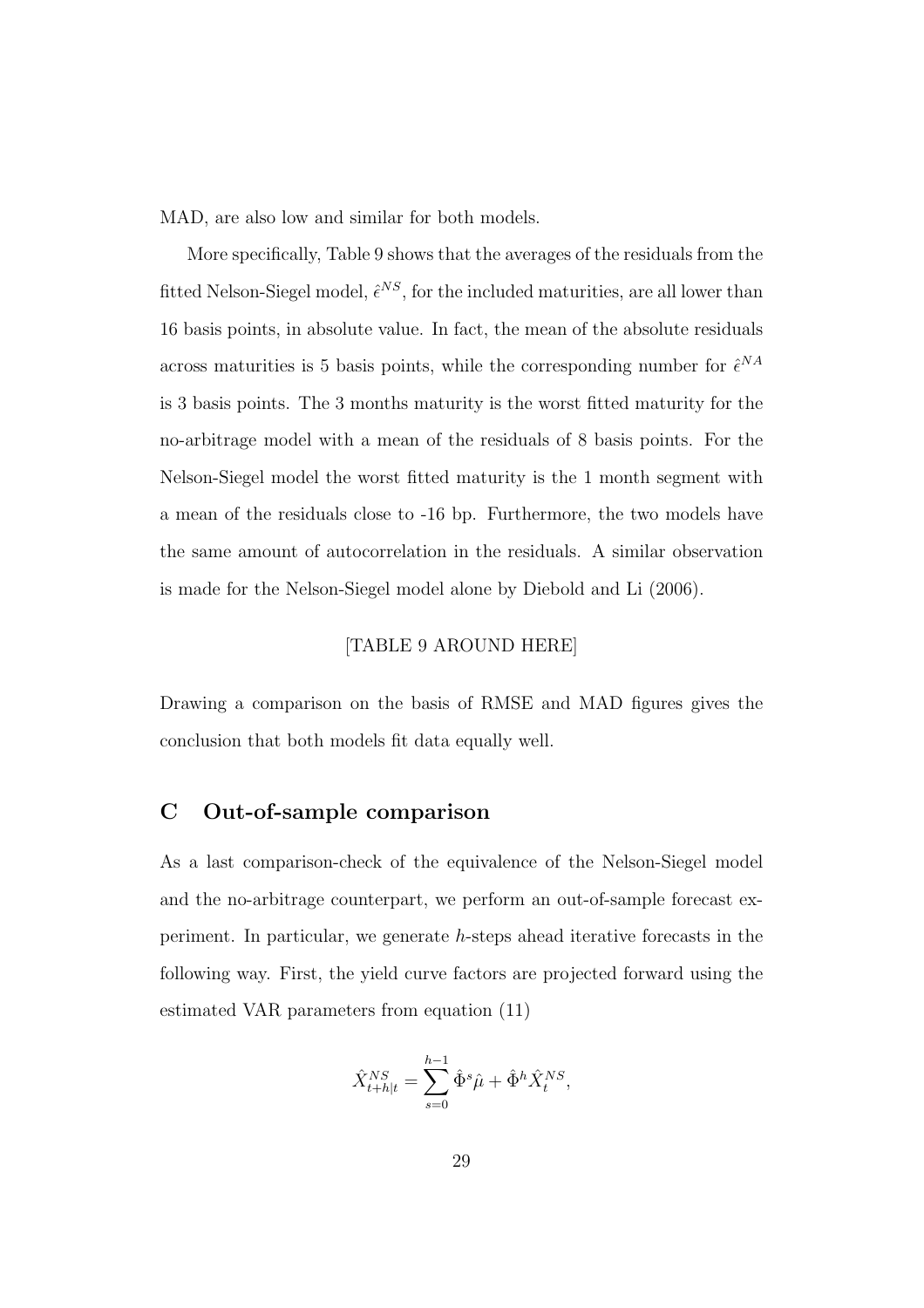where  $h \in \{1, 6, 12\}$  is the forecasting horizon in months. Second, outof-sample forecasts are calculated for the two models, given the projected factors,

$$
\begin{aligned} \hat{y}_{t+h|t}^{NS} &= b^{NS} \hat{X}_{t+h|t}^{NS}, \\ \hat{y}_{t+h|t}^{NA} &= \hat{a}_t^{NA} + \hat{b}_t^{NA} \hat{X}_{t+h|t}^{NS}, \end{aligned}
$$

where subscripts t on  $\hat{a}_t^{NA}$  and  $\hat{a}_t^{NA}$  indicate that parameters are estimated using data until time  $t$ . To evaluate the prediction accuracy at a given forecasting horizon, we use the mean squared forecast error, MSFE i.e. the average squared error over the evaluation period, between  $t_0$  and  $t_1$ , for the h-months ahead forecast of the yield with maturity  $\tau$ 

$$
MSFE(\tau, h, m) = \frac{1}{t_1 - t_0 + 1} \sum_{t=t_0}^{t_1} \left( \hat{y}_{t+h, \tau|t}^m - y_{t+h, \tau} \right)^2, \tag{15}
$$

where  $m \in \{NA, NS\}$  denotes the model.

The results presented are expressed as ratios of the MSFEs of the two models against the MSFE of a random walk. The random walk represents a naïve forecasting model that historically has proven very difficult to outperform especially at short forecasting horizons. The success of the random walk model in the area of yield curve forecasting is due to the high degree of persistence exhibited by observed yields. The random walk h-step ahead prediction, at time t, of the yield with maturity  $\tau$  is

$$
\hat{y}_{t+h,\tau|t} = y_{t,\tau}.
$$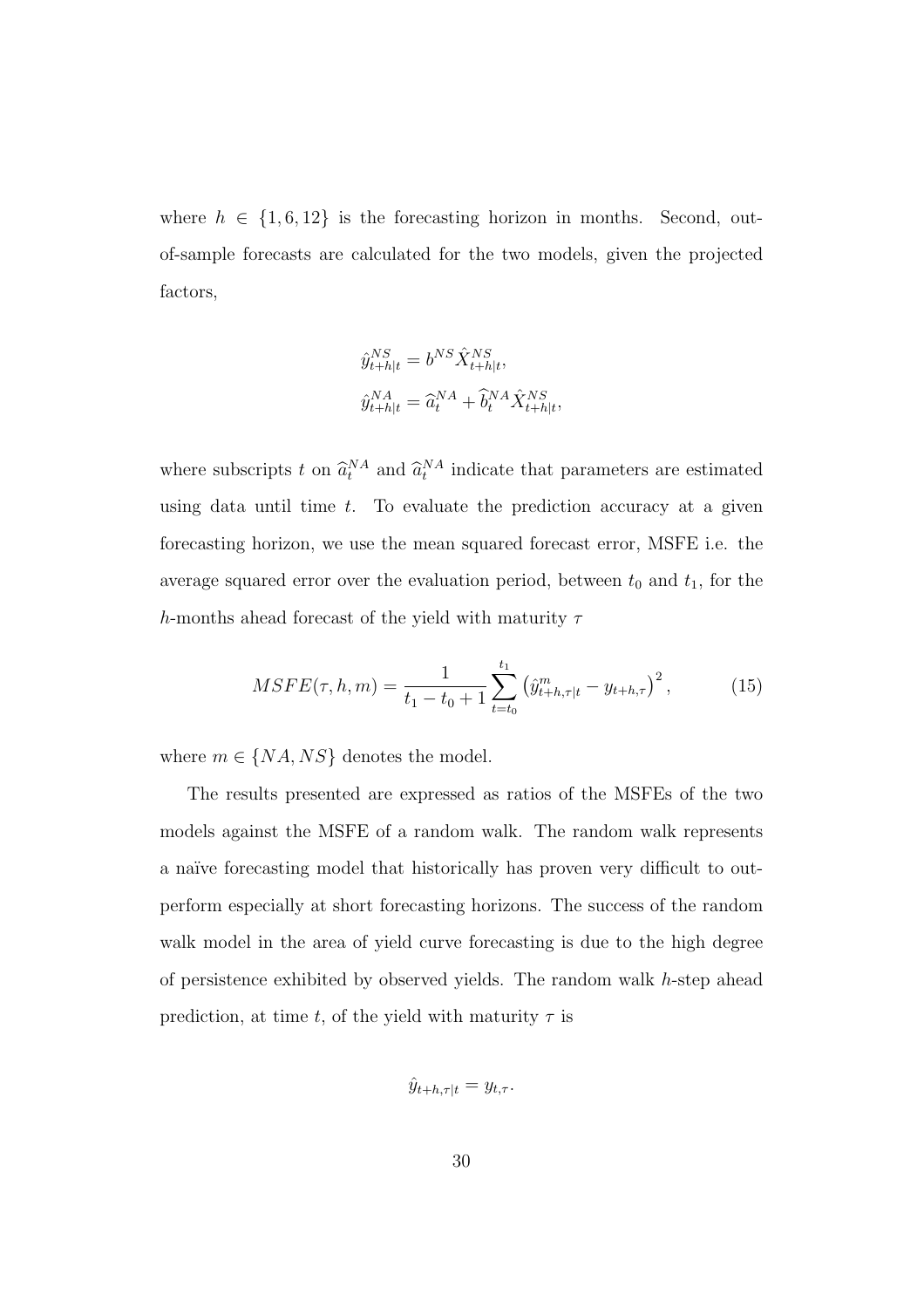To produce the first set of forecasts, the model parameters are estimated on a sample defined from 1970:01 to 1993:01, and yields are forecasted for the chosen horizons,  $h$ . The data sample is then increased by one month and the parameters are re-estimated on the new data covering 1970:01 to 1993:02. Again, forecasts are produced for the forecasting horizons. This procedure is repeated for the full sample, generating forecasts on successively increasing data samples. The forecasting performances are then evaluated over the period 1994:01 to 2000:12 using the MSFE, as shown in equation (15).

Table 10 reports on the out-of-sample forecast performance of the Nelson-Siegel and the no-arbitrage model evaluated against the random walk forecasts.

#### [TABLE 10 AROUND HERE]

The well-known phenomenon of the good forecasting performance of the random walk model is observed for the 1 month forecasting horizon. For the 6 and 12 month forecasting horizons, the Nelson-Siegel model and the noarbitrage counterpart generally perform better than the random walk model, as shown by all ratios being less than one (except for the 10 years maturity).

Turning now to the relative comparison of the no-arbitrage model against the Nelson-Siegel model, it can be concluded that they exhibit very similar forecasting performances. If we consider every maturity for each forecasting horizon as an individual observation, then there are in total 54 observations. In 24 of these cases the Nelson-Siegel model is better, in 23 cases the noarbitrage model is better, and in the remaining 7 cases the models perform equally well. Even when one model is judged to be better than its competitor,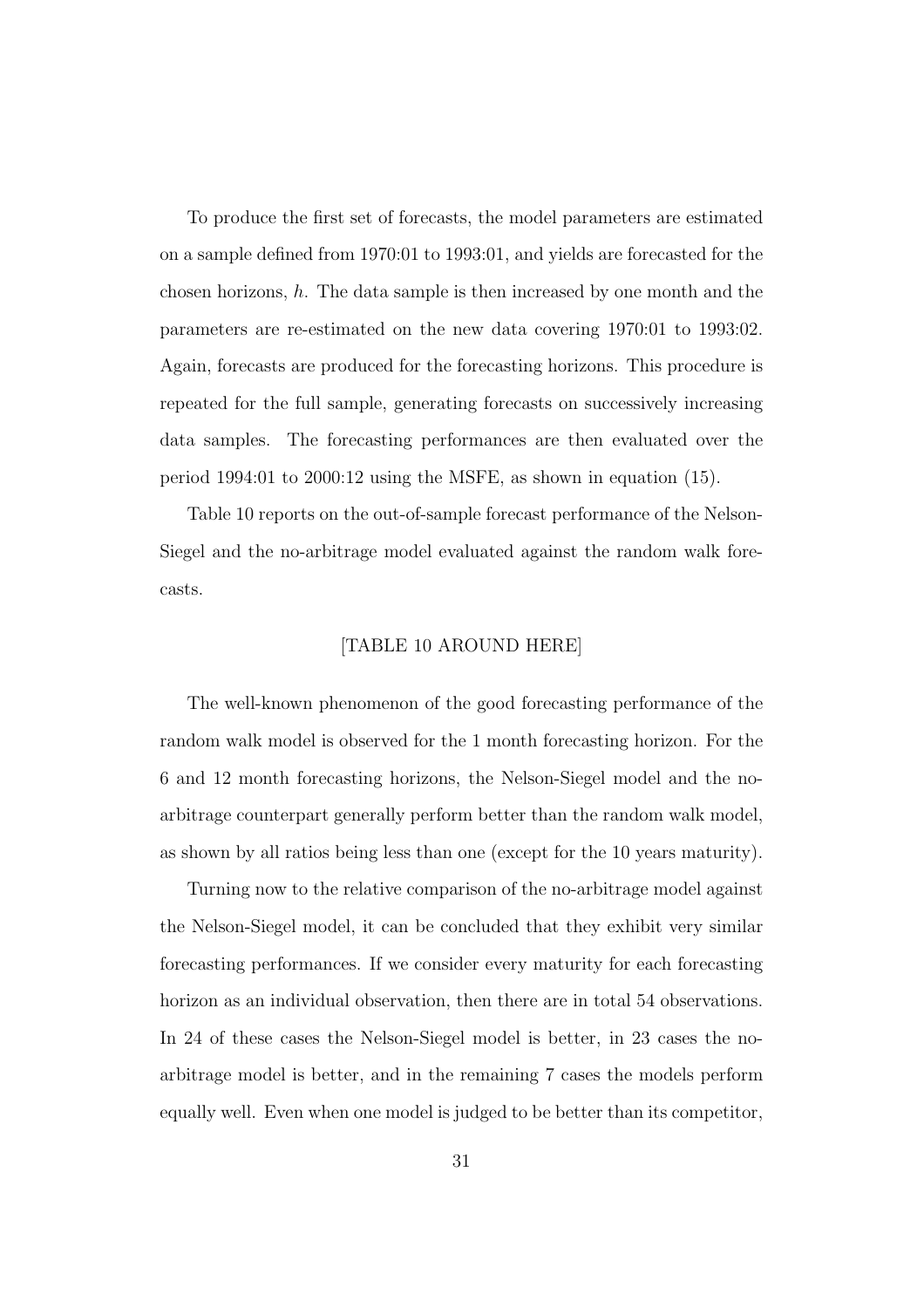the differences in the performance ratios are very small.

In summary, it can be concluded that there is no systematic pattern across maturities and forecasting horizons showing when one model is better than its competitor. Indeed, to formally compare the forecasting performance of the two models we compute the Diebold-Mariano statistic for each maturity and forecasting horizon. At a 5 percent level we do not reject the hypothesis that the no-arbitrage model and the Nelson-Siegel model forecast equally well for the majority of the forecasts. At this significance level we reject the hypothesis of equal forecasting performance for maturities 9 and 120 months in 1-step ahead forecasts and for maturity 96 months in 6- and 12-steps ahead forecasts. In these four cases the Diebold-Mariano tests shows that the forecasts produced by the Nelson-Siegel model are better at 5 percent level of significance. However, none of the models is able to outperform the other in any maturity for a significance level of 1 percent.

## V Conclusion

In this paper we show that the model proposed by Nelson and Siegel (1987) is compatible with arbitrage-freeness, in the sense that the factor loadings from the model are not statistically different from those derived from an arbitragefree model which uses the Nelson-Siegel factors as exogenous factors, at a 95 percent level of confidence.

In theory, the Nelson-Siegel model is not arbitrage-free as shown by Bjork and Christensen (1999). However, using US zero-coupon data from 1970 to 2000, a yield curve bootstrapping approach and the implied arbitrage-free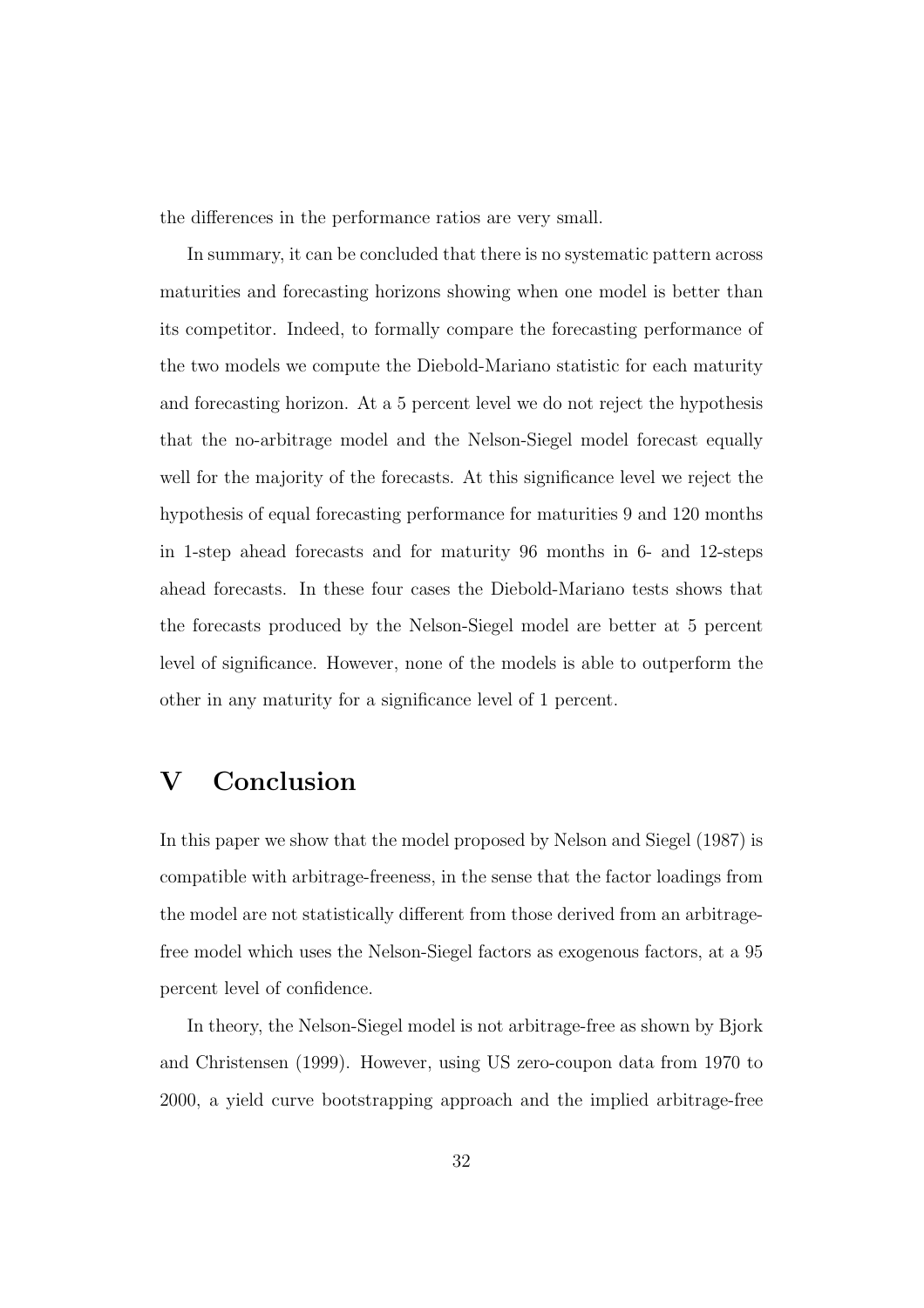factor loadings, we cannot reject the hypothesis that Nelson-Siegel factor loadings fulfill the no-arbitrage constraints, at a 95 percent confidence level. Furthermore, we show that the Nelson-Siegel model performs as well as the no-arbitrage counterpart in an out-of-sample forecasting experiment. Based on these results, we conclude that the Nelson-Siegel model is compatible with arbitrage-freeness. This finding implies that the factor loading structure of the Nelson-Siegel model is rich enough to capture the dynamic behavior of yield curve factors, when such factors are estimated on data generated by traders who rely on arbitrage-free models, as it is likely to be the case for US yield curve data. It is an interesting question whether our suggested methodology would lead to a rejection of the tested hypothesis if applied to a less well-organized bond market. We leave this question to be answered by future research.

Our conclusion is of relevance to fixed-income money managers and central banks in particular, since such organizations traditionally rely heavily on the Nelson-Siegel model for policy and strategic investment decisions.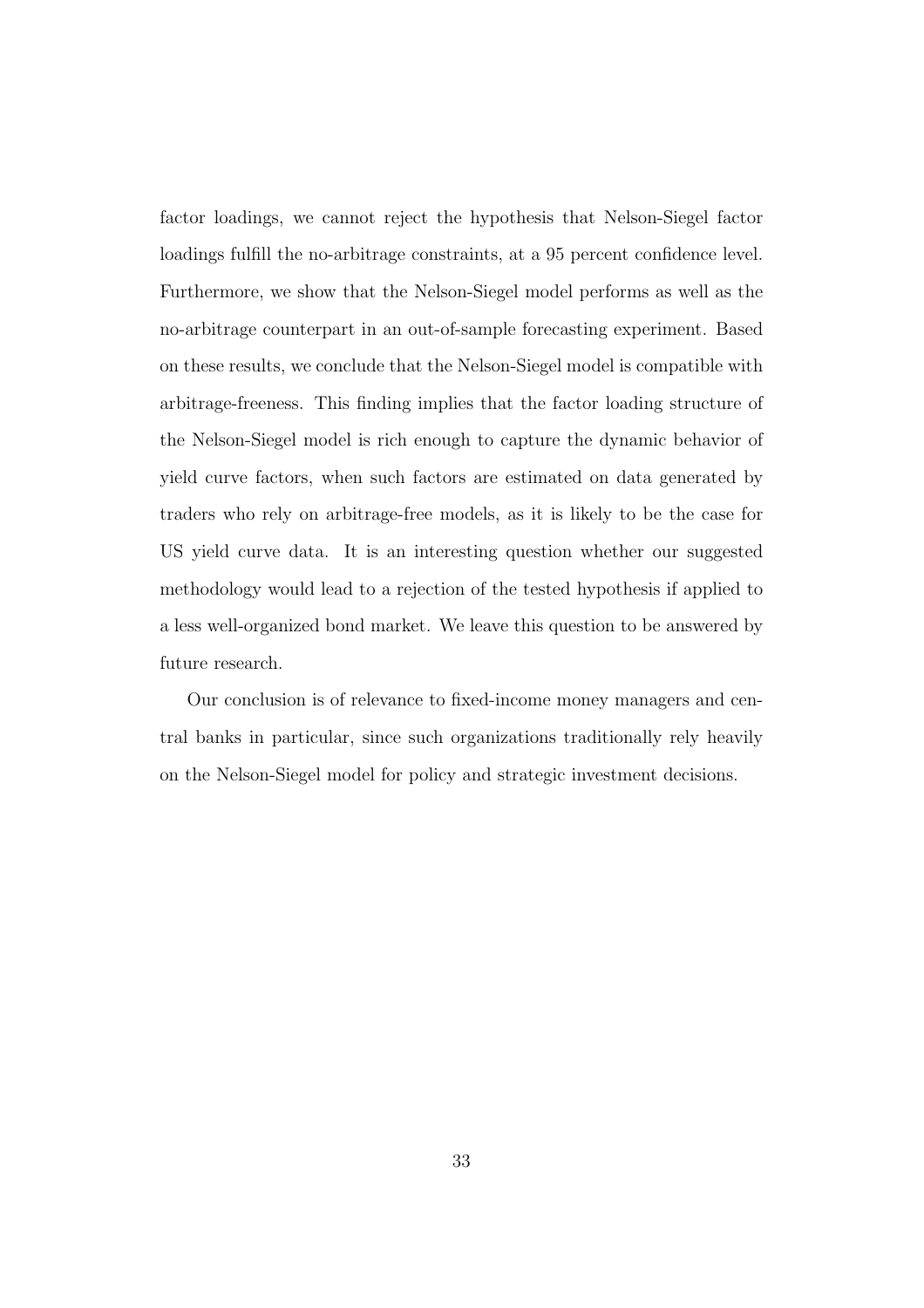# Tables and Graphs

| $\tau$       | mean | std dev | min  | max   | $\rho(1)$ | $\rho(2)$ | $\rho(3)$ | $\rho(12)$ |
|--------------|------|---------|------|-------|-----------|-----------|-----------|------------|
| $\mathbf{1}$ | 6.44 | 2.58    | 2.69 | 16.16 | $0.97*$   | $0.93*$   | $0.89*$   | $0.69*$    |
| 3            | 6.75 | 2.66    | 2.73 | 16.02 | $0.97*$   | $0.94*$   | $0.91*$   | $0.71*$    |
| 6            | 6.98 | 2.66    | 2.89 | 16.48 | $0.97*$   | $0.94*$   | $0.91*$   | $0.73*$    |
| 9            | 7.10 | 2.64    | 2.98 | 16.39 | $0.97*$   | $0.94*$   | $0.91*$   | $0.73*$    |
| 12           | 7.20 | 2.57    | 3.11 | 15.82 | $0.97*$   | $0.94*$   | $0.91*$   | $0.74*$    |
| 15           | 7.31 | 2.52    | 3.29 | 16.04 | $0.97*$   | $0.94*$   | $0.91*$   | $0.75*$    |
| 18           | 7.38 | 2.50    | 3.48 | 16.23 | $0.98*$   | $0.94*$   | $0.92*$   | $0.75*$    |
| 21           | 7.44 | 2.49    | 3.64 | 16.18 | $0.98*$   | $0.95*$   | $0.92*$   | $0.76*$    |
| 24           | 7.46 | 2.44    | 3.78 | 15.65 | $0.98*$   | $0.94*$   | $0.92*$   | $0.75*$    |
| 30           | 7.55 | 2.36    | 4.04 | 15.40 | $0.98*$   | $0.95*$   | $0.92*$   | $0.76*$    |
| 36           | 7.63 | 2.34    | 4.20 | 15.77 | $0.98*$   | $0.95*$   | $0.93*$   | $0.77*$    |
| 48           | 7.77 | 2.28    | 4.31 | 15.82 | $0.98*$   | $0.95*$   | $0.93*$   | $0.78*$    |
| 60           | 7.84 | 2.25    | 4.35 | 15.01 | $0.98*$   | $0.96*$   | $0.94*$   | $0.79*$    |
| 72           | 7.96 | 2.22    | 4.38 | 14.98 | $0.98*$   | $0.96*$   | $0.94*$   | $0.80*$    |
| 84           | 7.99 | 2.18    | 4.35 | 14.98 | $0.98*$   | $0.96*$   | $0.94*$   | $0.78*$    |
| 96           | 8.05 | 2.17    | 4.43 | 14.94 | $0.98*$   | $0.96*$   | $0.95*$   | $0.81*$    |
| 108          | 8.08 | 2.18    | 4.43 | 15.02 | $0.98*$   | $0.96*$   | $0.95*$   | $0.81*$    |
| 120          | 8.05 | 2.14    | 4.44 | 14.93 | $0.98*$   | $0.96*$   | $0.94*$   | $0.78*$    |

Table 1: Summary statistics of the US zero-coupon data

Descriptive statistics of monthly yields at different maturities,  $\tau$ , for the sample from January 1970 to December 2000.  $\rho(p)$  refers to the sample autocorrelation of the series at lag  $p$  and  $*$  denotes significance at 95 percent confidence level. Confidence intervals are computed according to Box and Jenkins (1976).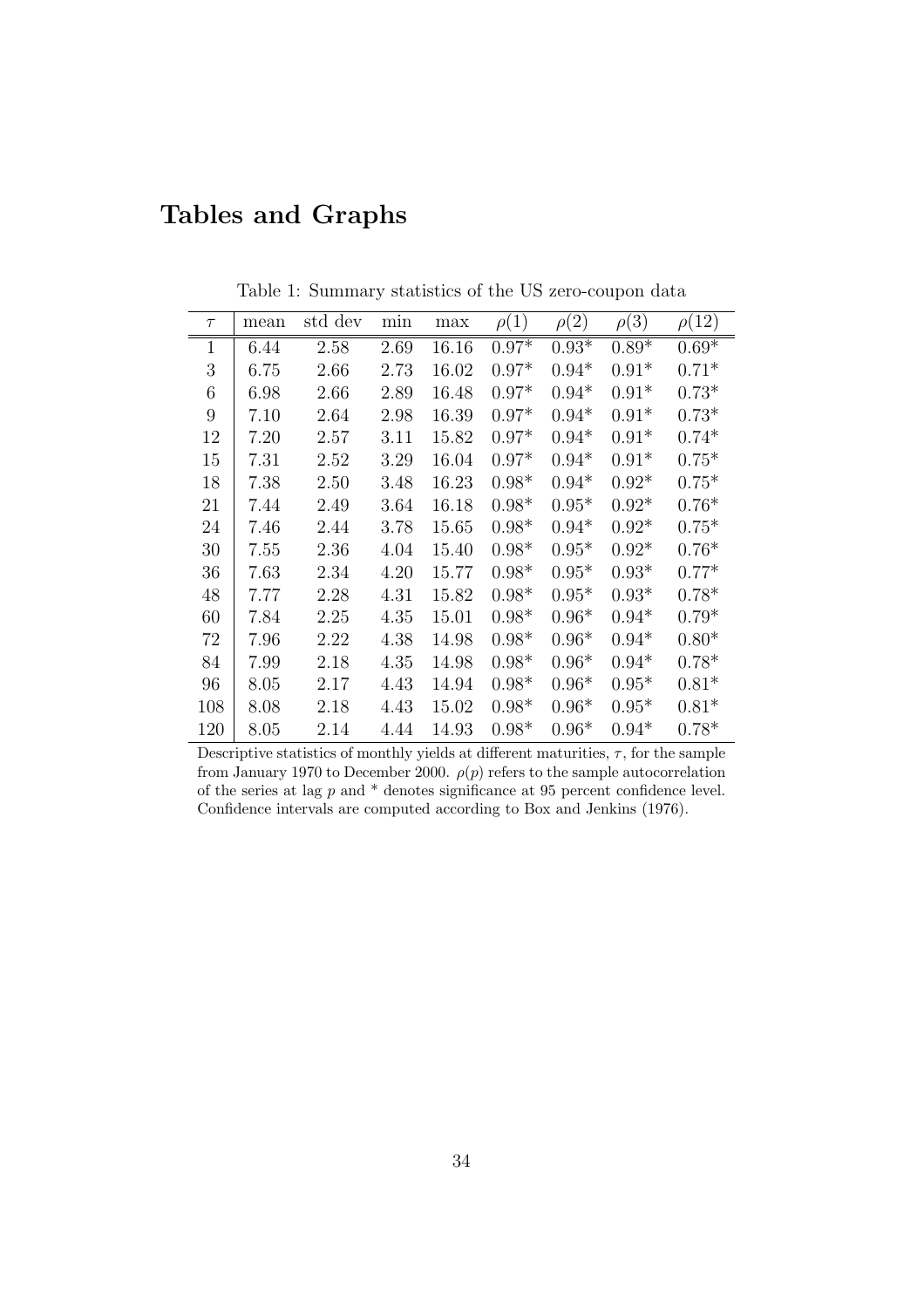| Yield differences |           |           |            |                 |         |                           |  |
|-------------------|-----------|-----------|------------|-----------------|---------|---------------------------|--|
| $\tau$            | $\rho(1)$ | $\rho(3)$ | $\rho(12)$ | $\rho^2$<br>(1) | (3)     | $\rho^{\bar{2}'}$<br>(12) |  |
| 1                 | 0.06      | $-0.07$   | $-0.06$    | $0.23*$         | 0.08    | 0.08                      |  |
| 3                 | $0.12*$   | $-0.05$   | $-0.13*$   | $0.34*$         | 0.07    | $0.22*$                   |  |
| 6                 | $0.16*$   | $-0.09$   | $-0.08$    | $0.32*$         | 0.09    | $0.20*$                   |  |
| 12                | $0.15*$   | $-0.10$   | $-0.05$    | $0.16*$         | $0.11*$ | $0.13*$                   |  |
| 24                | $0.18*$   | $-0.11*$  | 0.00       | $0.21*$         | $0.13*$ | $0.13*$                   |  |
| 36                | $0.14*$   | $-0.11*$  | 0.03       | $0.12*$         | $0.14*$ | $0.14*$                   |  |
| 60                | $0.13*$   | $-0.07$   | 0.03       | 0.09            | $0.13*$ | $0.13*$                   |  |
| 84                | 0.10      | $-0.09$   | $-0.03$    | $0.17*$         | $0.22*$ | $0.18*$                   |  |
| 120               | 0.10      | $-0.05$   | $-0.03$    | $0.15*$         | $0.19*$ | $0.23*$                   |  |

Table 2: Autocorrelations

Yield ratios

| $\tau$ |         | $\rho(3)$ | $\rho(12)$ |         | 3)      | (12)    |
|--------|---------|-----------|------------|---------|---------|---------|
| 1      | 0.07    | $-0.05$   | 0.10       | $0.23*$ | $0.12*$ | 0.02    |
| 3      | $0.11*$ | 0.00      | 0.01       | $0.34*$ | 0.10    | $0.16*$ |
| 6      | $0.16*$ | 0.00      | 0.04       | $0.25*$ | $0.13*$ | $0.13*$ |
| 12     | $0.16*$ | $-0.04$   | 0.04       | 0.10    | $0.13*$ | 0.07    |
| 24     | $0.16*$ | $-0.07$   | 0.03       | 0.06    | $0.12*$ | 0.03    |
| 36     | $0.13*$ | $-0.09$   | 0.06       | 0.01    | 0.06    | 0.05    |
| 60     | $0.12*$ | $-0.04$   | 0.05       | 0.01    | 0.01    | 0.01    |
| 84     | $0.11*$ | $-0.04$   | 0.00       | 0.04    | 0.07    | 0.03    |
| 120    | 0.08    | $-0.03$   | 0.00       | 0.03    | 0.06    | 0.06    |

Sample autocorrelations of first yield differences  $\Delta y$ , squared first yield differences  $\triangle y^2$ , yield ratios  $\frac{y_t}{y_{t-1}}$  and squared demeaned yield ratios  $\left(\frac{y_t}{y_{t-1}} - \bar{\mu}\right)$  $\sqrt{2}$ , for selected maturities  $\tau$ , at lags 1, 3 and 12.  $\ast$  denotes significance at 95 percent confidence level. Confidence intervals are computed according to Box and Jenkins (1976).  $\rho(p)$  and  $\rho^2(p)$ denote, respectively, the correlation of the variables and their squares, at lag p.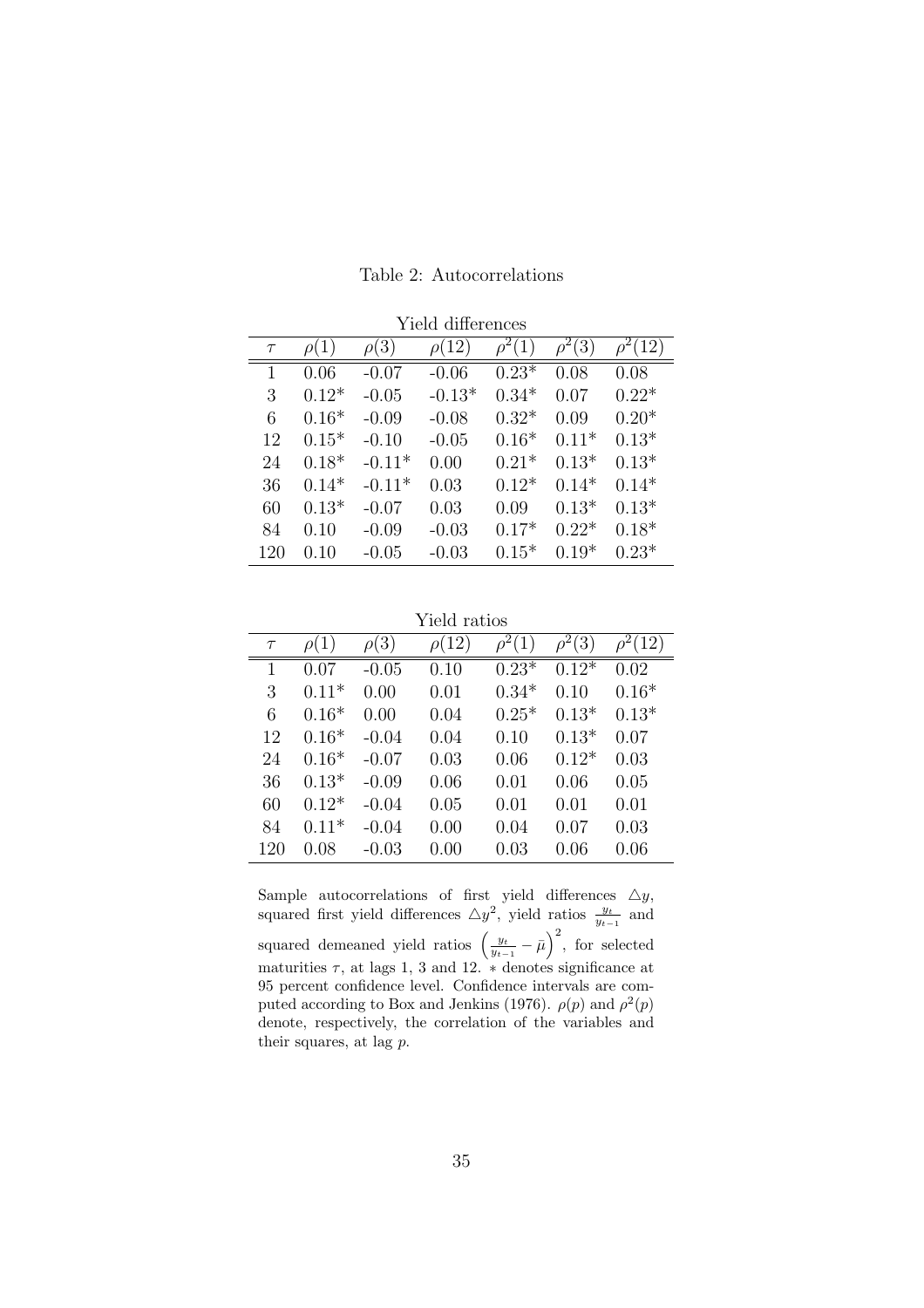| Parameter           | Estimate  | $Q_{2.5}$ | $Q_{\rm 97.5}$ |
|---------------------|-----------|-----------|----------------|
| $\hat{\mu}_1$       | $0.0001*$ | 0.0000    | 0.0005         |
| $\hat{\mu}_2$       | 0.0001    | $-0.0002$ | 0.0006         |
| $\hat{\mu}_3$       | $-0.0003$ | $-0.0017$ | 0.0005         |
|                     |           |           |                |
| $\hat{\Phi}_{11}$   | $0.991*$  | 0.922     | 1.016          |
| $\hat{\Phi}_{21}$   | $-0.028$  | $-0.093$  | 0.045          |
| $\hat{\Phi}_{31}$   | 0.066     | $-0.121$  | 0.310          |
| $\hat{\Phi}_{12}$   | 0.026     | $-0.023$  | 0.044          |
| $\hat{\Phi}_{22}$   | $0.933*$  | 0.888     | 1.021          |
| $\hat{\Phi}_{32}$   | 0.038     | $-0.182$  | 0.157          |
| $\hat{\Phi}_{13}$   | 0.000     | $-0.022$  | 0.034          |
| $\hat{\Phi}_{23}$   | 0.036     | $-0.005$  | 0.067          |
| $\hat{\Phi}_{33}$   | $0.771*$  | 0.774     | 0.974          |
|                     |           |           |                |
| $\hat{\Sigma}_{11}$ | $0.0003*$ | 0.0001    | 0.0005         |
| $\hat{\Sigma}_{21}$ | $-0.0001$ | $-0.0003$ | 0.0002         |
| $\hat{\Sigma}_{31}$ | $-0.0002$ | $-0.0013$ | 0.0000         |
| $\hat{\Sigma}_{22}$ | $0.0005*$ | 0.0001    | 0.0010         |
| $\hat{\Sigma}_{32}$ | 0.0000    | $-0.0005$ | 0.0002         |
| $\hat{\Sigma}_{33}$ | $0.0010*$ | 0.0002    | 0.0018         |

Table 3: Parameter estimates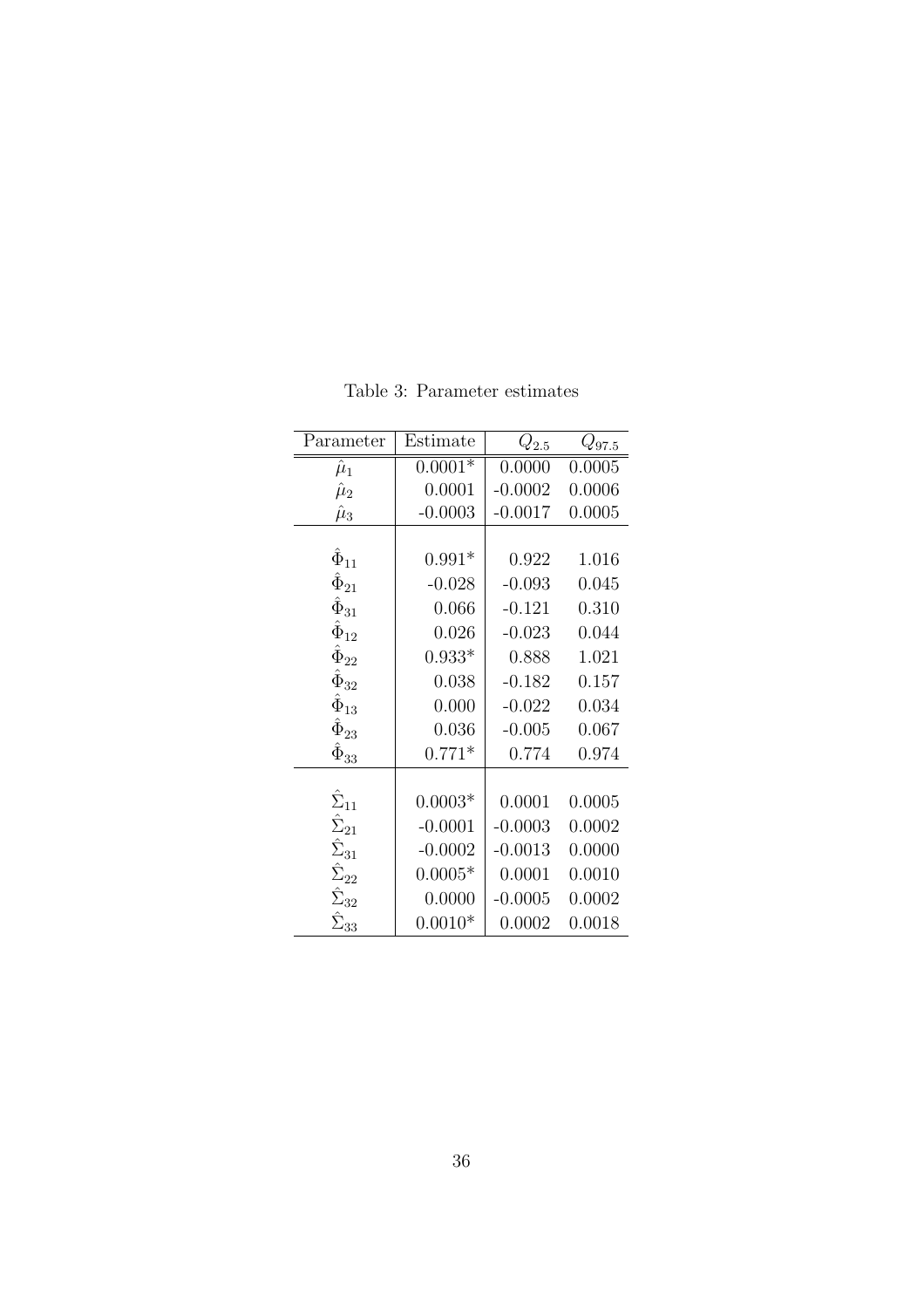| Parameter                          | Estimate   | $Q_{2.5}$  | $Q_{\rm 97.5}$ |
|------------------------------------|------------|------------|----------------|
| $\lambda_{0,1}$                    | 0.182      | $-1.922$   | 1.239          |
| $\hat{\lambda}_{0,2}$              | 0.140      | $-1.646$   | 1.183          |
| $\hat{\lambda}_{0,\underline{3}}$  | $-0.046$   | $-1.047$   | 2.551          |
|                                    |            |            |                |
| $\tilde{\lambda}_{1,11}$           | $-35.424$  | $-247.627$ | 214.559        |
| $\hat{\lambda}_{1,21}$             | $-70.551$  | $-390.503$ | 162.438        |
| $\hat{\lambda}_{1,31}$             | 70.755     | $-331.180$ | 154.500        |
| $\lambda_{1,12}$                   | 72.424     | $-478.827$ | 296.723        |
| $\hat{\lambda}_{1,22}$             | $-31.733$  | $-208.627$ | 384.491        |
| $\widetilde{\lambda}_{1,32}$       | 96.701     | $-178.384$ | 349.269        |
| $\hat{\lambda}_{1,13}$             | $-117.191$ | $-468.725$ | 98.800         |
| $\hat{\lambda}_{1,23}$             | $-101.960$ | $-622.469$ | 10.095         |
| $\hat{\lambda}_{1,\underline{33}}$ | $-10.912$  | $-108.704$ | 446.474        |
|                                    |            |            |                |
| $\hat{a}_{1}^{NA}$                 | 0.0000     | $-0.0009$  | 0.0004         |
|                                    |            |            |                |
| $\hat{b}_1^{NA}(1)$                | $0.982*$   | 0.891      | 1.145          |
| $\hat{b}_1^{NA}(2)$                | $0.932*$   | 0.828      | 1.068          |
| $\hat{b}_1^{NA}(3)$                | 0.001      | $-0.087$   | 0.064          |

Parameter estimates (continued)

Estimated parameters of the no-arbitrage model in equations (7) to (13) with the 95 percent confidence intervals obtained by resampling. The confidence intervals  $[Q_{2.5} Q_{97.5}]$  refer to the empirical 2.5 percent and 97.5 percent quantiles of the distributions of the parameters. A star \* is used to indicate when a parameter estimate is significantly different from zero at a 95 percent level of confidence.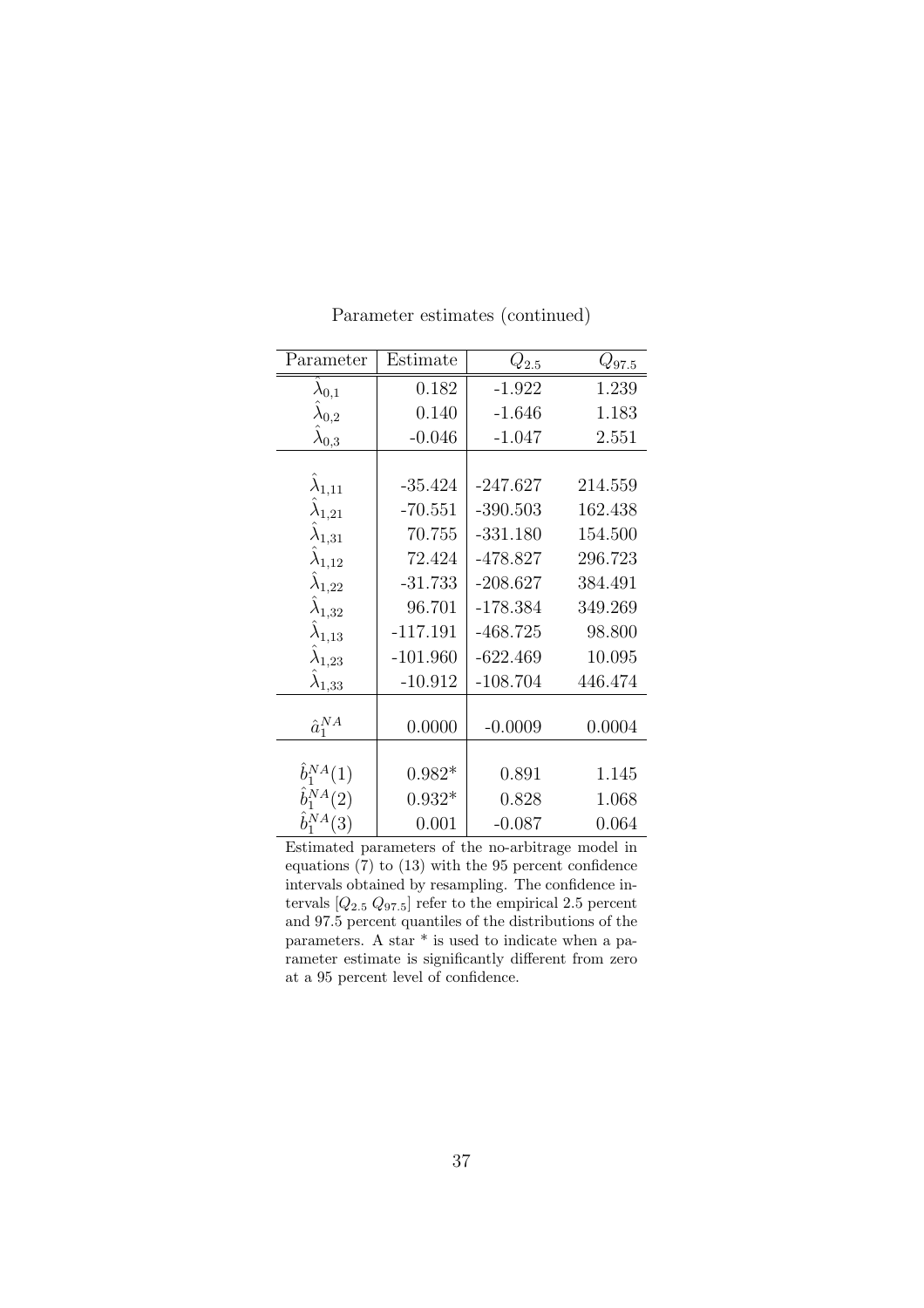| $\tau$    | $a^{\overline{NS}}$ | $\hat{a}^{NA}$ | $\widetilde a_L^{N\overline A}$ |        |
|-----------|---------------------|----------------|---------------------------------|--------|
| 1         | 0                   | 0.0000         | $-0.0009$                       | 0.0004 |
| 3         | 0                   | 0.0000         | $-0.0004$                       | 0.0005 |
| 6         | 0                   | 0.0000         | $-0.0002$                       | 0.0006 |
| 9         | 0                   | 0.0001         | $-0.0003$                       | 0.0007 |
| 12        | 0                   | 0.0001         | $-0.0003$                       | 0.0005 |
| 15        | 0                   | 0.0000         | $-0.0003$                       | 0.0004 |
| 18        | 0                   | 0.0000         | $-0.0003$                       | 0.0003 |
| 21        | 0                   | 0.0000         | $-0.0004$                       | 0.0002 |
| 24        | $\overline{0}$      | 0.0000         | $-0.0005$                       | 0.0001 |
| 30        | 0                   | 0.0000         | $-0.0006$                       | 0.0001 |
| 36        | 0                   | $-0.0001$      | $-0.0007$                       | 0.0001 |
| 48        | 0                   | $-0.0001$      | $-0.0007$                       | 0.0002 |
| 60        | 0                   | $-0.0001$      | $-0.0006$                       | 0.0002 |
| 72        | 0                   | 0.0000         | $-0.0004$                       | 0.0002 |
| 84        | 0                   | 0.0000         | $-0.0002$                       | 0.0003 |
| 96        | 0                   | 0.0000         | $-0.0001$                       | 0.0005 |
| 108       | 0                   | 0.0001         | $-0.0002$                       | 0.0008 |
| 120       | 0                   | 0.0001         | $-0.0003$                       | 0.0011 |
| F<br>stat | 0.0103              | 1.00)          |                                 |        |

Table 4: Estimation results for  $a^{NA}$ 

Estimated intercepts from the no-arbitrage model  $\hat{a}^{NA}$  with the 95 percent confidence intervals obtained from the resampling  $[\tilde{a}_L^{NA} \tilde{a}_U^{NA}]$ . The confidence intervals refer to the empirical 2.5 percent and 97.5 percent quantiles of the distribution of the parameters. The second column of the Table reports the Nelson-Siegel loadings. The last row reports the F statistics for the equality of the corresponding NA and NS intercepts jointly for all maturities  $(H_0: a_{\tau}^{NA} = a_{\tau}^{NS}$  for  $\forall \tau$  ). The p-value (with 18 and 354 degrees of freedom) is reported in parentheses.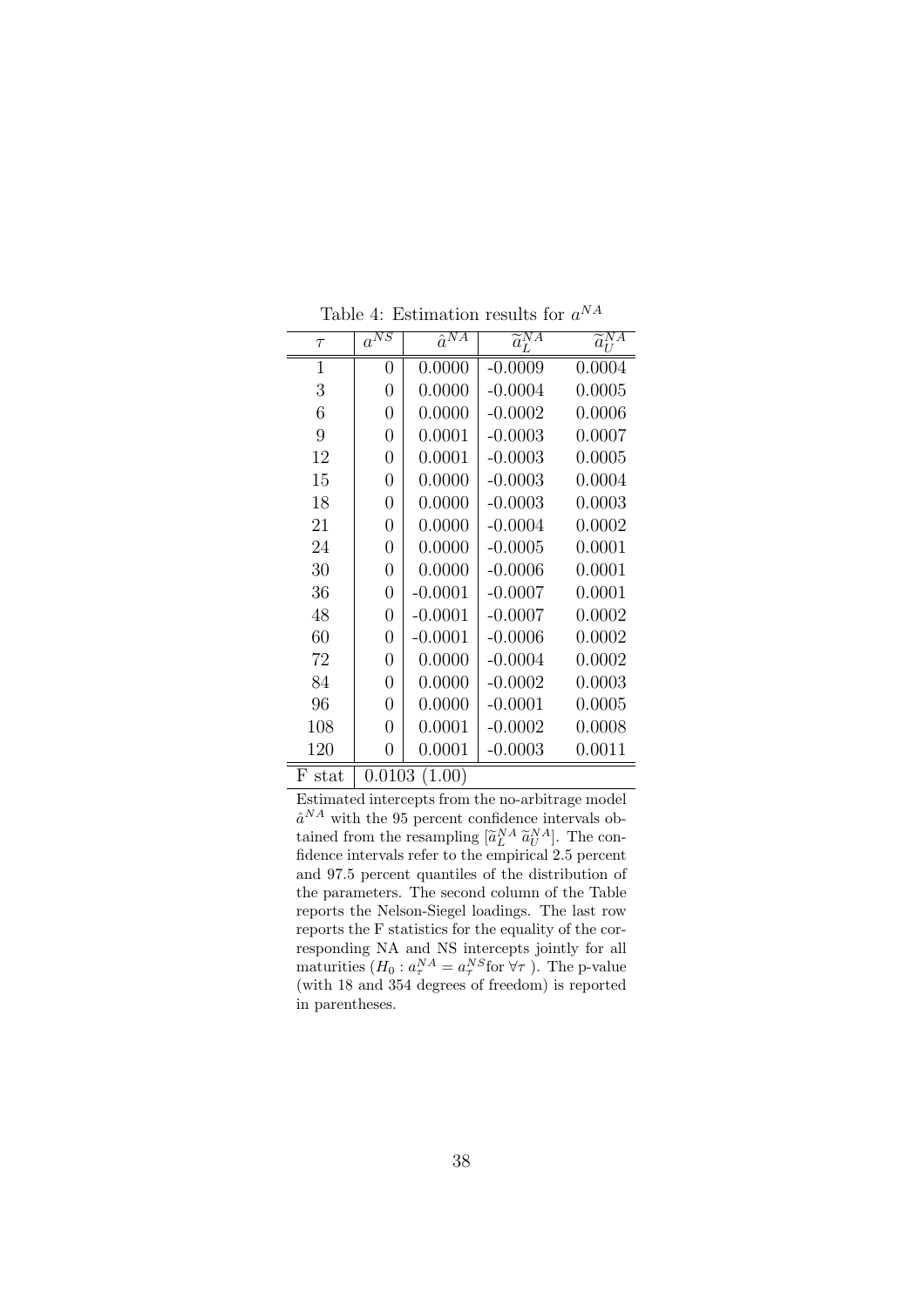| $\tau$ | $b^{N\overline{S}}$<br>$\left(1\right)$ | $\hat{b}^{\overline{NA}}$<br>$\left(1\right)$ | $\widetilde{b}_L^{NA}$ (<br>$\left(1\right)$ | $\widetilde{b^{NA}_{\scriptscriptstyle II}}(1)$ |
|--------|-----------------------------------------|-----------------------------------------------|----------------------------------------------|-------------------------------------------------|
| 1      | 1                                       | 0.98                                          | 0.89                                         | 1.14                                            |
| 3      | $\mathbf 1$                             | 0.99                                          | 0.89                                         | 1.07                                            |
| 6      | $\mathbf 1$                             | 0.99                                          | 0.88                                         | 1.05                                            |
| 9      | 1                                       | 1.00                                          | 0.89                                         | 1.05                                            |
| 12     | 1                                       | 1.00                                          | 0.90                                         | 1.06                                            |
| 15     | 1                                       | 1.00                                          | 0.91                                         | 1.05                                            |
| 18     | $\mathbf 1$                             | 1.00                                          | 0.91                                         | 1.06                                            |
| 21     | $\mathbf{1}$                            | 1.00                                          | 0.94                                         | 1.06                                            |
| 24     | $\mathbf 1$                             | 1.00                                          | 0.95                                         | 1.08                                            |
| 30     | 1                                       | 1.01                                          | 0.95                                         | 1.10                                            |
| 36     | 1                                       | 1.01                                          | 0.95                                         | 1.11                                            |
| 48     | 1                                       | 1.00                                          | 0.94                                         | 1.12                                            |
| 60     | $\mathbf{1}$                            | 1.00                                          | 0.93                                         | 1.11                                            |
| 72     | $\mathbf{1}$                            | 1.00                                          | 0.94                                         | 1.08                                            |
| 84     | $\mathbf 1$                             | 1.00                                          | 0.94                                         | 1.06                                            |
| 96     | 1                                       | 1.00                                          | 0.90                                         | 1.04                                            |
| 108    | 1                                       | 0.99                                          | 0.86                                         | 1.05                                            |
| 120    | 1                                       | 0.99                                          | 0.81                                         | 1.07                                            |
| F stat | 0.0084                                  | (1.00)                                        |                                              |                                                 |

Table 5: Estimation results for  $b^{NA}(1)$ 

Estimated loadings of the level factor from the no-arbitrage model  $\hat{b}^{NA}(1)$  with the 95 percent confidence intervals obtained from the resampling  $[\tilde{b}_L^{NA}(1) \ \tilde{b}_U^{NA}(1)]$ . The confidence intervals refer to the empirical 2.5 percent and 97.5 percent quantiles of the distribution of the parameters. The second column of the Table reports the Nelson-Siegel loadings on the level. The last row reports the F statistics for the equality of the corresponding NA and NS loadings of the level jointly for all maturities  $(H_0: b_\tau^{NA}(1) = b_\tau^{NS}(1)$  for  $\forall \tau$ ). The p-value (with 18 and 354 degrees of freedom) is reported in parentheses.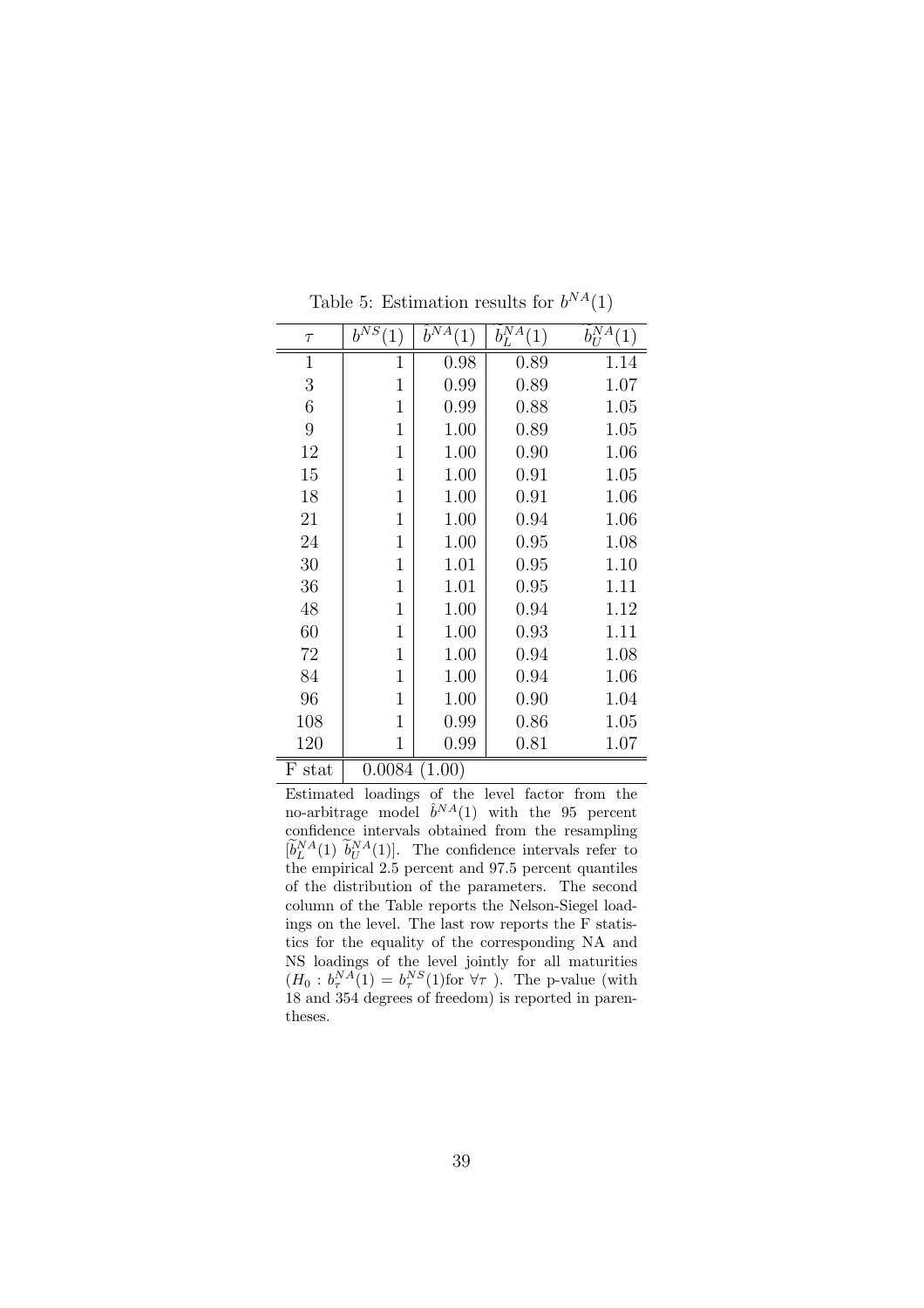| $\tau$             | $b^{\bar{\mathcal{NS}}}$<br>$\left( 2\right)$ | $\hat{b}^{\overline{NA}}$<br>$\left( 2\right)$ | $\widetilde{b}_L^{NA}(2)$ | $\widetilde{b}_{\scriptscriptstyle II}^{NA}(2)$ |
|--------------------|-----------------------------------------------|------------------------------------------------|---------------------------|-------------------------------------------------|
| 1                  | 0.97                                          | 0.93                                           | 0.83                      | 1.07                                            |
| 3                  | 0.91                                          | 0.89                                           | 0.82                      | 0.99                                            |
| 6                  | 0.84                                          | 0.84                                           | 0.74                      | 0.93                                            |
| 9                  | 0.77                                          | 0.78                                           | 0.67                      | 0.86                                            |
| 12                 | 0.71                                          | 0.72                                           | 0.61                      | 0.78                                            |
| 15                 | 0.66                                          | 0.66                                           | 0.56                      | 0.71                                            |
| 18                 | 0.61                                          | 0.62                                           | 0.51                      | 0.66                                            |
| 21                 | 0.56                                          | 0.57                                           | 0.47                      | 0.62                                            |
| 24                 | 0.53                                          | 0.53                                           | 0.44                      | 0.58                                            |
| 30                 | 0.46                                          | 0.46                                           | 0.37                      | 0.53                                            |
| 36                 | 0.41                                          | 0.41                                           | 0.32                      | 0.48                                            |
| 48                 | 0.32                                          | 0.32                                           | 0.25                      | 0.41                                            |
| 60                 | 0.27                                          | 0.26                                           | 0.20                      | 0.35                                            |
| 72                 | 0.23                                          | 0.22                                           | 0.17                      | 0.32                                            |
| 84                 | 0.19                                          | 0.19                                           | 0.14                      | 0.28                                            |
| 96                 | 0.17                                          | 0.17                                           | 0.11                      | 0.26                                            |
| 108                | 0.15                                          | 0.15                                           | 0.08                      | 0.25                                            |
| 120                | 0.14                                          | 0.13                                           | 0.05                      | 0.24                                            |
| $_{\rm F}$<br>stat | 0.0362                                        | (1.00)                                         |                           |                                                 |

Table 6: Estimation results for  $b^{NA}(2)$ 

Estimated loadings of the slope factor from the no-arbitrage model  $\hat{b}^{NA}(2)$  with the 95 percent confidence intervals obtained from the resampling  $[\tilde{b}_L^{NA}(2) \ \tilde{b}_U^{NA}(2)]$ . The confidence intervals refer to the empirical 2.5 percent and 97.5 percent quantiles of the distribution of the parameters. The second column of the Table reports the Nelson-Siegel loadings on the slope. The last row reports the F statistics for the equality of the corresponding NA and NS loadings of the slope jointly for all maturities  $(H_0: b_\tau^{NA}(2) = b_\tau^{NS}(2)$  for  $\forall \tau$ ). The p-value (with 18 and 354 degrees of freedom) is reported in parentheses.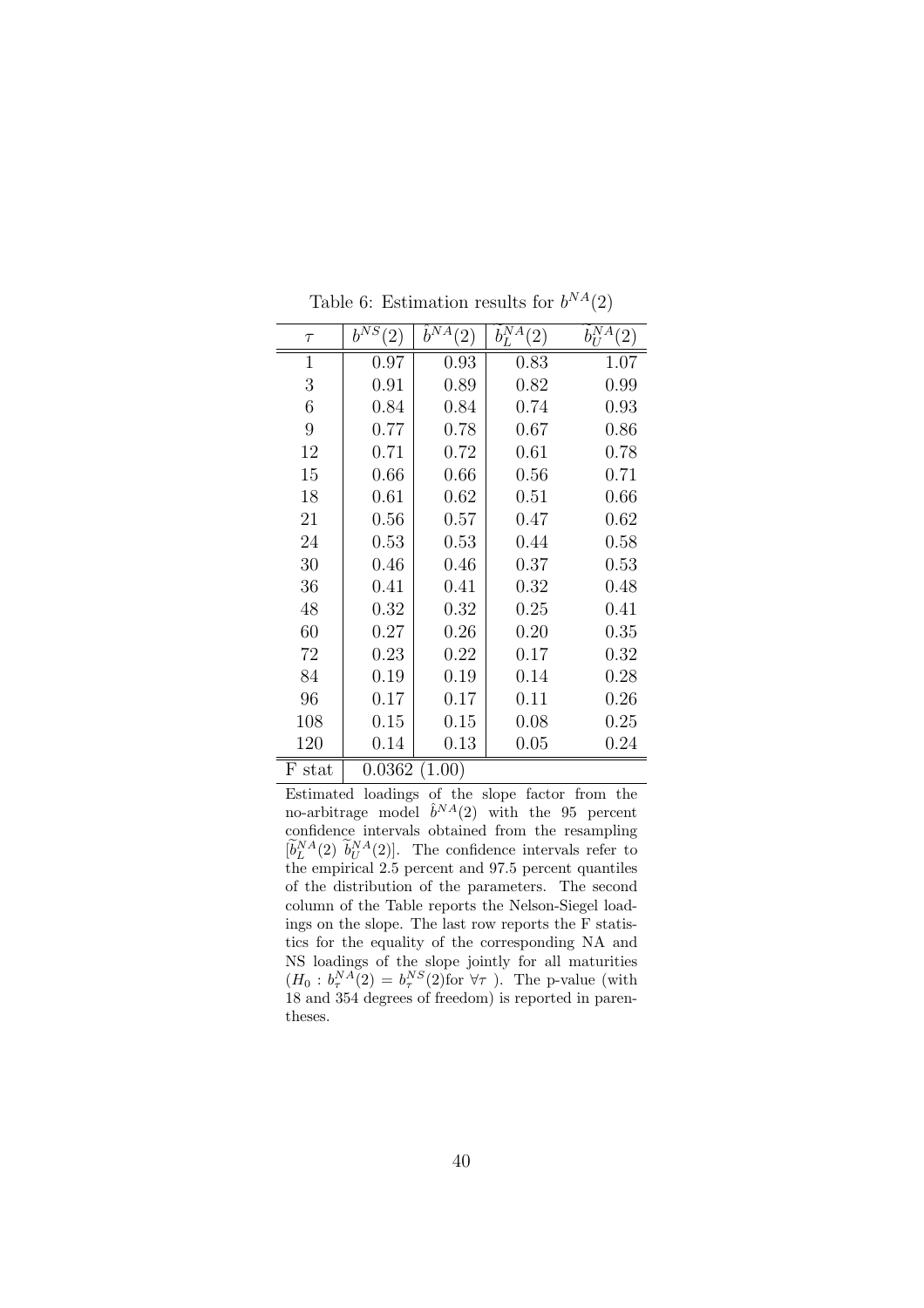| $\tau$               | $b^{\bar{\mathcal{NS}}}$<br>(3) | $\hat{b}^{\overline{NA}}$<br>$\left( 3\right)$ | $\widetilde{b}_L^{NA}(3)$ | $\widetilde{b}_{\scriptscriptstyle II}^{NA}(3)$ |
|----------------------|---------------------------------|------------------------------------------------|---------------------------|-------------------------------------------------|
| 1                    | 0.03                            | 0.00                                           | $-0.09$                   | 0.06                                            |
| 3                    | 0.08                            | 0.10                                           | 0.03                      | 0.16                                            |
| 6                    | 0.14                            | 0.19                                           | 0.10                      | 0.25                                            |
| 9                    | 0.19                            | 0.24                                           | 0.13                      | 0.28                                            |
| 12                   | 0.23                            | 0.26                                           | 0.15                      | 0.29                                            |
| 15                   | 0.25                            | 0.27                                           | 0.17                      | 0.30                                            |
| 18                   | 0.27                            | 0.28                                           | 0.18                      | 0.30                                            |
| 21                   | 0.29                            | 0.28                                           | 0.19                      | 0.31                                            |
| 24                   | 0.29                            | 0.27                                           | 0.19                      | 0.31                                            |
| 30                   | 0.30                            | 0.26                                           | 0.20                      | 0.31                                            |
| 36                   | 0.29                            | 0.25                                           | 0.20                      | 0.30                                            |
| 48                   | 0.27                            | 0.23                                           | 0.19                      | 0.29                                            |
| 60                   | 0.24                            | 0.22                                           | 0.17                      | 0.27                                            |
| 72                   | 0.21                            | 0.20                                           | 0.17                      | 0.25                                            |
| 84                   | 0.19                            | 0.19                                           | 0.15                      | 0.24                                            |
| 96                   | 0.17                            | 0.19                                           | 0.14                      | 0.23                                            |
| 108                  | 0.15                            | 0.18                                           | 0.12                      | 0.23                                            |
| 120                  | 0.14                            | 0.18                                           | 0.09                      | 0.22                                            |
| stat<br>$\mathbf{F}$ | 0.4340                          | (0.98)                                         |                           |                                                 |

Table 7: Estimation results for  $b^{NA}(3)$ 

Estimated loadings of the curvature factor from the no-arbitrage model  $\hat{b}^{NA}(3)$  with the 95 percent confidence intervals obtained from the resampling  $[\tilde{b}_L^{NA}(3) \quad \tilde{b}_U^{NA}(3)]$ . The confidence intervals refer to the empirical 2.5 percent and 97.5 percent quantiles of the distribution of the parameters. The second column of the Table reports the Nelson-Siegel loadings on the curvature. The last row reports the F statistics for the equality of the corresponding NA and NS loadings of the curvature jointly for all maturities  $(H_0: b_\tau^{NA}(3) = b_\tau^{NS}(3)$  for  $\forall \tau$ ). The p-value (with 18 and 354 degrees of freedom) is reported in parentheses.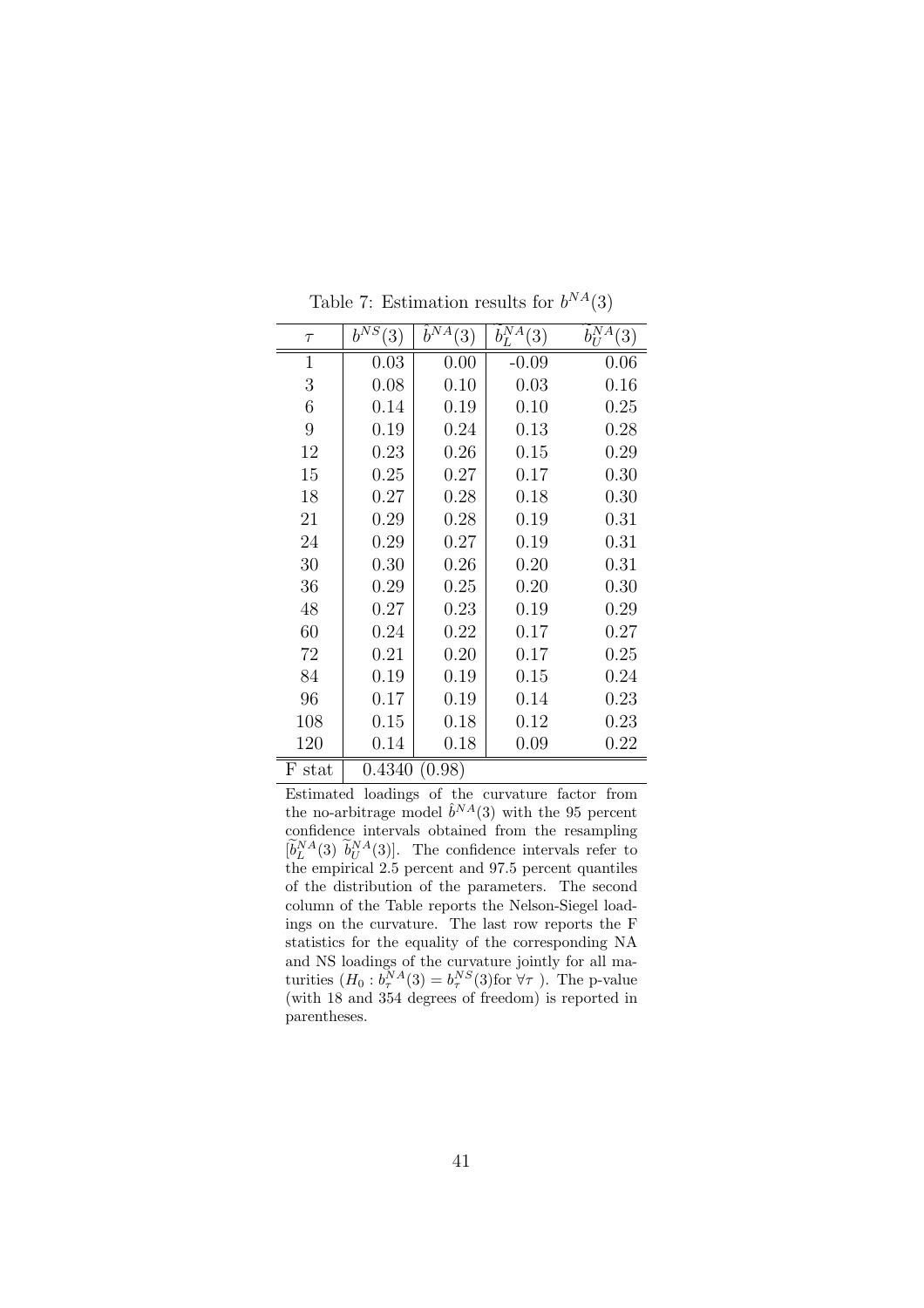| Intercept $\tilde{a}^{NA}$ |        |          |          |          |  |  |  |
|----------------------------|--------|----------|----------|----------|--|--|--|
| $\tau$                     | mean   | st.dev.  | skewness | kurtosis |  |  |  |
| 3                          | 0.00   | 0.00     | 1.07     | 18.02    |  |  |  |
| 12                         | 0.00   | 0.00     | 0.46     | 7.68     |  |  |  |
| 24                         | 0.00   | 0.00     | $-5.52$  | 75.26    |  |  |  |
| 60                         | 0.00   | 0.00     | 0.15     | 5.88     |  |  |  |
| 84                         | 0.00   | 0.00     | 8.29     | 137.29   |  |  |  |
| 120                        | (0.00) | $0.00\,$ | 2.26     | 23.40    |  |  |  |

Table 8: Summary statistics of the resampled loadings

Loading of the level  $\widetilde{b}^{NA}(1)$ 

|        | $-0$<br>$0.110 + 0.010$ |         |          |          |  |  |  |
|--------|-------------------------|---------|----------|----------|--|--|--|
| $\tau$ | mean                    | st.dev. | skewness | kurtosis |  |  |  |
| 3      | 0.99                    | 0.04    | $-0.25$  | 5.26     |  |  |  |
| 12     | 0.98                    | 0.04    | $-0.74$  | 9.18     |  |  |  |
| 24     | 1.01                    | 0.03    | 0.92     | 16.65    |  |  |  |
| 60     | 1.02                    | 0.04    | 0.06     | 7.95     |  |  |  |
| 84     | 1.00                    | 0.03    | $-1.08$  | 22.85    |  |  |  |
| 120    | 0.96                    | 0.07    | $-0.96$  | 7.76     |  |  |  |

Loading of the slope  $\widetilde{b}^{NA}(2)$ 

| mean | st.dev. | skewness | kurtosis |
|------|---------|----------|----------|
| 0.91 | 0.04    | 0.26     | 7.09     |
| 0.71 | 0.04    | $-1.35$  | 8.56     |
| 0.52 | 0.04    | $-0.91$  | 17.57    |
| 0.27 | 0.04    | 1.46     | 24.18    |
| 0.20 | 0.04    | 1.16     | 25.60    |
| 0.14 | 0.05    | $-0.20$  | 10.93    |
|      |         |          |          |

Loading of the curvature  $\widetilde{b}^{NA}(3)$ 

|     | mean | st.dev. | skewness | kurtosis |
|-----|------|---------|----------|----------|
| 3   | 0.09 | 0.03    | 1.08     | 6.71     |
| 12  | 0.24 | 0.03    | $-1.20$  | 6.38     |
| 24  | 0.27 | 0.03    | $-2.65$  | 14.58    |
| 60  | 0.22 | 0.02    | $-1.69$  | 17.12    |
| 84  | 0.19 | 0.02    | $-1.95$  | 22.93    |
| 120 | 0.16 | 0.03    | $-0.97$  | 9.68     |

Summary statistics of the empirical distributions of the estimated no-arbitrage loadings obtained using resampled data.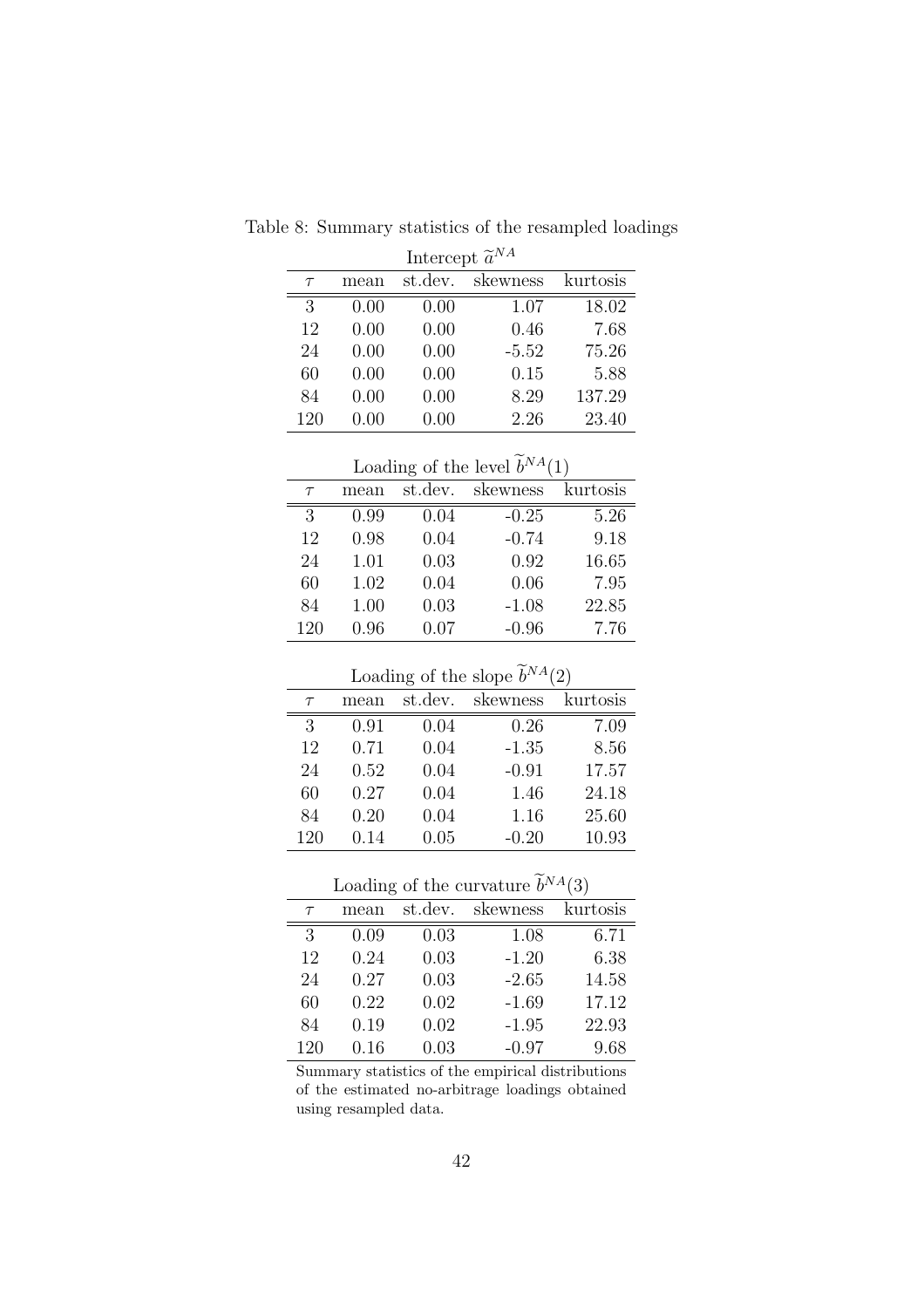| Tecnature Home the Treport proget model |          |        |          |       |       |       |           |           |            |
|-----------------------------------------|----------|--------|----------|-------|-------|-------|-----------|-----------|------------|
| $\tau$                                  | mean     | st dev | min      | max   | RMSE  | MAD   | $\rho(1)$ | $\rho(6)$ | $\rho(12)$ |
| $\mathbf{1}$                            | $-0.159$ | 0.200  | $-1.046$ | 0.387 | 0.200 | 0.040 | 0.513     | 0.332     | 0.443      |
| 3                                       | 0.027    | 0.114  | -0.496   | 0.584 | 0.114 | 0.013 | 0.274     | 0.159     | 0.326      |
| 6                                       | 0.091    | 0.135  | $-0.412$ | 0.680 | 0.135 | 0.018 | 0.543     | 0.346     | 0.471      |
| 12                                      | 0.046    | 0.122  | $-0.279$ | 0.483 | 0.122 | 0.015 | 0.586     | 0.127     | 0.289      |
| 24                                      | $-0.040$ | 0.073  | $-0.398$ | 0.261 | 0.073 | 0.005 | 0.493     | 0.044     | 0.153      |
| 36                                      | $-0.066$ | 0.090  | $-0.432$ | 0.339 | 0.089 | 0.008 | 0.417     | 0.256     | 0.183      |
| 60                                      | $-0.053$ | 0.096  | $-0.520$ | 0.292 | 0.096 | 0.009 | 0.655     | 0.312     | $-0.037$   |
| 84                                      | 0.006    | 0.097  | $-0.446$ | 0.337 | 0.096 | 0.009 | 0.518     | 0.159     | $-0.083$   |
| 120                                     | 0.002    | 0.140  | $-0.763$ | 0.436 | 0.140 | 0.020 | 0.699     | 0.345     | 0.091      |

Table 9: Measures of Fit

Residuals from the Nelson-Siegel model

Residuals from no-arbitrage model

| $\tau$       | Mean     | st dev | min      | max   | RMSE MAD |       | $\rho(1)$ | $\rho(6)$ | $\rho(12)$ |
|--------------|----------|--------|----------|-------|----------|-------|-----------|-----------|------------|
| $\mathbf{1}$ | 0.000    | 0.168  | $-0.730$ | 0.752 | 0.168    | 0.028 | 0.361     | 0.197     | 0.363      |
| 3            | 0.079    | 0.132  | $-0.512$ | 0.815 | 0.132    | 0.018 | 0.448     | 0.218     | 0.311      |
| 6            | 0.058    | 0.134  | $-0.299$ | 0.792 | 0.134    | 0.018 | 0.577     | 0.359     | 0.430      |
| 12           | $-0.019$ | 0.109  | $-0.357$ | 0.436 | 0.109    | 0.012 | 0.512     | 0.144     | 0.304      |
| 24           | $-0.040$ | 0.072  | $-0.322$ | 0.217 | 0.072    | 0.005 | 0.494     | 0.138     | 0.094      |
| 36           | $-0.017$ | 0.089  | $-0.286$ | 0.405 | 0.088    | 0.008 | 0.478     | 0.322     | 0.264      |
| 60           | 0.003    | 0.100  | $-0.332$ | 0.378 | 0.100    | 0.010 | 0.687     | 0.350     | 0.099      |
| 84           | 0.019    | 0.097  | $-0.486$ | 0.342 | 0.097    | 0.010 | 0.529     | 0.157     | $-0.068$   |
| 120          | $-0.059$ | 0.144  | $-0.798$ | 0.380 | 0.144    | 0.021 | 0.706     | 0.466     | 0.251      |

Summary statistics of residuals of the Nelson-Siegel and the no-arbitrage models. The Nelson-Siegel model is estimated according to equations (2) - (4). The no-arbitrage yield curve model is estimated according to equations (7) - (13). Statistics are shown for selected maturities,  $\tau$ . RMSE is the root mean squared error and MAD is the mean absolute deviation. Autocorrelations are denoted by  $\rho(p)$ , where p is the lag.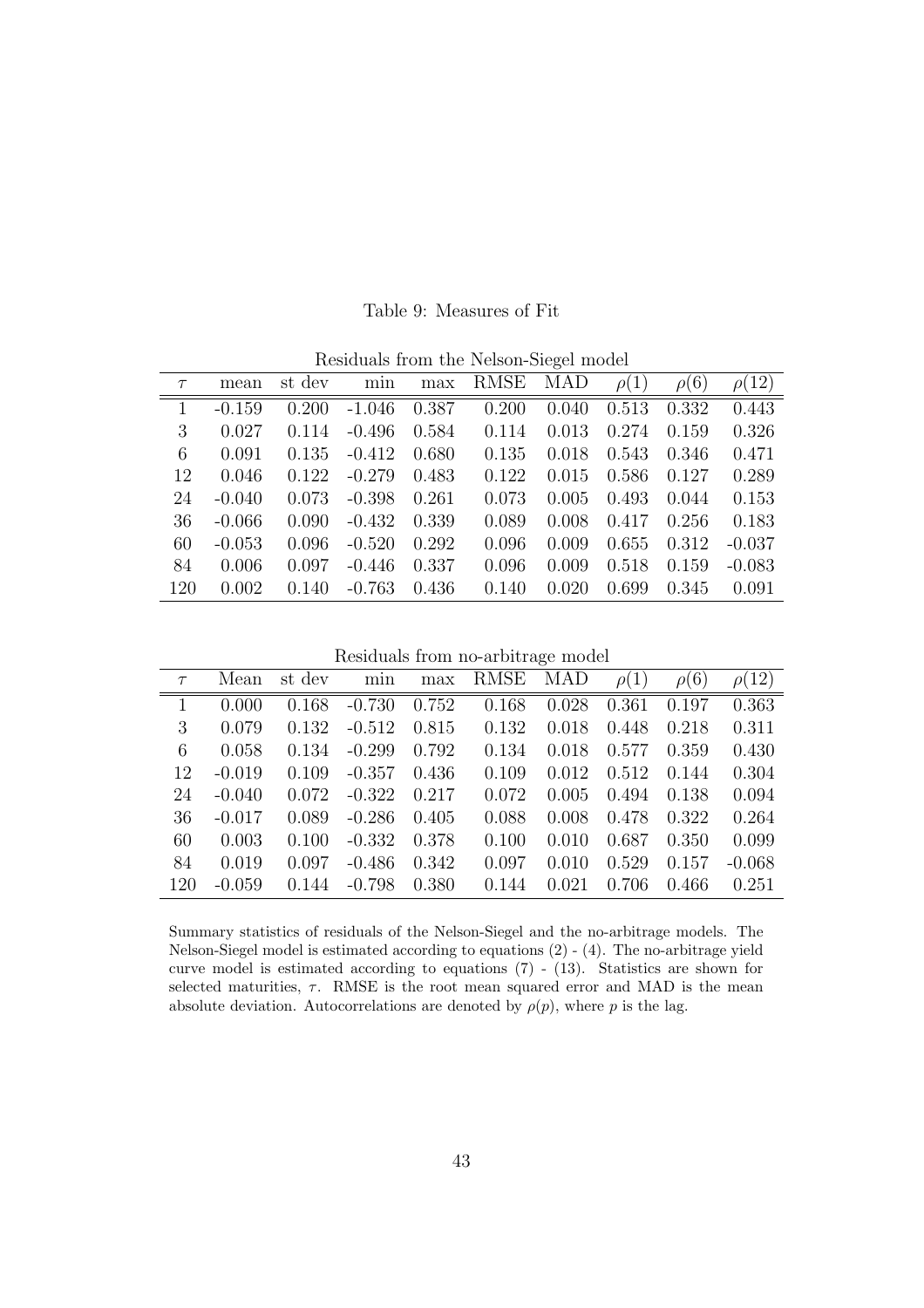|             | 1-m ahead |      | 6-m ahead |      | $12-m$ ahead |      |
|-------------|-----------|------|-----------|------|--------------|------|
| $\tau$      | <b>NS</b> | NA   | <b>NS</b> | NA   | <b>NS</b>    | ΝA   |
| $\mathbf 1$ | 0.82      | 0.67 | 0.68      | 0.56 | 0.67         | 0.59 |
| 3           | 0.91      | 0.89 | 0.72      | 0.70 | 0.64         | 0.62 |
| 6           | 1.08      | 1.07 | 0.80      | 0.82 | 0.65         | 0.66 |
| 9           | $1.06*$   | 1.26 | 0.79      | 0.82 | 0.63         | 0.66 |
| 12          | 1.01      | 1.02 | 0.79      | 0.81 | 0.63         | 0.65 |
| 15          | 1.06      | 1.00 | 0.78      | 0.79 | 0.63         | 0.64 |
| 18          | 1.04      | 1.04 | 0.79      | 0.80 | 0.64         | 0.65 |
| 21          | 1.06      | 1.09 | 0.79      | 0.79 | 0.65         | 0.65 |
| 24          | 1.09      | 1.12 | 0.79      | 0.79 | 0.66         | 0.66 |
| 30          | 1.04      | 1.05 | 0.79      | 0.77 | 0.68         | 0.67 |
| 36          | 0.99      | 0.99 | 0.79      | 0.77 | 0.70         | 0.68 |
| 48          | 0.98      | 0.99 | 0.83      | 0.80 | 0.75         | 0.73 |
| 60          | 1.10      | 1.04 | 0.88      | 0.85 | 0.81         | 0.78 |
| 72          | 1.02      | 1.01 | 0.89      | 0.88 | 0.85         | 0.83 |
| 84          | 1.08      | 1.07 | 0.91      | 0.90 | 0.87         | 0.86 |
| 96          | 1.03      | 1.03 | $0.92*$   | 0.94 | $0.91*$      | 0.92 |
| 108         | 1.04      | 1.09 | 0.94      | 0.98 | 0.93         | 0.96 |
| 120         | $1.08*$   | 1.35 | 1.01      | 1.09 | 1.00         | 1.06 |

Table 10: Out-of-sample performance

Ratios of the Mean Squared Forecast Error (MSFE) of the noarbitrage model (NA) and the Nelson-Siegel model (NS) both measured against the performance of the random walk model. A ratio lower than 1 means that the MSFE for the respective model is lower than the forecast error generated by the random walk, and hence that the model performs better than the random walk model. The models are estimated on successively increasing data samples starting 1970:1 until the time the forecast is made, and expanded by one month each time a new set of forecasts are generated. Forecasts for horizons of 1, 6 and 12 months ahead are evaluated on the sample from 1994:1 to 2000:12. Bold entries in the table indicate superior performance of one model (NA or NS) against the other model. The star (\*) indicates that the forecast is better at 5 % significance level according to the Diebold-Mariano test.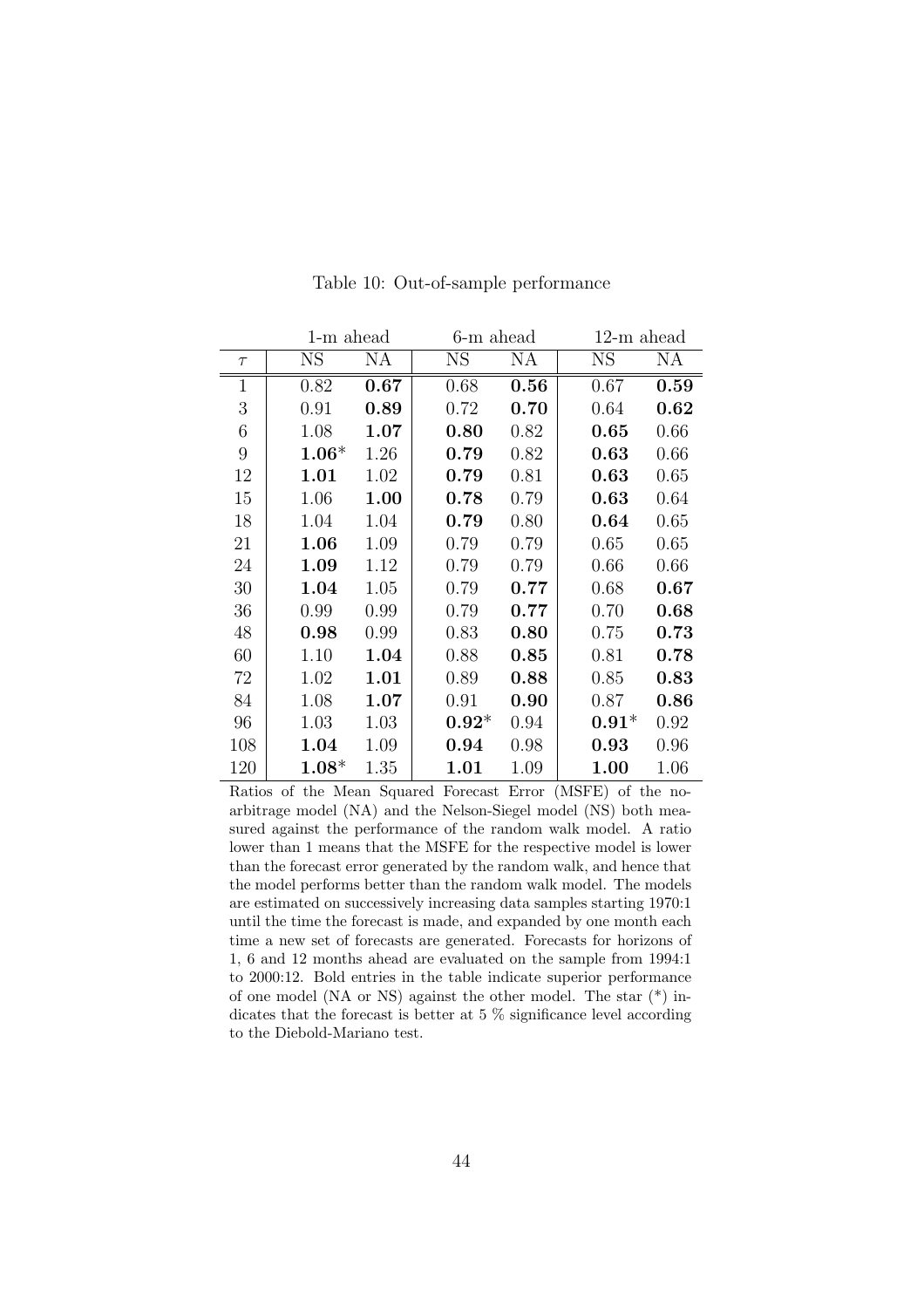

Figure 1: Nelson-Siegel factor loadings

Nelson and Siegel (1987) factor loadings using the re-parameterized version of the model as presented by Diebold and Li (2006). The factor loadings  $b^{NS}$  are computed using  $\lambda = 0.0609$  and equation (3).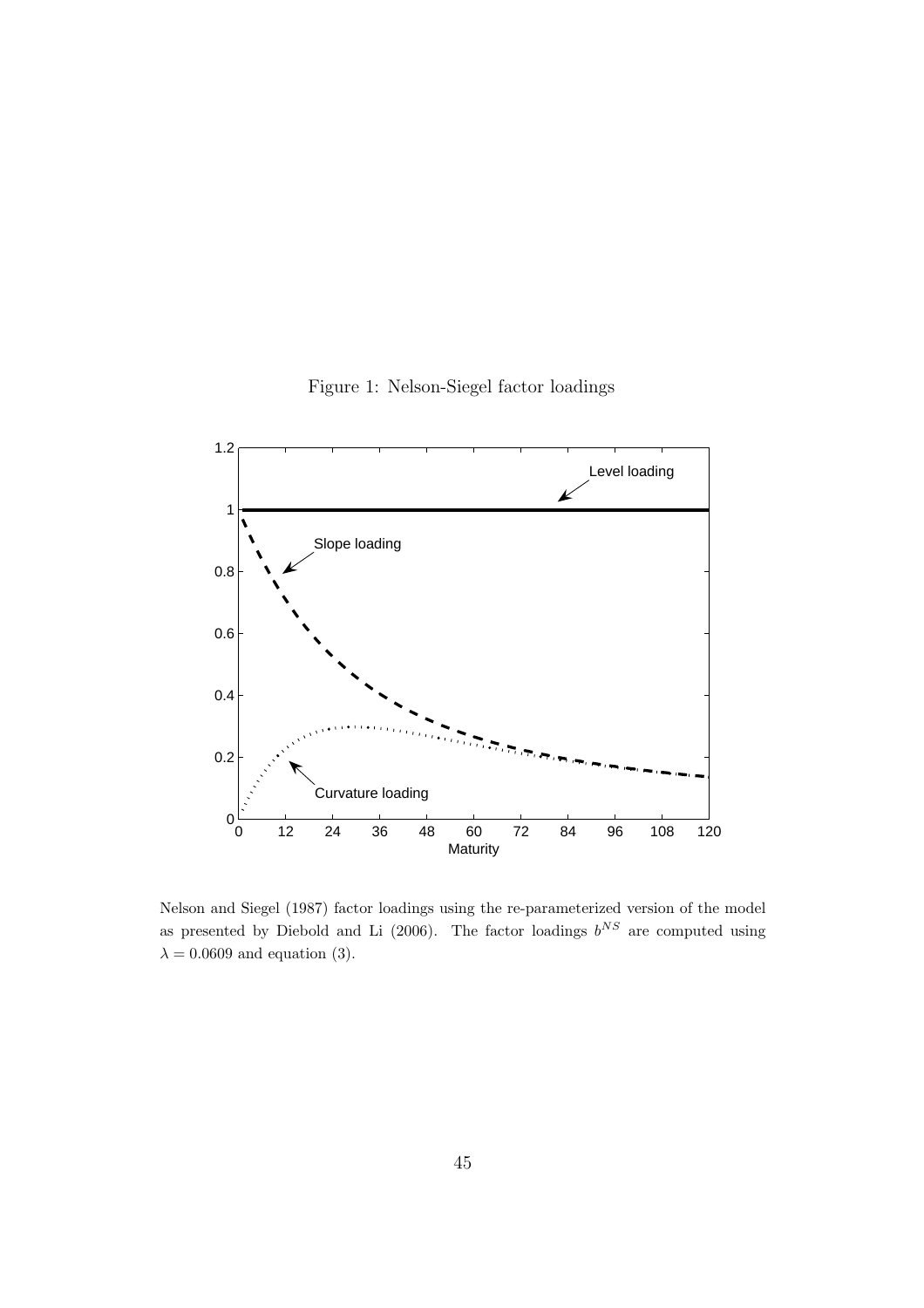

Figure 2: No-Arbitrage Latent factors and Nelson and Siegel factors

Extracted yield curve factors using US zero-coupon data observed at a monthly frequency and covering the period from 1970:1 to 2000:12. Factors are extracted from the Nelson-Siegel model and from the no-arbitrage model. "NS level" and "NA factor 1" refer to the first extracted factor from each model. The second and third extracted factors are correspondingly labeled "NS slope", "NA factor 2" and "NS curvature", "NA factor 3".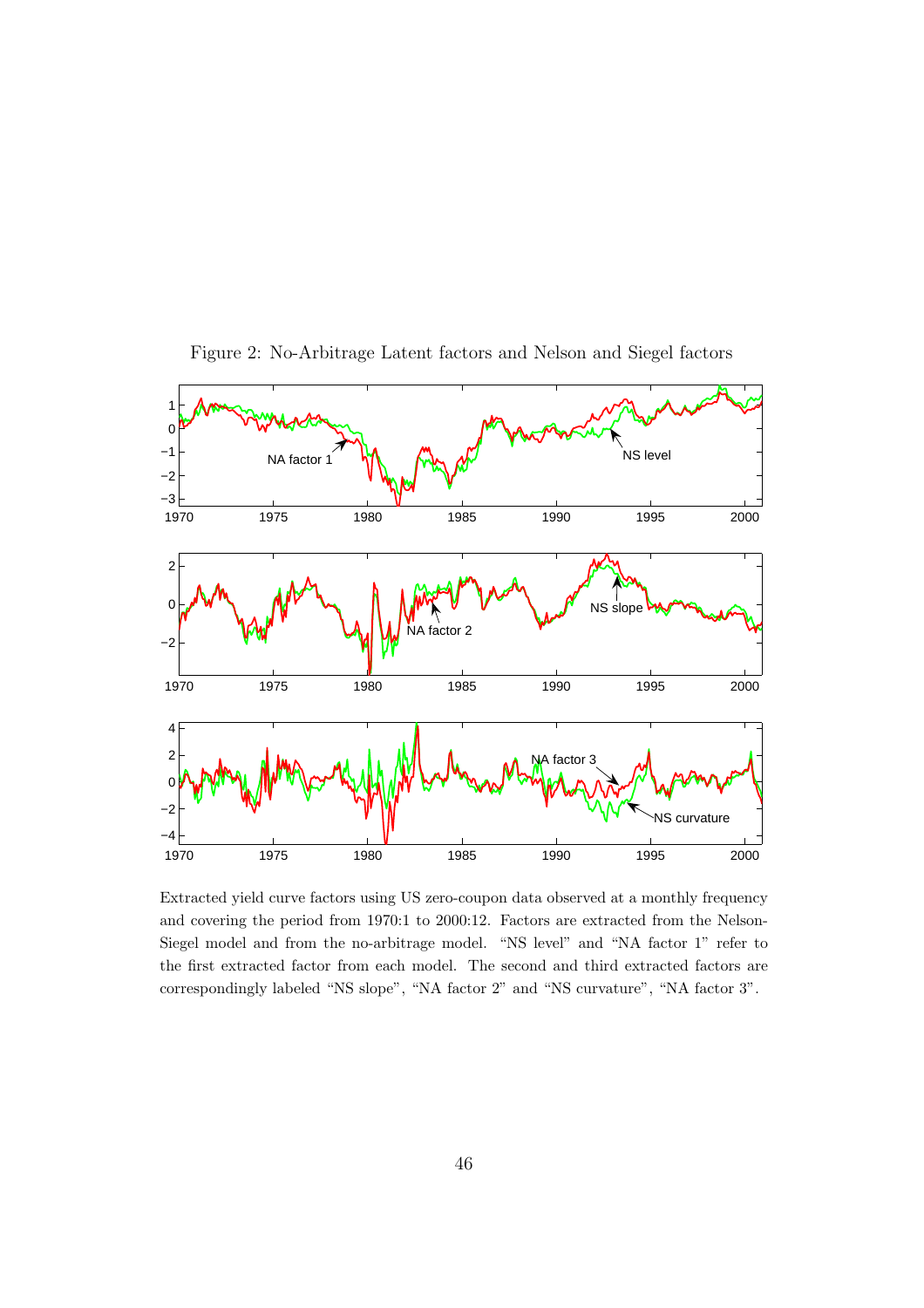

## Figure 3: Zero-coupon yields data

U.S. zero-coupon yield curve data observed at monthly frequency from 1970:1 to 2000:12 at maturities 1, 3, 6, 9, 12, 15, 18, 21, 24, 30, 36, 48, 60, 72, 84, 96, 108 and 120 months.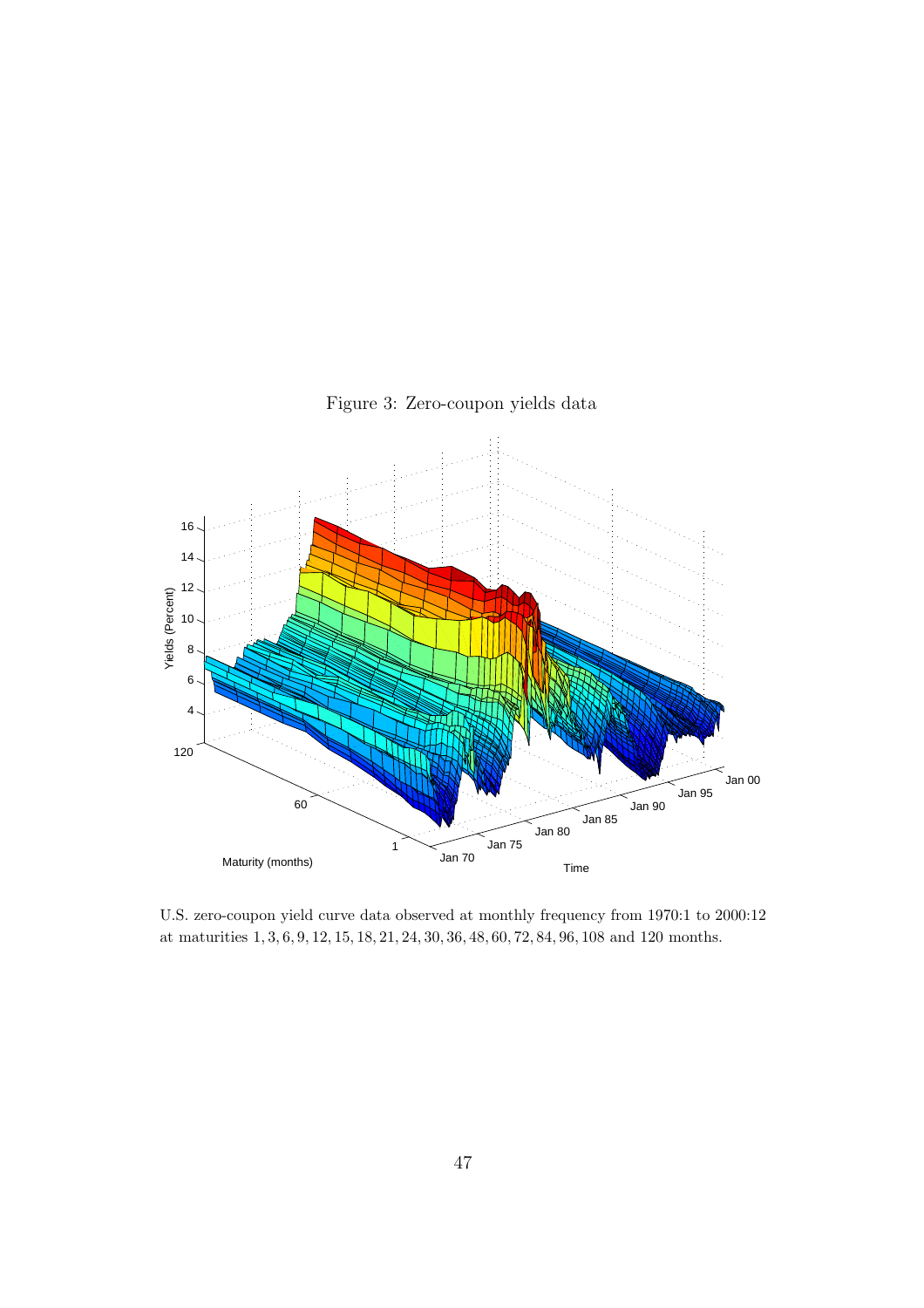

Figure 4: No-Arbitrage loadings of the Nelson and Siegel factors

Estimated factor loadings and empirical 50 and 95 percent confidence intervals. Star \* indicate the factor loadings from the Nelson-Siegel model, i.e.  $a^{NS}$  and  $b^{NS}$  in equations (2) and (3), while the continuous lines indicate the corresponding factor loadings estimated from the no-arbitrage model, i.e.  $\hat{a}^{NA}$  and  $\hat{b}^{NA}$  in equations (7) to (9). The distributions of the latter are obtained through resampling. The dark-shaded areas are the 50 percent confidence intervals, while the light-shaded areas show the 95 percent confidence intervals. These are computed as sample quantiles of the empirical distributions of the loadings obtained through resampling.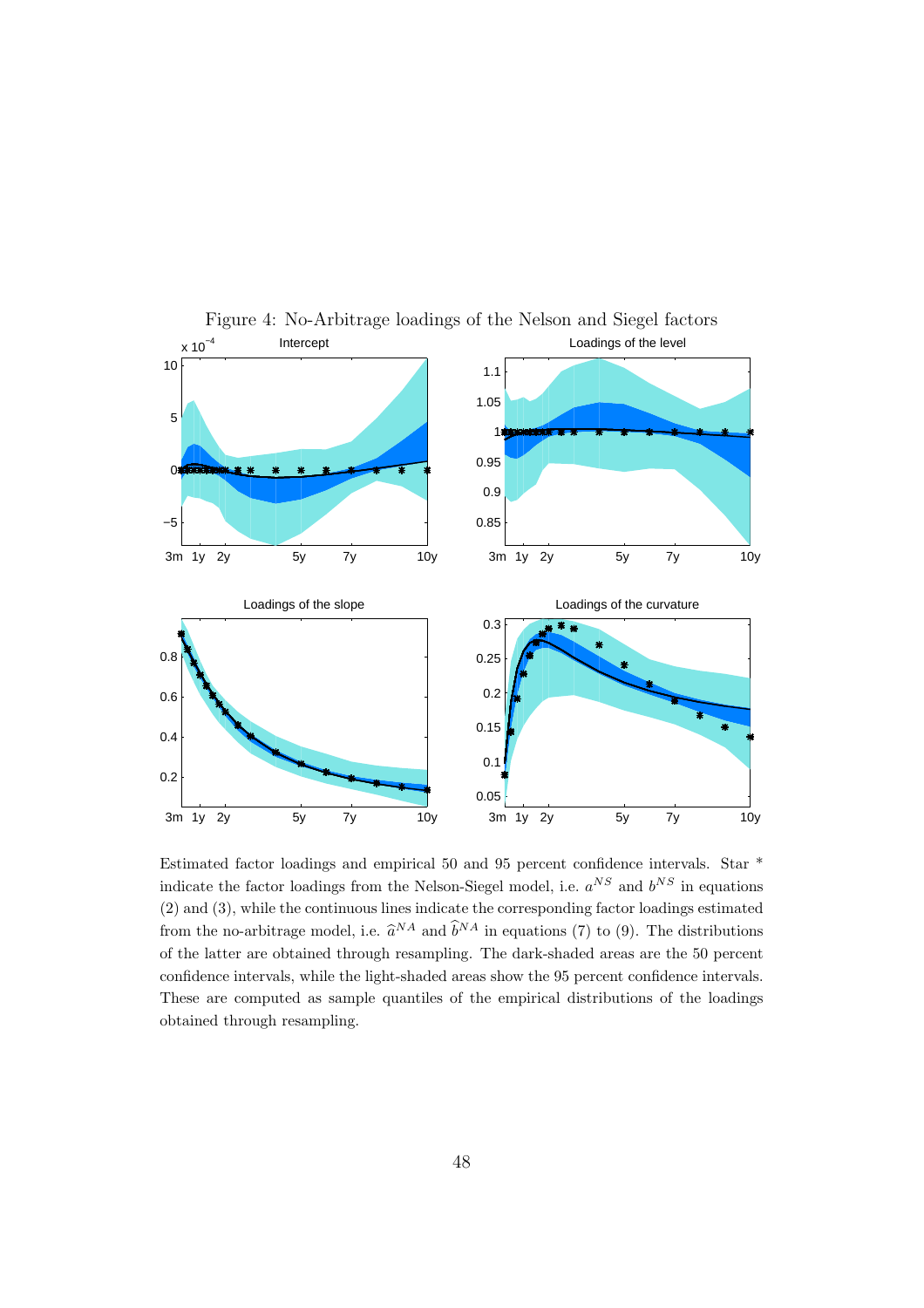

Figure 5: Distribution of the estimated loadings for  $a^{NA}$ 

Empirical distributions, for selected maturities, of the no-arbitrage intercepts obtained from the resampling (continuous line), with the relative 95 percent confidence interval (asterisks) computed as sample quantiles. The dashed line is the Gaussian approximation with the relative 95 percent confidence intervals (circles). The diamonds are the estimated no-arbitrage intercepts and the dashed vertical line indicates the Nelson and Siegel intercepts.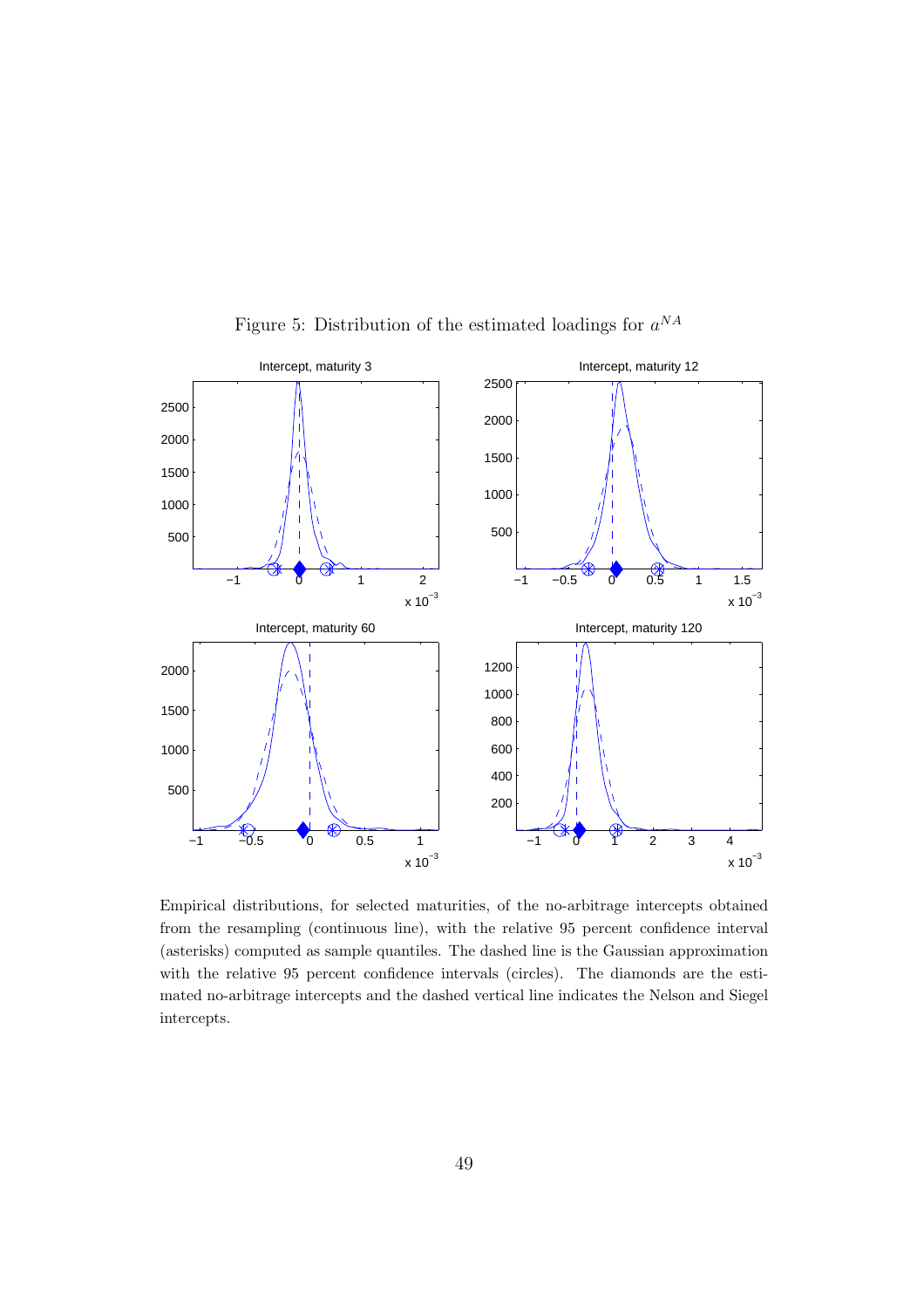

Figure 6: Distribution of the estimated loadings for  $b^{NA}(1)$ 

Empirical distributions, for selected maturities, of the no-arbitrage loadings of the level obtained from the re-sampling (continuous line), with the relative 95 percent confidence interval (asterisks) computed as sample quantiles. The dashed line is the Gaussian approximation with the relative 95 percent confidence intervals (circles). The diamonds are the estimated no-arbitrage loadings of the level and the dashed vertical line indicates the relative Nelson and Siegel loadings.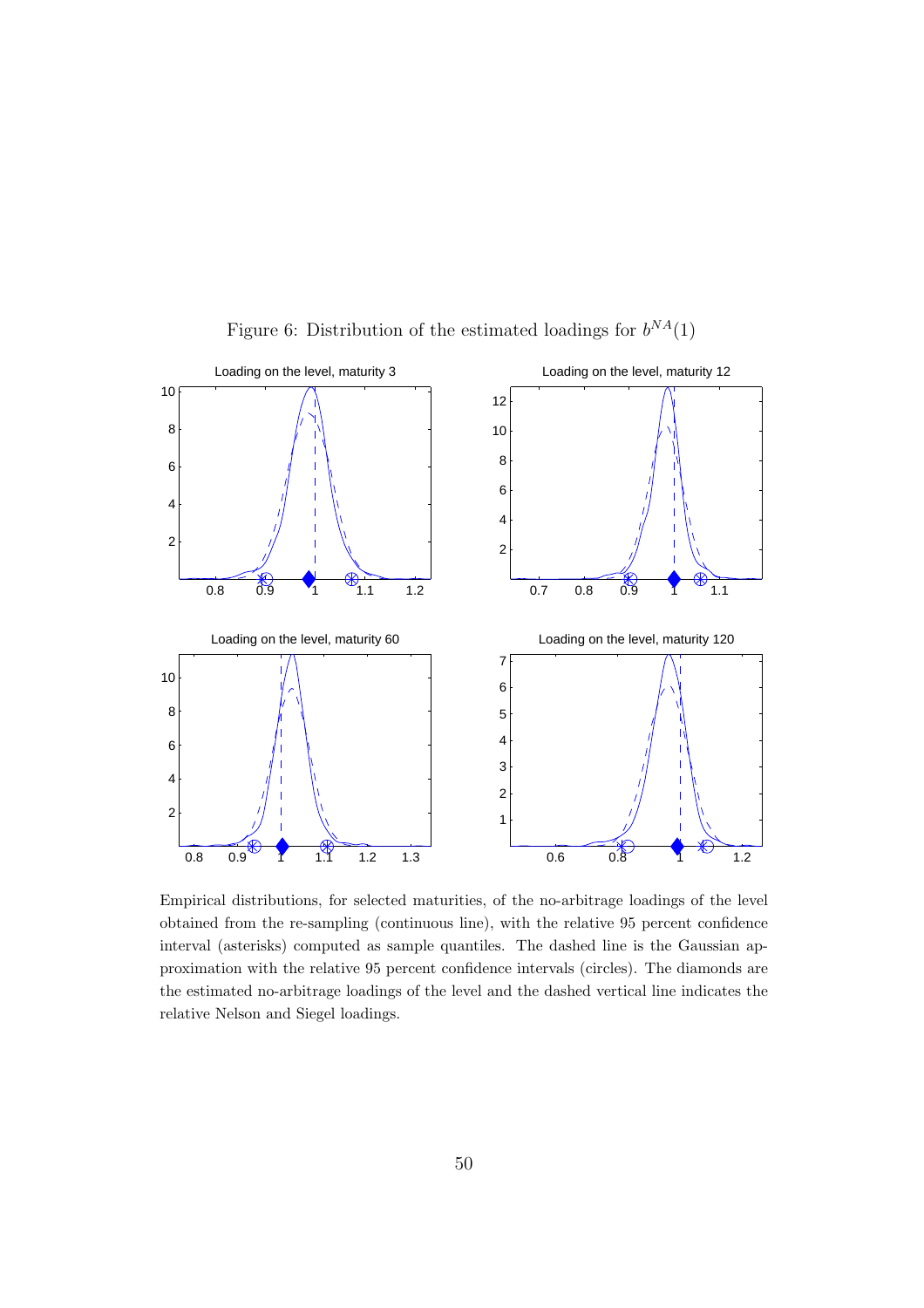

Figure 7: Distribution of the estimated loadings for  $b^{NA}(2)$ 

Empirical distributions, for selected maturities, of the no-arbitrage loadings of the slope obtained from the re-sampling (continuous line), with the relative 95 percent confidence interval (asterisks) computed as sample quantiles. The dashed line is the Gaussian approximation with the relative 95 percent confidence intervals (circles). The diamonds are the estimated no-arbitrage loadings of the slope and the dashed vertical line indicates the relative Nelson and Siegel loadings.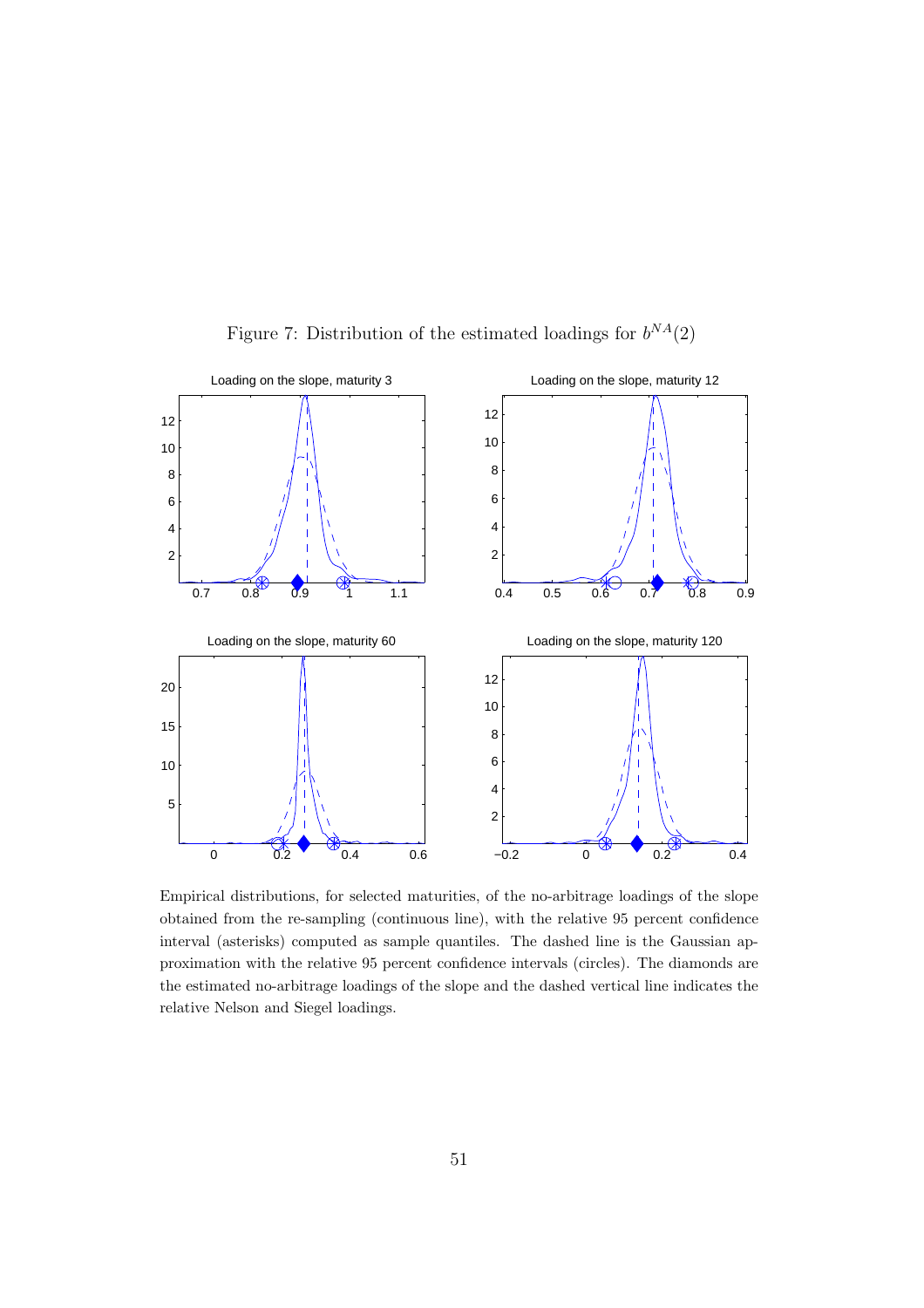

Figure 8: Distribution of the estimated loadings for  $b^{NA}(3)$ 

Empirical distributions, for selected maturities, of the no-arbitrage loadings of the curvature obtained from the re-sampling (continuous line), with the relative 95 percent confidence interval (asterisks) computed as sample quantiles. The dashed line is the Gaussian approximation with the relative 95 percent confidence intervals (circles). The diamonds are the estimated no-arbitrage loadings of the curvature and the dashed vertical line indicates the relative Nelson and Siegel loadings.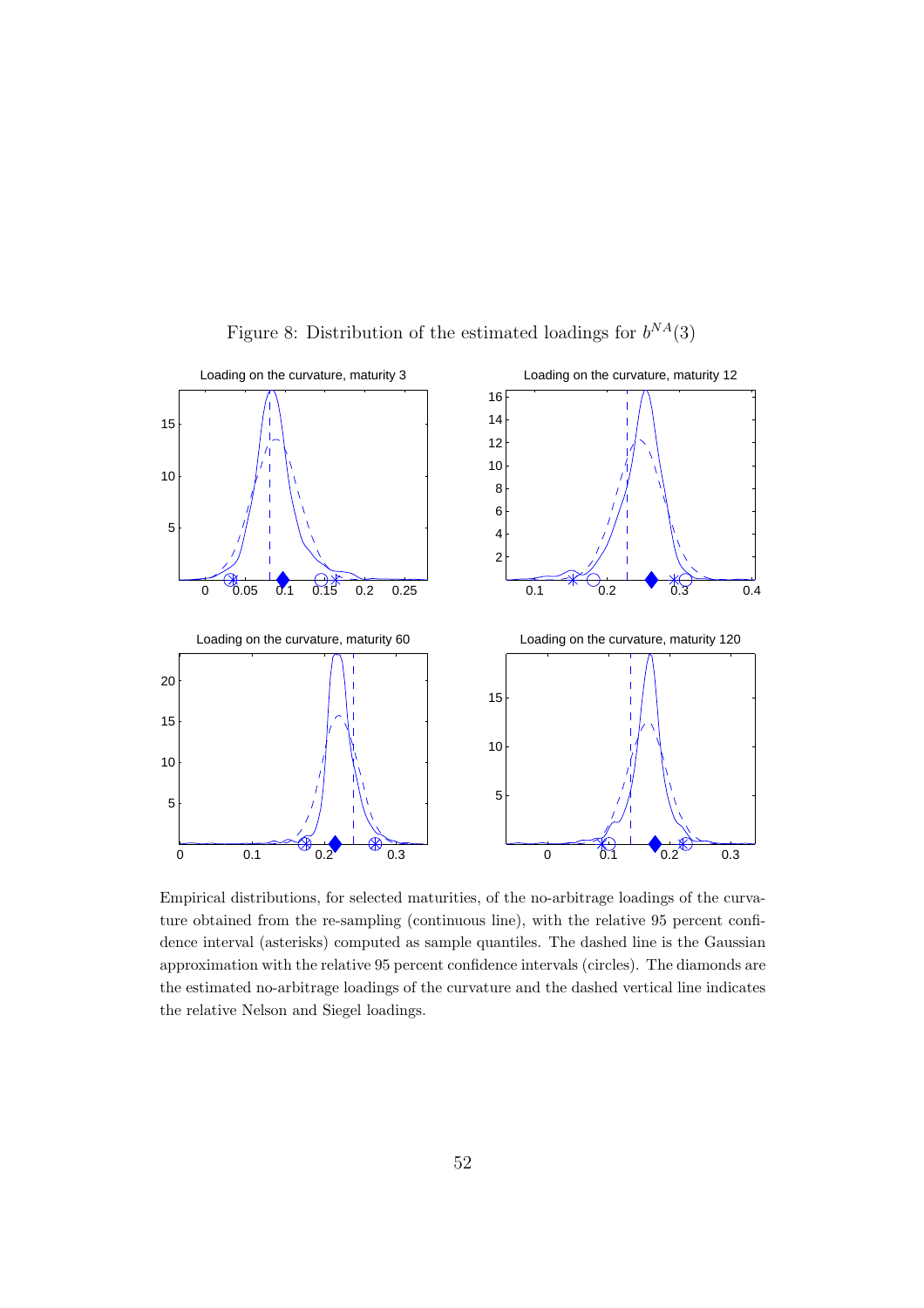## References

- Ahn, Dong-Hyun, Robert F. Dittmar, and Ronald A. Gallant (2002) 'Quadratic Term Structure Models: Theory and Evidence.' Review of Financial Studies 15(1), 243–288
- Ang, A., and M. Piazzesi (2003) 'A No-Arbitrage Vector Autoregression of Term Structure Dynamics with Macroeconomic and Latent Variables.' Journal of Monetary Economics 50(4), 745–787
- Ang, A., G. Bekaert, and M. Wei (2007) 'The term structure of real rates and expected inflation.' Journal of Finance, forthcoming
- Ang, A., M. Piazzesi, and M. Wei (2006) 'What Does the Yield Curve Tell us about GDP Growth.' Journal of Econometrics 131, 359–403
- Bansal, R., and H. Zhou (2002) 'Term Structure of Interest Rates with Regime Shifts.' Journal of Finance 57, 1997–2043
- Bernadell, C., J. Coche, and K. Nyholm (2005) 'Yield Curve Prediction for the Strategic Investor.' ECB Working Paper 472
- BIS (2005) Zero-Coupon Yield Curves: Technical Documentation (Bank for International Settlements, Basle)
- Bjork, T., and B.J. Christensen (1999) 'Interest Rate Dynamics and Consistent Forward Rate Curves.' Mathematical Finance 9, 323–348
- Black, F., and P. Karasinski (1993) 'Bond and option pricing when the short rates are log-normal.' Financial Analyst Journal 47, 52–59
- Black, F., E. Derman, and E. Toy (1990) 'A one-factor model of interest rates and its application to treasury bond options.' Financial Analyst Journal 46, 33–39
- Box, G.E.P., and G.M. Jenkins (1976) Time Series Analysis: Forecasting and Control (San Francisco: Holden Day)
- Campbell, J.Y., and R.J. Shiller (1991) 'Yield spreads and interest rate movements: A birds eye view.' Review of Economic Studies 58, 495–514
- Chen, R.R., and L. Scott (1993) 'Maximum likelihood estimation for a multifactor equilibrium model of the term structure of interest rates.' Journal of Fixed Income 3, 14–31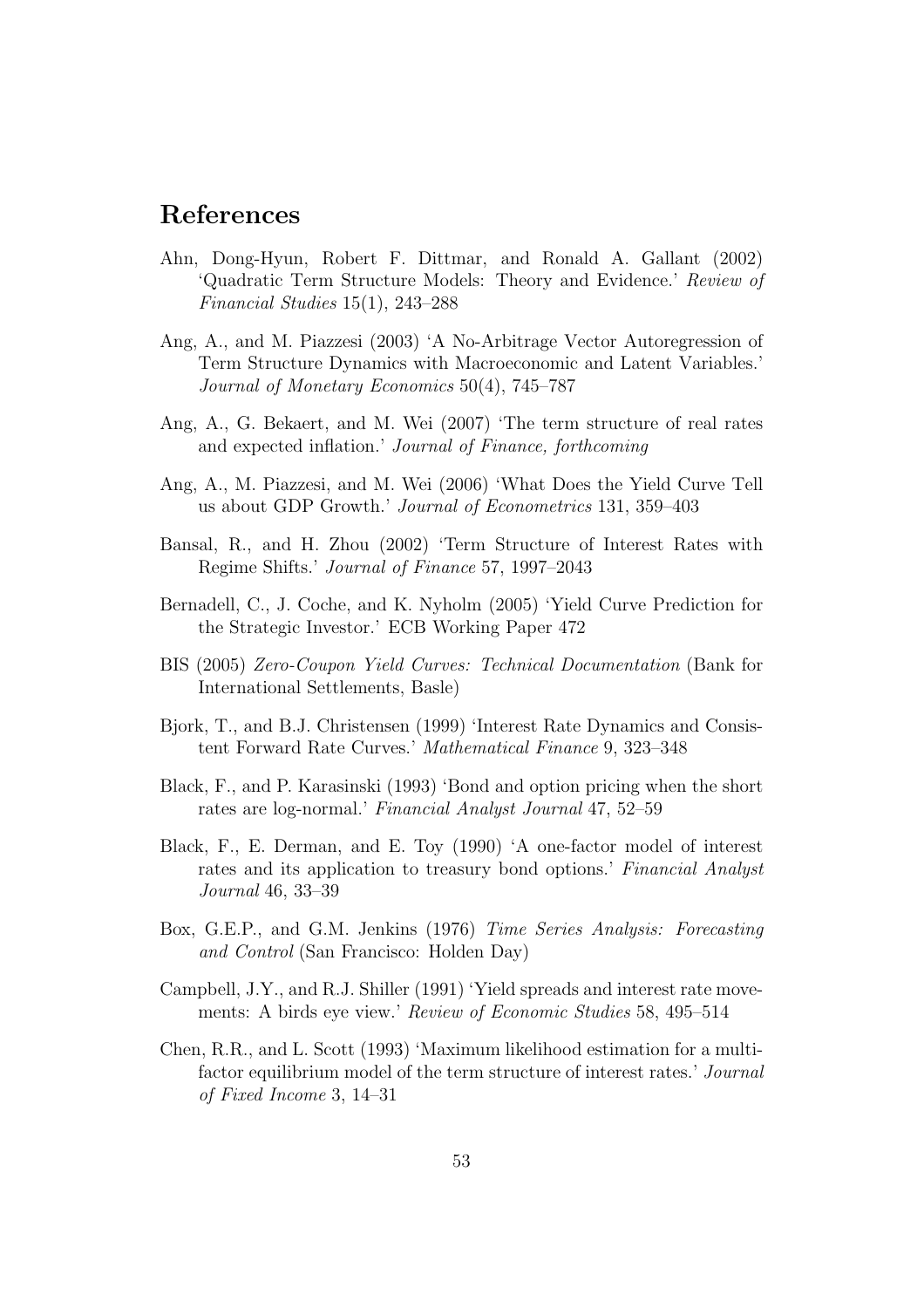- Christensen, Jens, Francis Diebold, and Glenn Rudebusch (2007) 'The Affine Arbitrage-Free Class of Nelson-Siegel Term Structure Models.' FRB of San Francisco Working Paper No. 2007-20
- Cox, J.C., J.E. Ingersoll, and S.A. Ross (1985) 'A theory of the term structure of interest rates.' Econometrica 53, 385–407
- Dai, Q., and K. Singleton (2000) 'Specification analysis of affine term structure models.' Journal of Finance 55, 1943–1978
- Davidson, R., and J.G. MacKinnon (2006) 'Bootstrap Methods in Econometrics.' In Palgrave Handbooks of Econometrics: Vol.1 Econometric Theory, ed. T. C. Mills and K. Patterson (Palgrave)
- De Pooter, M., F. Ravazzolo, and D. van Dijk (2007) 'Predicting the Term Structure of Interest Rates.' Working Paper
- Diebold, F. X., and C. Li (2006) 'Forecasting the term structure of government bond yields.' Journal of Econometrics 130, 337–364
- Diebold, F.X., C Li, and V. Yue (2007) 'Global Yield Curve Dynamics and Interactions: A Generalized Nelson-Siegel Approach.' Journal of Econometrics, forthcoming
- Diebold, F.X., G. D. Rudebusch, and S. B. Aruoba (2006a) 'The macroeconomy and the yield curve: A dynamic latent factor approach.' Journal of Econometrics 131, 309–338
- Diebold, F.X., L Ji, and C. Li (2006b) 'A Three-Factor Yield Curve Model: Non-Affine Structure, Systematic Risk Sources, and Generalized Duration.' In Macroeconomics, Finance and Econometrics: Essays in Memory of Albert Ando, ed. L. R. Klein (Cheltenham, U.K.: Edward Elgar) pp. 240–274
- Diebold, F.X., M. Piazzesi, and G. D. Rudebusch (2005) 'Modeling Bond Yields in Finance and Macroeconomics.' American Economic Review 95, 415–420
- Duffee, G.R. (2002) 'Term premia and interest rate forecasts in affine models.' Journal of Finance 57, 405–443
- (2006) 'Term Structure Estimation without Using Latent Factors.' Journal of Financial Economics 79, 507–536